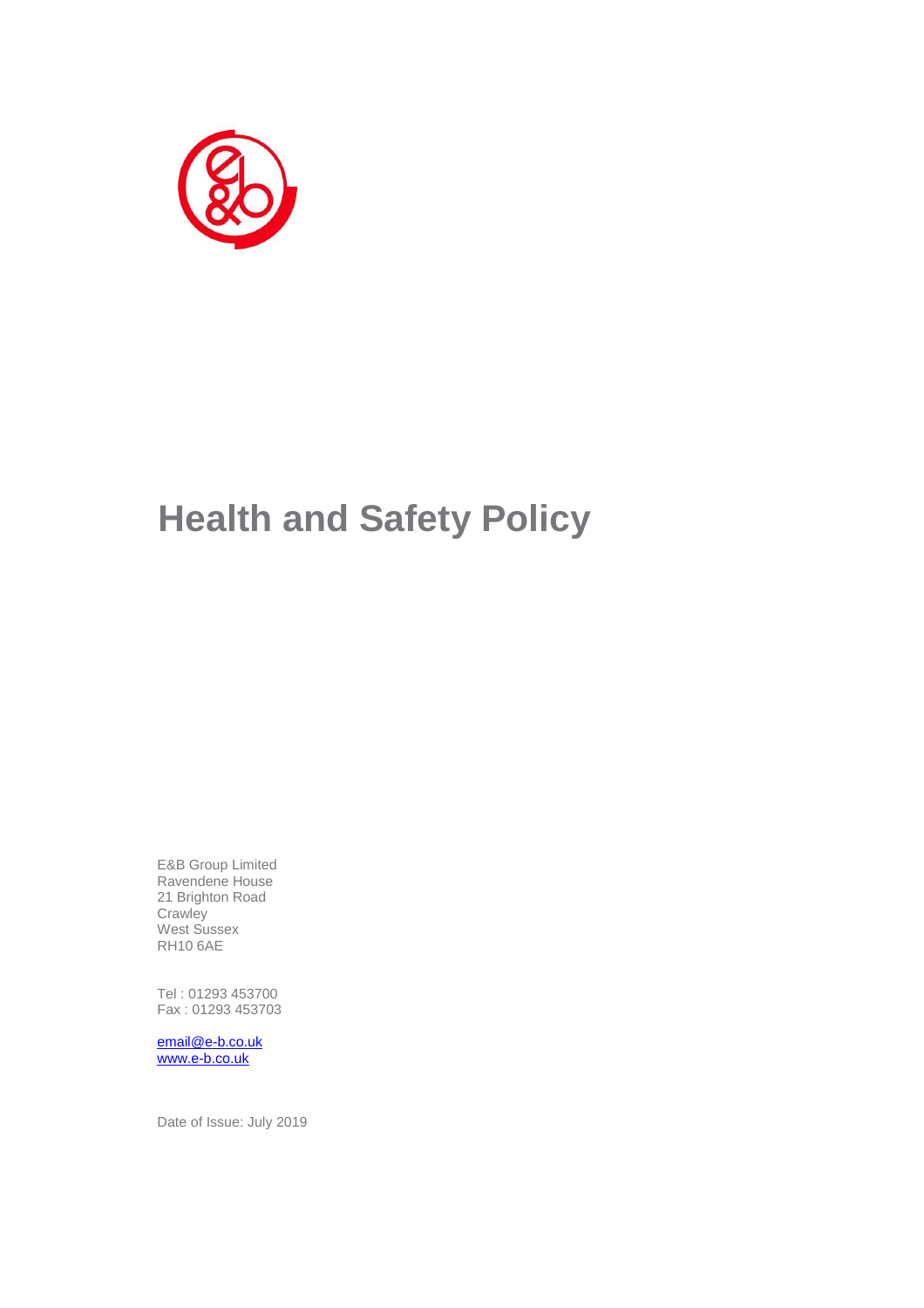

# **CONTENTS**

 $\overline{\phantom{a}}$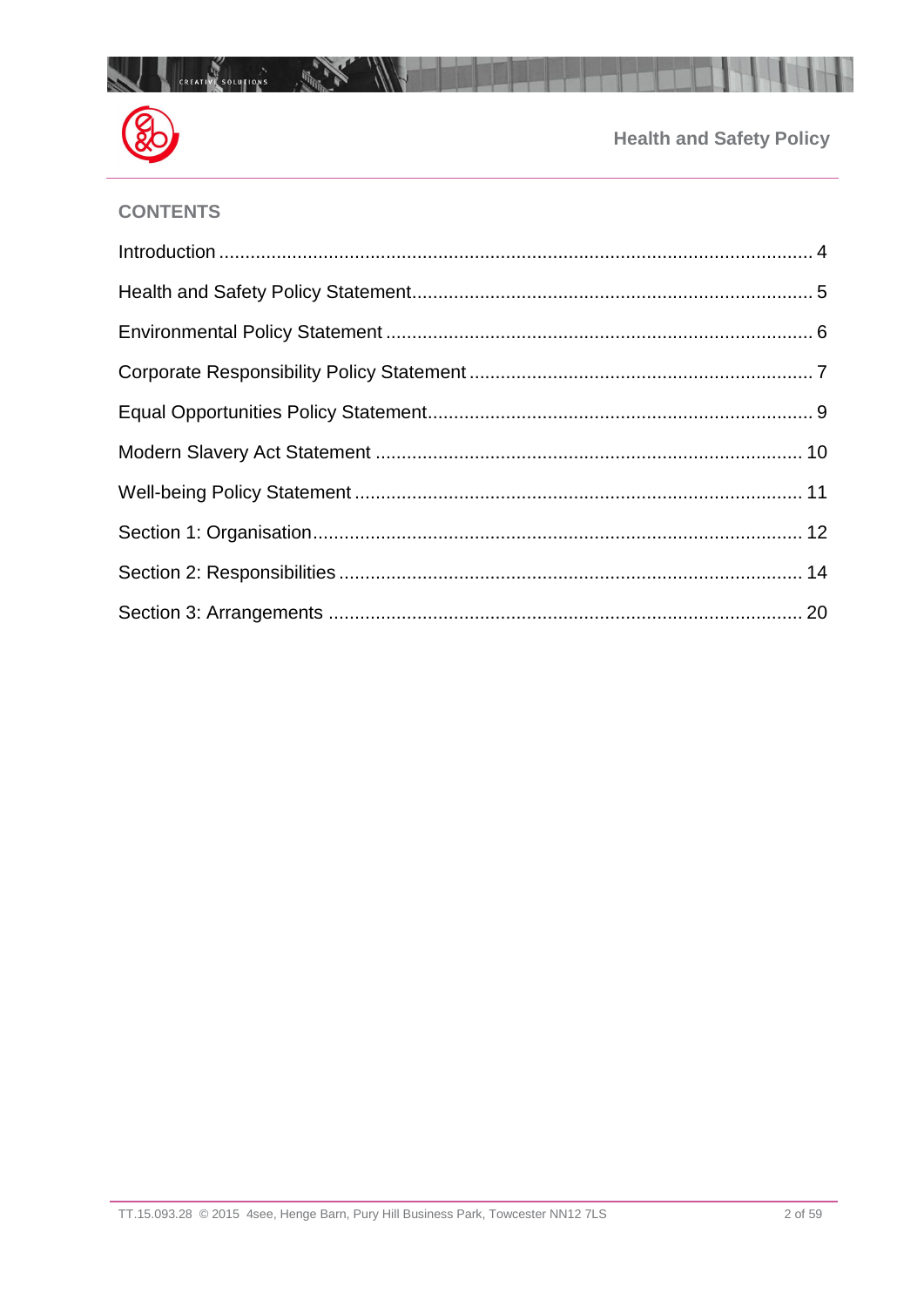

# **DOCUMENT CONTROL**

Document title: Health and Safety Policy

| <b>Version</b> | <b>Author</b> |                   | <b>Reviewed/Authorised</b> |                   |
|----------------|---------------|-------------------|----------------------------|-------------------|
|                | <b>By</b>     | <b>Date</b>       | By                         | Date              |
| 1.0            | D. McCreath   | January 2017      | C. Power                   | January 2017      |
| 2.0            | D. McCreath   | January 2018      | D. Francis                 | January 2018      |
| 2.1            | D. McCreath   | <b>March 2018</b> | A. Jones                   | <b>March 2018</b> |
| 3.0            | D. McCreath   | <b>March 2019</b> | D. Hodder                  | March 2019        |
| 3.1            | D. McCreath   | <b>July 2019</b>  | G. Manley                  | <b>July 2019</b>  |

| Issue:                 | 3.1              |
|------------------------|------------------|
| Date of current issue: | <b>July 2019</b> |
| Date of next review:   | February 2020    |

| <b>Review Date</b> | <b>Changes to Policy</b>                                                          |
|--------------------|-----------------------------------------------------------------------------------|
| January 2017       | Update of first issued (2003) document into new format.                           |
| January 2018       | Annual Update - Changes to Ladder and Working in Schools<br>Sections              |
| March 2018         | Changes to Organogram and Safety Committee Members                                |
| <b>March 2019</b>  | Inclusion and update of Respirable Dust and Mental Health &<br>Wellbeing sections |
| <b>July 2019</b>   | Changes to review timeframes and Director roles after internal review             |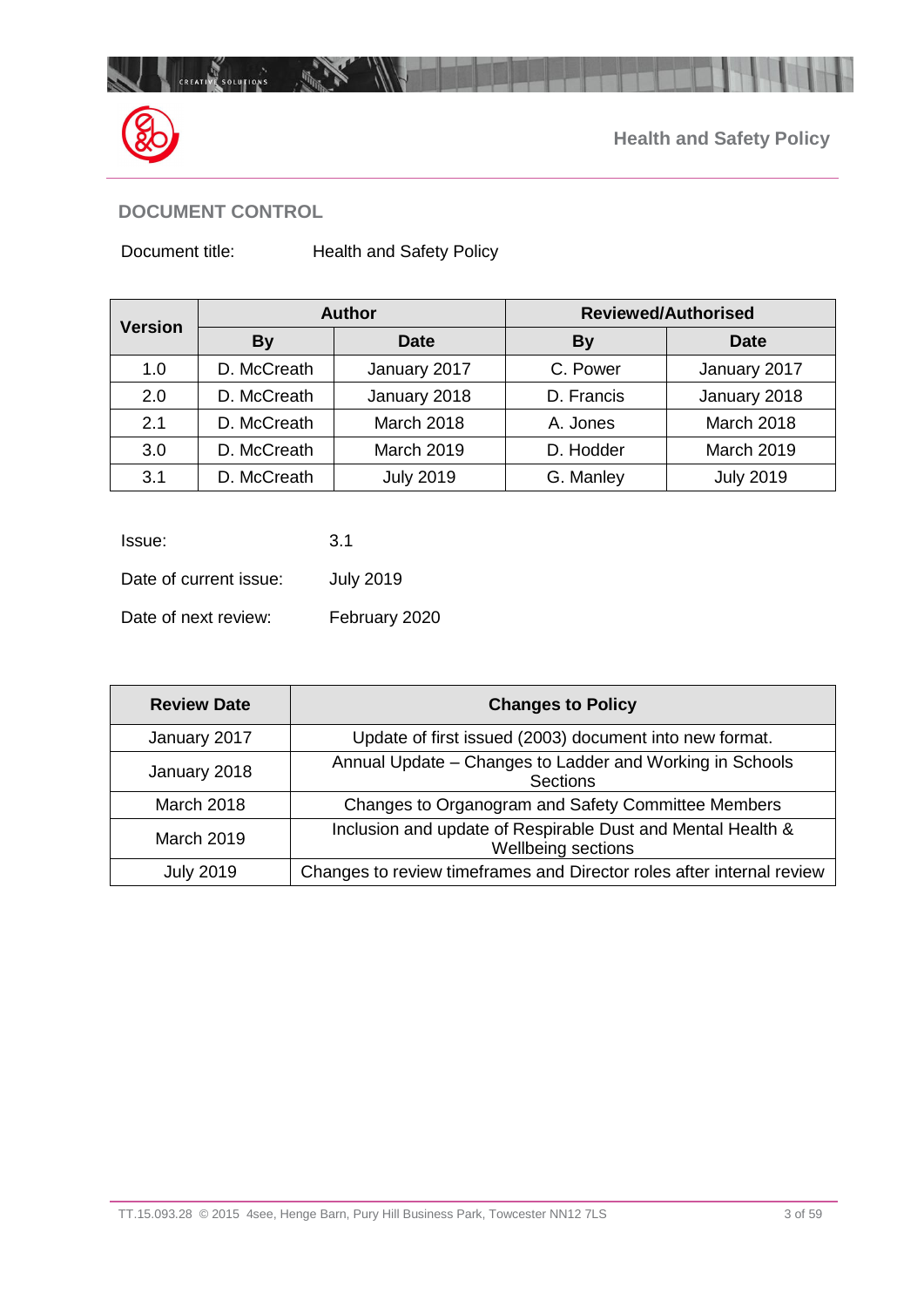

 $\mathbb{R}^n$ 



## <span id="page-3-0"></span>**INTRODUCTION**

This policy document has been prepared to define the way that E&B Group intends to manage Health and Safety and meet the requirements of Section 2(3) of the Health and Safety at Work etc. Act 1974.

This act requires an employer to prepare a statement of general policy with respect to Health and Safety at work and the organisation and arrangements set up to carry out that policy.

E&B Group Health, Safety and Environmental Management Document System is contained within this policy document and its associated instructions, assessments and guidance documents.

The document system formally communicates the instructions and procedures covering operation and work activities from the Company Director(s) to their supporting Managers/Supervisors and all other personnel employed or involved in the Company's activities.

The document system has been developed to meet statutory requirements for a Safety Management System to ensure the Health and Safety of all personnel associated with work activities of the Company (including contractors, visitors and the general public).

The Policy and its associated documents apply as defined to all personnel employed or contracted to E&B Group as appropriate to the work being undertaken.

It is the duty of personnel so involved to apply the requirements of these documents to their work.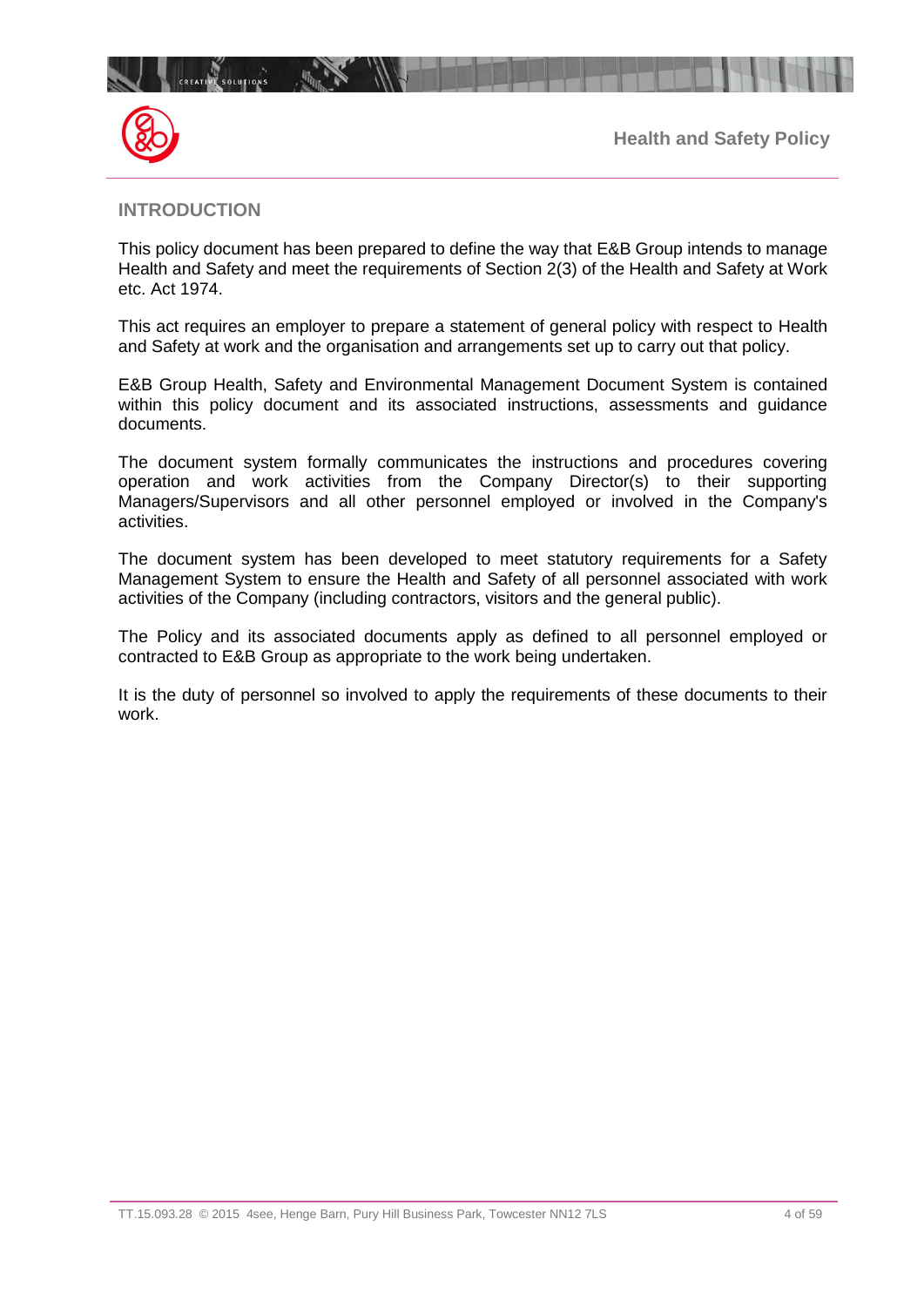

# <span id="page-4-0"></span>**HEALTH AND SAFETY POLICY STATEMENT**

In every activity of its business, E&B Group is fully committed to minimising the risk of injury or ill health to people and damage to property or the environment.

E&B Group fully accepts its moral and legal obligations to safeguard, so far as is reasonably practicable, the health, safety and welfare of its employees and anyone who may be affected by the actions of the Company and its employees.

The Company will set standards to comply with the relevant statutory requirements relating to health, safety and welfare with regard to the effect on employees, contractors, visitors and the public.

E&B Group will:

- Meet its responsibilities as an employer to do all that is reasonably practicable to prevent accidents, injuries and damage to health.
- Provide and maintain safe working environments that minimise the risks to health, safety and welfare.
- Ensure all employees play an active part in the Health and Safety of the Company by consulting with them and providing them with adequate information, instruction, training and supervision so they can understand their role within the Company.
- Safeguard employees and others from foreseeable hazards connected with work activities, processes and working systems.
- Ensure that:
	- hazardous areas are kept secure from the public, employees, tenants or contractors/suppliers not required to enter them;
	- **■** adequate guidance, instruction, training and supervision are provided for safe methods of work to be developed when new substances, plant, machinery, equipment, processes or premises are introduced;
	- all plant and equipment is maintained in a safe condition and is subject to routine and statutory inspections and examinations;
	- contractors/suppliers working for the Company are informed of the relevant standards required and are monitored to ensure compliance without detracting from the contractors/suppliers' legal responsibilities to comply with statutory requirements.

The Company will communicate the Health and Safety Policy to all employees and it will be freely available to customers and the general public. This policy will be reviewed every six months and updated as required to conform to current legislation.

Employees are required to cooperate with the Company to ensure their personal safety and to ensure they are not prosecuted for breach of legislation nor have disciplinary action taken against them by the Company for breach of company rules.

This policy, supported by Instructions, Procedures and Organisational Arrangements will be applied to all activities carried out by the Company.

All employees and contractors/suppliers will enforce this policy. The Group Directors are personally responsible for the Health and Safety performance of the Company and sign this policy statement in acknowledgement of this.

*Signed: Date:* July 2019

| For and on behalf of E&B Group Ltd |  |  |
|------------------------------------|--|--|
| <b>Clive P Marchant</b>            |  |  |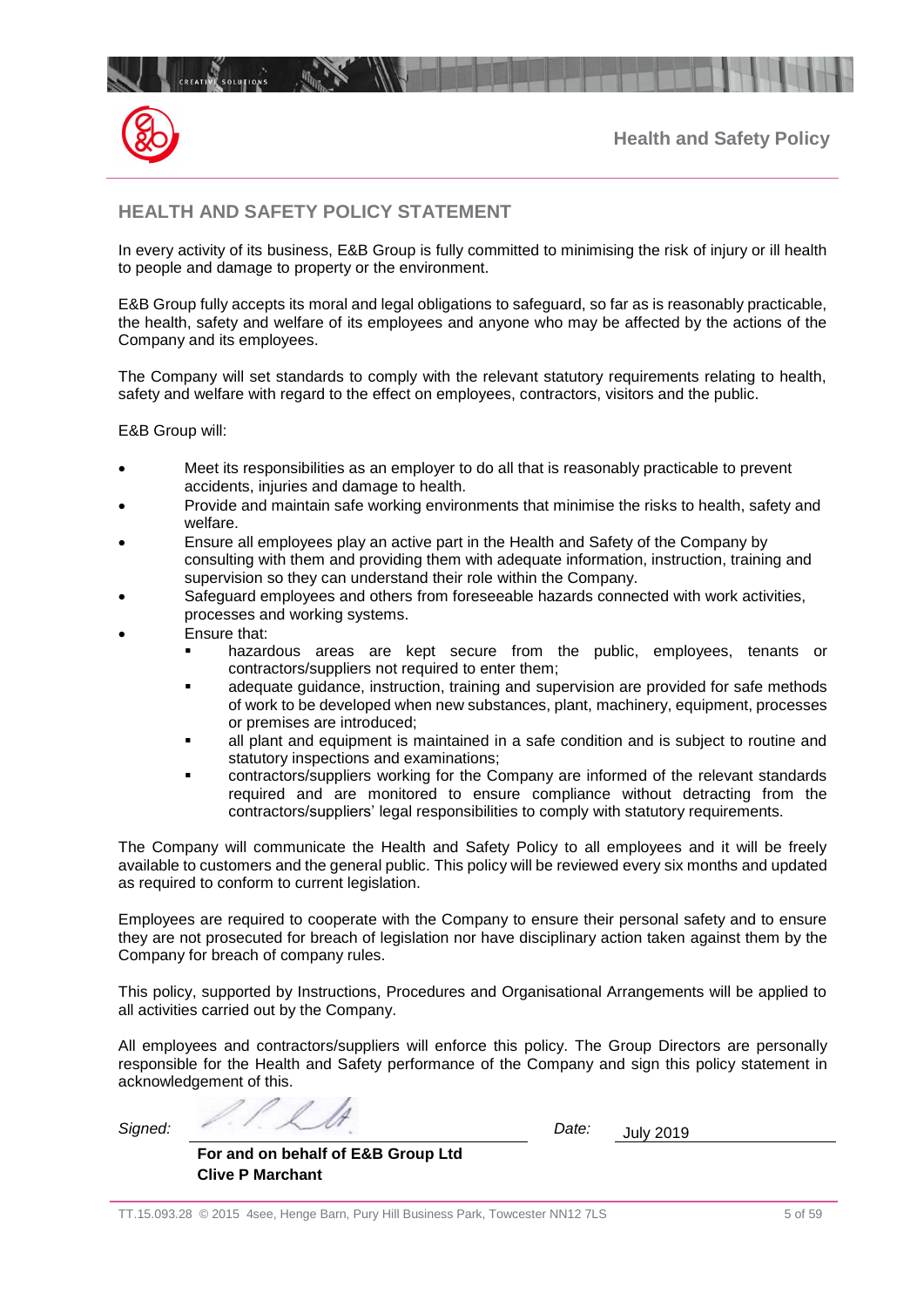



## <span id="page-5-0"></span>**ENVIRONMENTAL POLICY STATEMENT**

As a consumer of resources E&B Group recognises its responsibility to future generations. Acknowledging its contribution to the growing global environmental burden, it will follow business practices that promote sustainable development.

Our Environmental Policy must earn the confidence of employees, customers and the general public by demonstrating our commitment to complying with relevant environmental legislation and minimising pollution, resource use and waste through the continual improvement of performance in all areas of the Company.

To achieve good environmental management we will:

- Identify every way in which the Company impacts on the environment;
- Monitor and review environmental impacts and emissions to comply with regulations and our environmental aspirations;
- Demonstrate control of all our operations and ensure that all are performed with due consideration of the environment (including managing the impact of our transport activities);
- Consistently increase the awareness and provide necessary training, briefings etc. to all our employees and to ensure environmental responsibility is integrated into normal working practices;
- Work with our clients to share environmental awareness and good practice;
- Seek to use products that have the least possible environmental impact;
- Separate electrical equipment and apparatus to conform to WEEE Regulations;
- Minimise the storage and use of all articles and substances;
- Reduce our consumption of resources (energy, materials, packaging), where feasible;
- Minimise waste through a commitment to re-use, recover or recycle and comply with the Waste Management Plans and Policies of clients;
- Identify routes for the storage, transfer and disposal of controlled waste under Duty of Care;
- Identify, prevent and mitigate against potential accidents that could result in an environmental impact, so that if an accident did occur the consequences would be minimised;
- Introduce procedures to minimise pollution;
- Introduce procedures to prevent water wastage, pollution of surface water, water courses and drains;
- Limit or restrict noise pollution;
- Promote continual improvement by regularly monitoring and reviewing our environmental performance.

It is our duty to ensure that good environmental management is practised in all projects that we are involved in and we will seek to influence customers to demonstrate a positive environmental commitment.

The Company will communicate the Environmental Policy to all company employees and contractors/suppliers. It will be freely available to customers and the general public.

All employees and contractors/suppliers will enforce this Policy. The Group Directors are personally responsible for the environmental performance of the Company and sign this policy statement in acknowledgement of this.

*Signed: Date:*

July 2019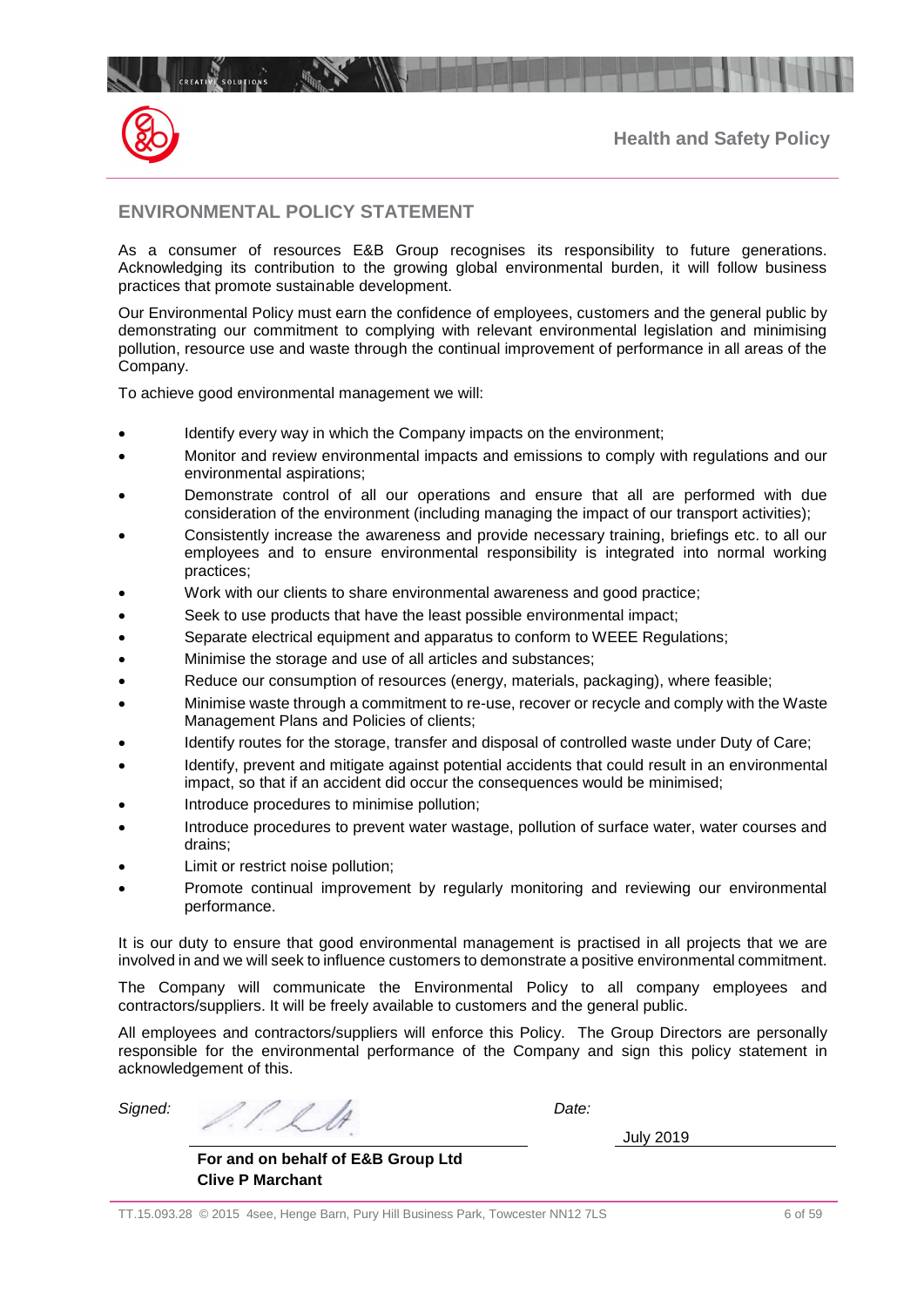



## <span id="page-6-0"></span>**CORPORATE RESPONSIBILITY POLICY STATEMENT**

1

Our Policy is to invest in our people, our customers, our suppliers and our environment for the good of the wider community, fully complying with UK law and wherever possible meeting higher standards than current legislation.

E&B Group is committed to investing in a sustainable future. We recognise that our actions may have a wider impact on the environment and the local community. We aim to make a positive contribution to environmental protection and social progress.

#### **Our Customers and Suppliers**

We will provide a good quality of service to our customers, meeting all contractual and moral obligations. We will consider the Health and Safety of our customers and others who may be affected by our work. The Company will engage with suppliers to adopt policies and practices similar to its own.

#### **Our Employees**

The company will help employees to develop their potential by investing in their skills and capabilities. We will consult with them on a regular basis, taking into consideration their personal needs when making decisions.

We will provide employees with fair remuneration for their work, treat them fairly and not discriminate against any individuals because of their gender, race, ethnic origins, religion or sexual orientation.

The Company will provide a safe working environment and ensure that it complies with all employment and Health and Safety legislation.

#### **Our Environment**

The Company will improve environmental awareness generally in consultation with employees, suppliers and customers.

We will work in partnership with customers and suppliers to consider the use of new materials and methods of work that may lead to more sustainable solutions in the provision and outcome of our services.

We will ensure compliance with all environmental legislation as it affects our business and endeavour to reduce the impact that our business may have on the environment year by year.

#### **Our Community**

E&B Group will work to minimise any environmental effect the business may have on the local community and show due consideration to immediate neighbours by operating in a way that does not affect their Health and Safety.

We will encourage participation in projects or schemes that may improve the wellbeing of the local community and, as far as possible, support local companies in the course of our business activities.

All Directors, managerial and supervisory staff will enforce this policy. The Group Directors are personally responsible for the Corporate Social Responsibility of the Company and sign this policy statement in acknowledgement of this.

*Signed: Date:*

July 2019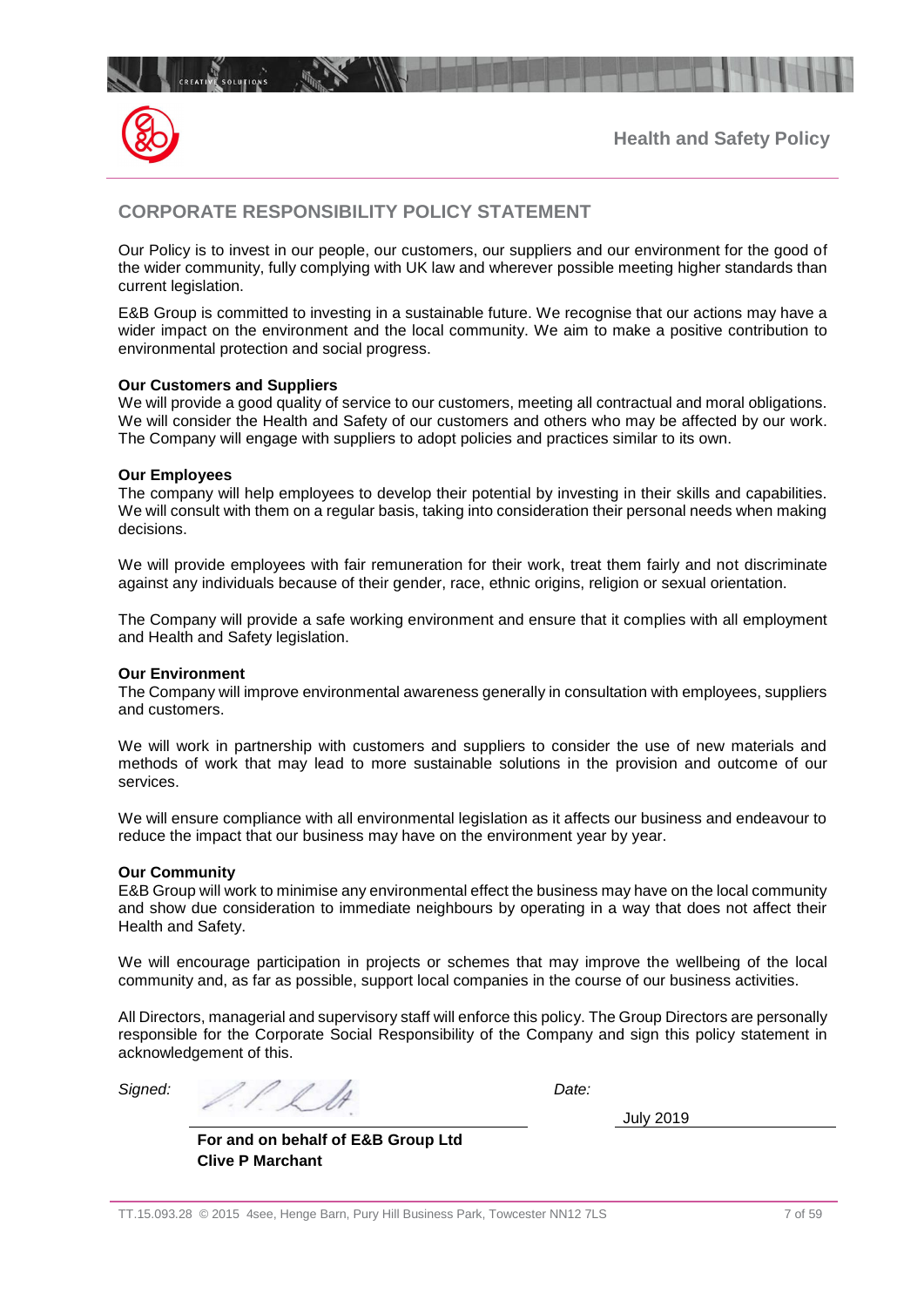



## **ANTI-FRAUD AND BRIBERY POLICY STATEMENT**

 $\mathbb{R}$ 

The reputation of E&B Group for lawful and responsible business behaviour is of paramount importance and is one of its greatest assets. The company is committed to the prevention, deterrence and detection of fraud, bribery and all other corrupt business practices.

The Company has zero tolerance towards such behaviour. Losses due to fraud, bribery and all other corrupt business practices can be more than just financial in nature; they can potentially damage the Company's reputation as well.

The Company expects all employees and contractors/suppliers to:

- Act honestly and with integrity at all times and safeguard the Company resources for which they are responsible;
- Respect our customers, suppliers and other parties with whom it must interact to achieve its objectives by conducting business in an ethical, lawful and professional manner.

Within the Company, the responsibility to control the risks of unethical business practices occurring resides at all levels of the organisation.

The Company prohibits unethical conduct. We will:

- Communicate of a code of conduct to employees;
- Report and investigate allegations of fraud, bribery and other corrupt practices;
- Apply appropriate disciplinary procedures for employees who are found to have engaged in such practices;
- Monitor the effectiveness of such controls.

We will endeavour to take appropriate steps to ensure that all employees and contractors/suppliers:

- Meet all legal and regulatory requirements governing the lawful and ethical conduct of business;
- Ensure all breaches or suspected breaches are fully investigated and if appropriate, invoke disciplinary measures and take prompt action to remedy the breach and prevent any repetition;
- Provide information to all employees and further guidance if they have any questions or uncertainty regarding these requirements;
- Provide information to all employees on the procedures available to them to report any breach or suspected breach.

The company expects that employees and contractors/suppliers do not engage in any illegal, improper or questionable conduct.

They must not receive, offer, promise, improperly influence payment, authorise payment or contract award (directly or indirectly), in return for anything of value, for example a bribe/kickback.

They must:

- Prohibit payments including 'facilitating' or 'expediting' payments to others in order to secure prompt or proper performance of routine duties;
- Prohibit the use of purchase orders or consulting agreements which channel payments or otherwise improperly reward customers or suppliers or their relatives or business associates;
- Ensure transactions are properly and accurately recorded.

*Signed: Date:* July 2019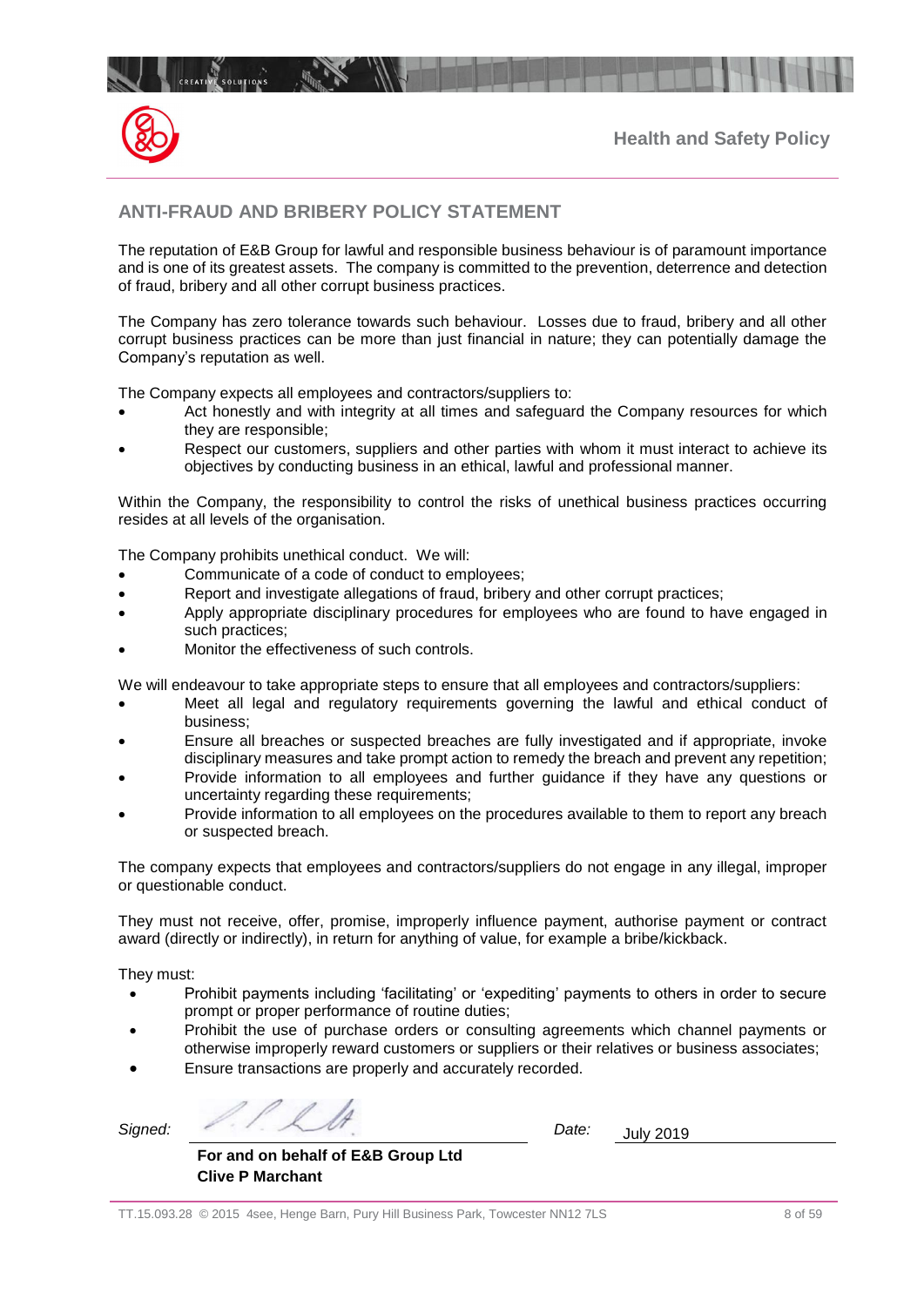

# <span id="page-8-0"></span>**EQUAL OPPORTUNITIES POLICY STATEMENT**

#### **Introduction**

E&B Group recognises that it is essential to provide equal opportunities to all persons without discrimination. This policy sets out the organisation's position on equal opportunity in all aspects of employment, including recruitment and promotion, giving guidance and encouragement to employees at all levels to act fairly and prevent discrimination on the grounds of sex, race, marital status, part-time and fixed term contract status, age, sexual orientation or religion.

#### **Statement of policy**

- (a) It is the policy of E&B Group to ensure that no job applicant or employee receives less favourable treatment on the grounds of sex, race, marital status, disability, age, part-time or fixed term contract status, sexual orientation or religion, or is disadvantaged by conditions or requirements that cannot be shown to be justifiable. The organisation is committed not only to its legal obligations but also to the positive promotion of equality of opportunity in all aspects of employment.
- (b) The organisation recognises that adhering to the Equal Opportunities Policy, combined with relevant employment policies and practices, maximises the effective use of individuals in both the organisation's and employees´ best interests. E&B Group recognises the great benefits in having a diverse workforce with different backgrounds, solely employed on ability.
- (c) The application of recruitment, training, and promotion policies to all individuals will be on the basis of job requirements and the individual's ability and merits.
- (d) All employees of the organisation will be made aware of the provisions of this policy.

#### **Recruitment and promotion**

- (a) Advertisements for posts will give sufficiently clear and accurate information to enable potential applicants to assess their own suitability for the post. Information about vacant posts will be provided in such a manner that does not restrict its audience in terms of sex, race, marital status, disability, age, part-time or fixed term contract status, sexual orientation or religion.
- (b) Recruitment literature will not imply a preference for one group of applicants unless there is a genuine occupational qualification which limits the post to this particular group, in which case this must be clearly stated.
- (c) All vacancies will be circulated internally.
- (d) All descriptions and specifications for posts will include only requirements that are necessary and justifiable for the effective performance of the job.
- (e) All selection will be thorough, conducted against defined criteria and will deal only with the applicant's suitability for the job. Where it is necessary to ask questions relating to personal circumstances, these will be related purely to job requirements and asked to all candidates.

#### **Employment**

- (a) E&B Group will not discriminate on the basis of sex, race, marital status, disability, age, part-time or fixed term contract status, sexual orientation or religion in the allocation of duties between employees employed at any level with comparable job descriptions
- (b) E&B Group will put in place any reasonable measures and/or adjustments within the workplace for those employees who become disabled during employment or for disabled appointees.
- (c) All employees will be considered solely on their merits for career development and promotion with equal opportunities for all.

#### **Training**

Employees will be provided with appropriate training regardless of sex, race, marital status, disability, age, part-time or fixed term contract status, sexual orientation or religion.

#### **Grievances and victimisation**

- (a) E&B Group emphasises that discrimination is unacceptable conduct which may lead to disciplinary action under the organization's Disciplinary Procedure.
- (b) Any complaints of discrimination will be pursued through the organisation's Grievance Procedure.

*Signed: Date:* July 2019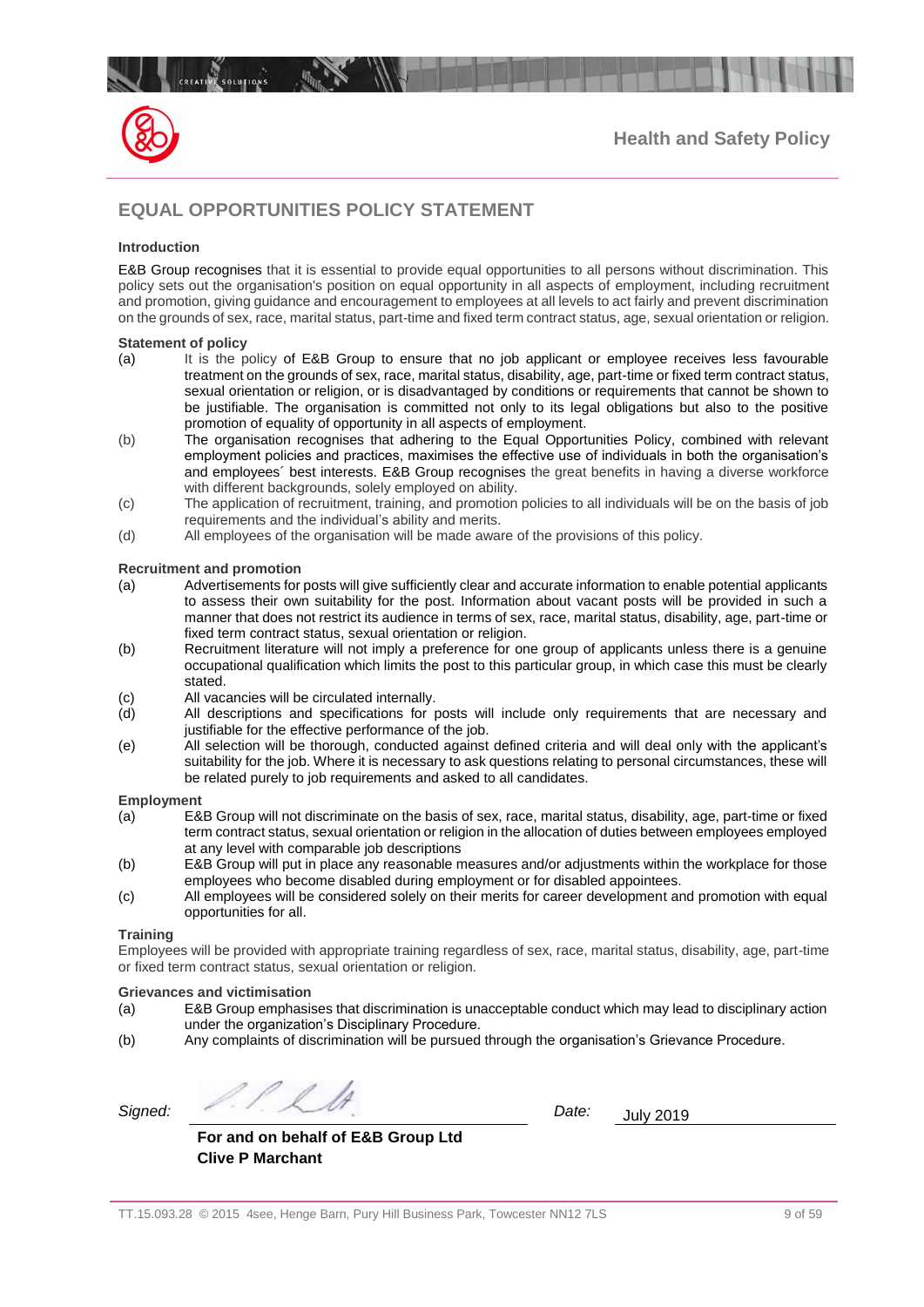

## <span id="page-9-0"></span>**MODERN SLAVERY ACT STATEMENT**

E&B Group recognises that all businesses have an obligation to prevent slavery and human trafficking. Every company must do its share to eradicate this modern day scourge. We will do all in our power to prevent slavery and human trafficking within our business and within the supply chains through which we operate.

We are committed to ensuring that there is no modern slavery or human trafficking in our supply chains or in any part of our business.

E&B Group operates to ensure fairness in the recruitment retention and development of all employees and it seeks to comply with all applicable employment legislation.

The company seeks to provide a work environment where employees are treated with respect, dignity and consideration.

E&B Group monitors its supply chains and its suppliers so ensure, so far as is possible, that slavery and human trafficking is not taking place within those supply chains.

As part of our commitment to identify and eradicate slavery and human trafficking from within our business and from those businesses with which we interact, we will work closely with our supply chains to ensure compliance with legislative obligations and we expect those organisations to have suitable anti-slavery and human trafficking policies and processes.

We seek to build long standing relationships with suppliers and to make clear our expectations of ethical business behaviour from them.

We have in place systems to encourage the reporting of concerns and the protection of whistle blowers.

E&B Group will ensure that Suppliers Adhere to our Values.

E&B Group has a zero tolerance view to slavery and human trafficking and we expect that view to prevail in our supply chain and contractors.

Management with E&B Group are responsible for compliance in their respective departments, insofar as there is perceived to be a risk of encouraging, engaging or sustaining slavery and human trafficking.

This statement is made to pursuant to Section 54(1) of the Modern Slavery Act 2015 and constitutes E&B Group slavery and human trafficking statement.

*Signed: Date:*

July 2019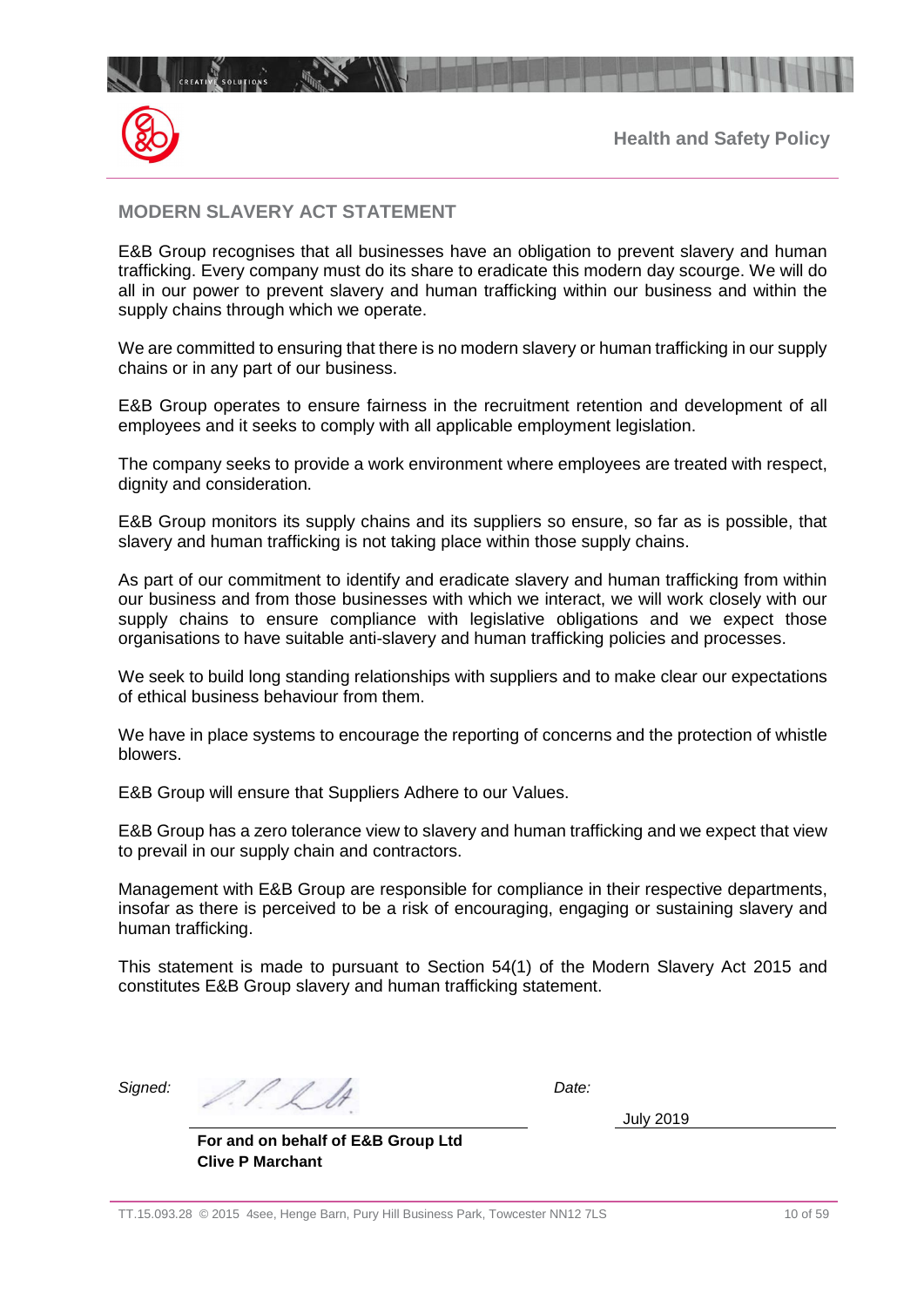

# <span id="page-10-0"></span>**WELL-BEING POLICY STATEMENT**

 $\mathbb{R}$ 

E&B Group recognises that our employees are our biggest commodity, and as their health and wellbeing is vitally important, it makes good business sense for us to help employees manage this to the best of our ability.

Making healthier choices is ultimately up to all of us as individuals, however as an employer, there's a huge opportunity E&B Group to help everyone by encouraging and adopting healthier behaviours to enable our workforce to live and work productively.

Our statement of intent addresses our obligations under the Health and Safety at Work Act etc. 1974, The Equality Act 2010 and The Equality and Human Rights Commission (EHRC) which are relevant pieces of legislation covering occupational health, safety and well-being in the workplace. It also helps us to comply with other relevant statutory provisions, including The Management of Health and Safety at Work Regulations 1999 by recognising mental health and well-being as a risk and having suitable assessments and controls in place.

We recognise that well-being consists of a number of factors such as physical, psychological and social, that will contribute to a healthier life. We have a duty of care to protect our employees general wellbeing, both mental and physical and reduce stigma and discrimination.

We will do this by:

- Risk assessing Identifying areas of risk to physical and mental health so that they can be minimised and managed appropriately. Prevention and early intervention are key and assist recovery.
- Appoint a well-being lead from our senior leadership team.
- Promoting a positive mental health culture of care and concern for our employees, which insists that everybody accepts responsibility for their own and others' well-being.
- Promoting a culture of open conversation so we talk about our well-being and mental health, encouraging peer to peer support (well-being champions) and make additional support available when employees may be struggling.
- Provide access to mental health training aimed at providing people with tools for managing their own well-being, including enhanced training for line managers.
- Commit to promoting positive mental health in the workplace by communicating our statement of intent.
- Making an employer's pledge via the MIND and Rethink Mental Illness instigated 'time to change' campaign to reduce stigma and discrimination.
- Put in place a system of management practice and controls, which enables employees to enjoy a healthy work-life balance, whilst recognising the impact of personal choice and lifestyle.
- Ensuring the promotion and maintenance to the highest degree of physical, mental and social well-being of employees in all areas of the business.
- Ensure working environments are suitable, healthy, safe, and secure.
- Taking reasonable steps to enable people with disabilities to carry out the role for which they are employed.
- Communicate updates and our commitment to promoting positive mental health to our employees.

*Signed: Date:*

July 2019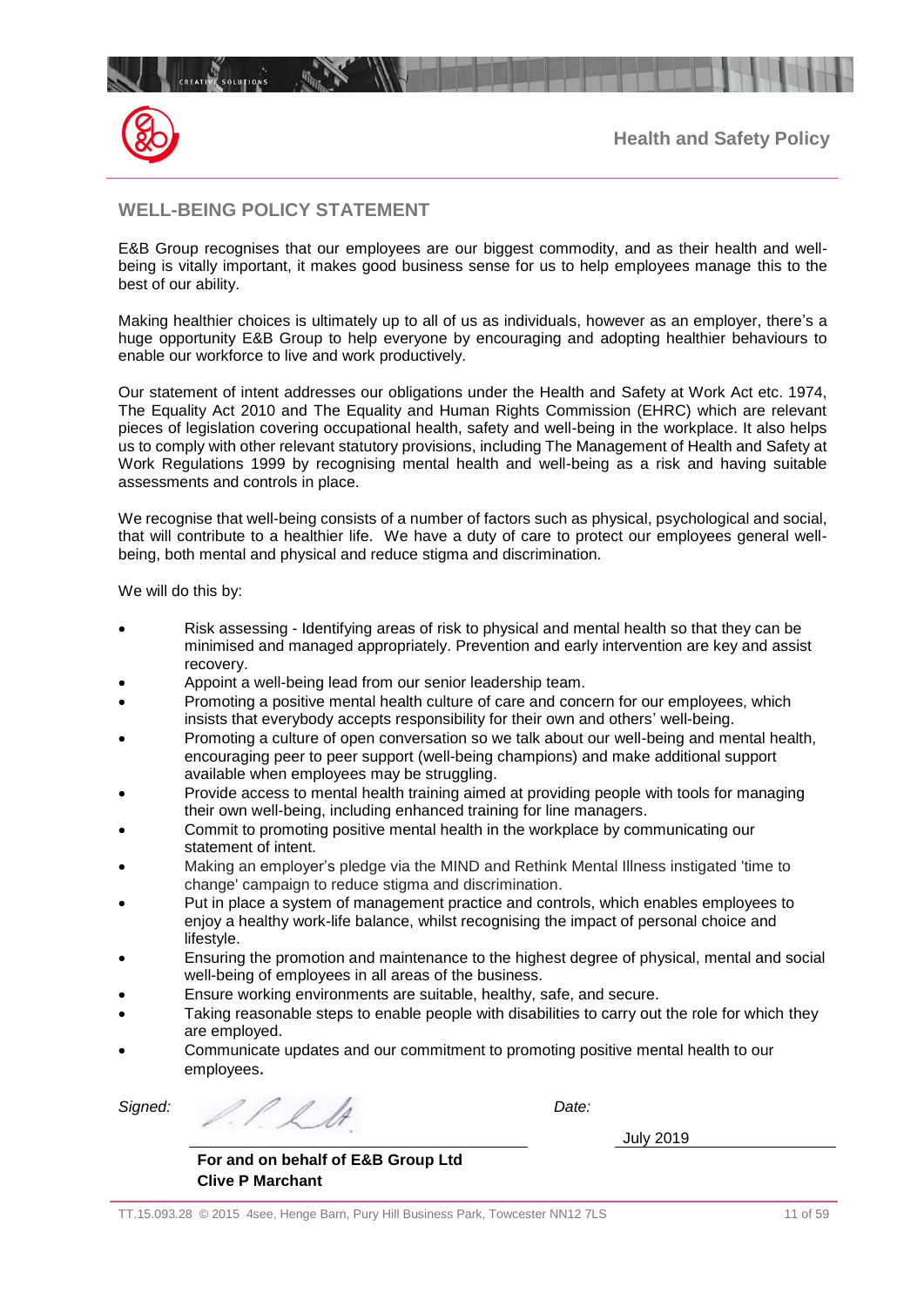

# <span id="page-11-0"></span>**SECTION 1: ORGANISATION**

## **General Organisation**

Arrangements for health, safety, welfare and the environment will be organised by E&B Group. The Group Directors have overall responsibility for health, safety and the environment.

The Group Directors have appointed 4see Ltd. responsible for monitoring the Company's Health, Safety and Environmental Policy and for dealing with related health, safety, welfare and environmental matters.

Constructive suggestions to improve health, safety, welfare and environmental awareness in the Company are welcomed from any employee.

## **General Responsibilities**

Directors and management are responsible for the implementation of the Company's policies on health, safety, welfare and environmental matters, including revision of this policy.

All employees are expected to set a personal example and take reasonable care for the health, safety and welfare of themselves and of others who may be affected by their acts or omissions, as well as protection of the environment from their work activities.

Employees who are responsible for supervision are expected to promote and encourage health, safety and environmental awareness in employees under their control.

## **Consultation**

Employees will be consulted in accordance with the Health and Safety (Consultation with Employees) Regulations 1996 whenever there are changes in the Company's work procedures and arrangements for health, safety and welfare of the employees and consultation with the Health and Safety Executive (HSE).

Consultation will be either directly with the employees or with a group of employees elected as their 'representative of employee safety'.

Information will be provided initially to allow sufficient time for employee comments and feedback to be considered and any necessary changes made to the proposals.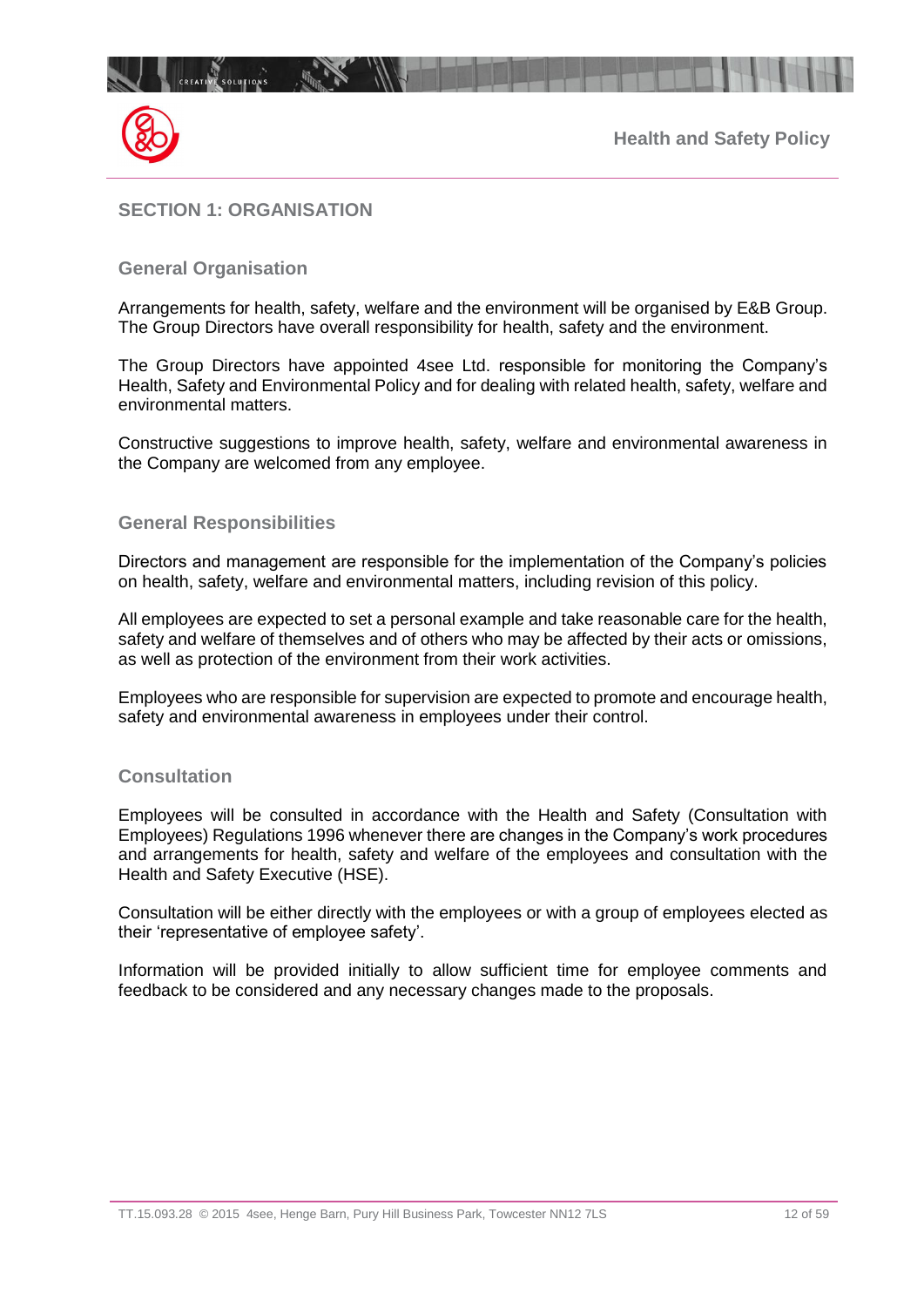

# **E&B Group Organisational Chart**

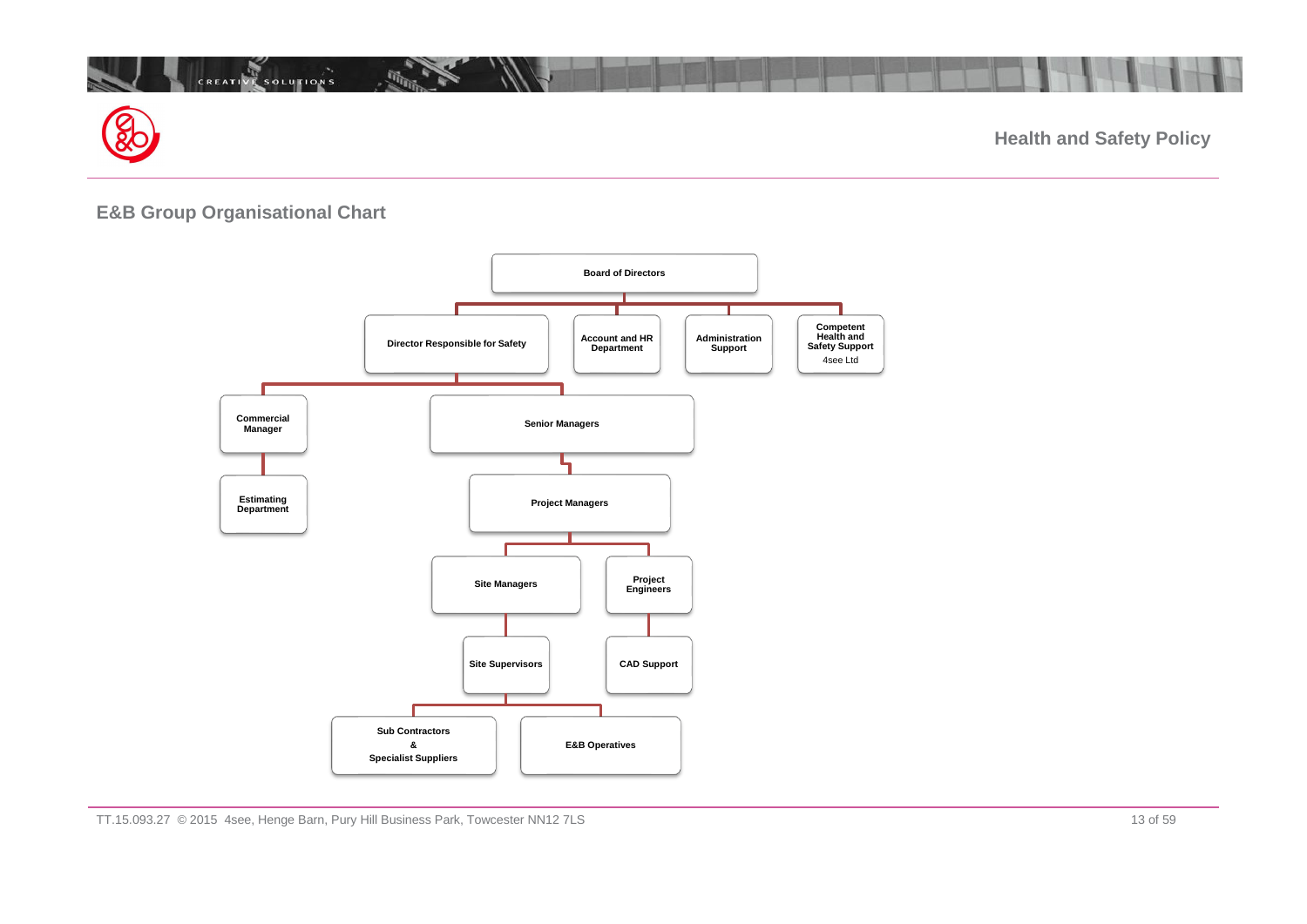

## <span id="page-13-0"></span>**SECTION 2: RESPONSIBILITIES**

## **Responsibilities of the Group Directors**

- To have overall responsibility for health, safety and the environment within the Company.
- To ensure that sufficient resources are made available to meet health, safety and environmental needs within the Company.
- To appoint competent persons to manage health, safety and the environment within the Company.

#### **Responsibilities of the Director Responsible for Health and Safety**

- To ensure that the Policy supported by any additional instructions, procedures or other organisational arrangements, is implemented on a day to day basis.
- To bring to the attention of the Board of Directors any Health and Safety matter which may have an adverse effect on the Company, its employees or anyone else who could be affected by the Company's activities.

## **Responsibilities of Managers (Project / Site / Maintenance) and Supervisory Staff**

- To read, understand and implement E&B Group's health and safety policy, organisation and arrangements, coordinate site works with the minimum risk to the health and safety of all sites and other people and to adhere to all relevant acts and regulations.
- To bring to the attention of the Director responsible for safety, issues relating to safety on the site and to make the Director responsible for Safety aware of visits made by the enforcing authorities.
- To ensure that all contractors/suppliers have been vetted prior to being employed on each project.
- To provide information to enable the Construction Phase Health and Safety Plan to be developed and kept up to date during the contract phase.
- To ensure that the requirements of health, safety and environmental legislation, are complied with as they apply to Company activities.
- Ensure workplaces are inspected regularly.
- To ensure that all accidents are reported to the enforcing authority in compliance with RIDDOR and investigations are carried out to prevent any re-occurrence.
- To ensure that recommendations made by the Client or external Health and Safety consultants are complied with.
- To ensure the health, safety and welfare at work of employees under the control of the Company and of contractors/suppliers working on the company's premises/on behalf of the company by providing and maintaining:
	- Safe places of work and safe access/egress
	- Safe systems of work
	- Adequate levels of supervision, training, instruction, information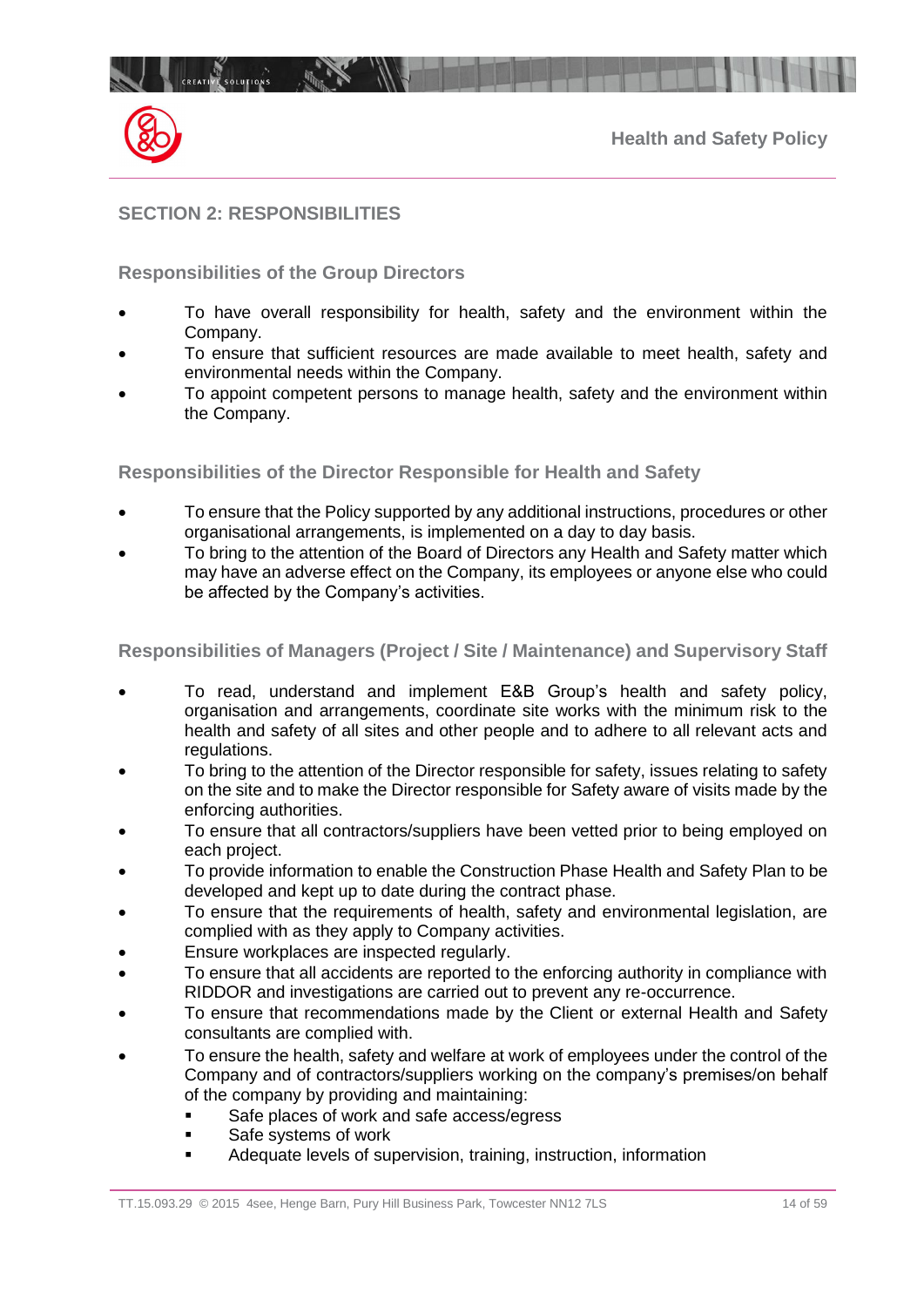

- Relevant Risk Assessments
- Safe work equipment
- Adequate personal protective clothing and safety equipment
- Adequate welfare facilities
- Safe methods of handling, transporting stores and equipment
- Accurate Health and Safety records
- Medical surveillance (where the nature of the work being carried out requires it).
- To employ best practice, as defined by the Company and any relevant bodies, at all times with regard to work activities.
- To set a personal example and carry out their own work in a safe manner using personal protective equipment issued by the Company as necessary.
- To ensure that other people, including visitors and members of the public, are not placed at risk as a result of the Company's activities.
- Where the Company is in control of premises, to ensure that others who visit such location(s) are kept free from risk from either the premises or equipment within.
- Ensure the correct Personal Protective Equipment is being worn and used correctly.
- Ensure any equipment is used in a safe manner.
- Liaise with the Principal Contractor's Site Manager (where applicable) and E&B Group's operatives on Health and Safety issues.
- Ensure that work is being carried out without risk to the Health and Safety of others who may be affected.

## **Responsibilities of all Employees**

- To read and understand the Company's Health and Safety Policy, its Environmental Policy and comply with the prescribed arrangements and objectives.
- To comply with Risk Assessments and Method statements which apply to their work activities.
- Not to intentionally or recklessly interfere with, or misuse anything provided in the interests of health, safety or welfare.
- To use personal protective equipment issued by the Company where and when required.
- To use work equipment only as instructed and trained. No unauthorised use of equipment is permitted; neither is repair or modification permitted. Damage to equipment should be notified to a Manager/Supervisor immediately.
- To be aware of and understand the emergency procedures in the event of a fire or an accident.
- To report all accidents to a Manager/Supervisor, including those where no injury occurred.
- To comply with any reasonable instructions given by Directors or appointed persons on matters of Health and Safety, for example; the Fire Marshals.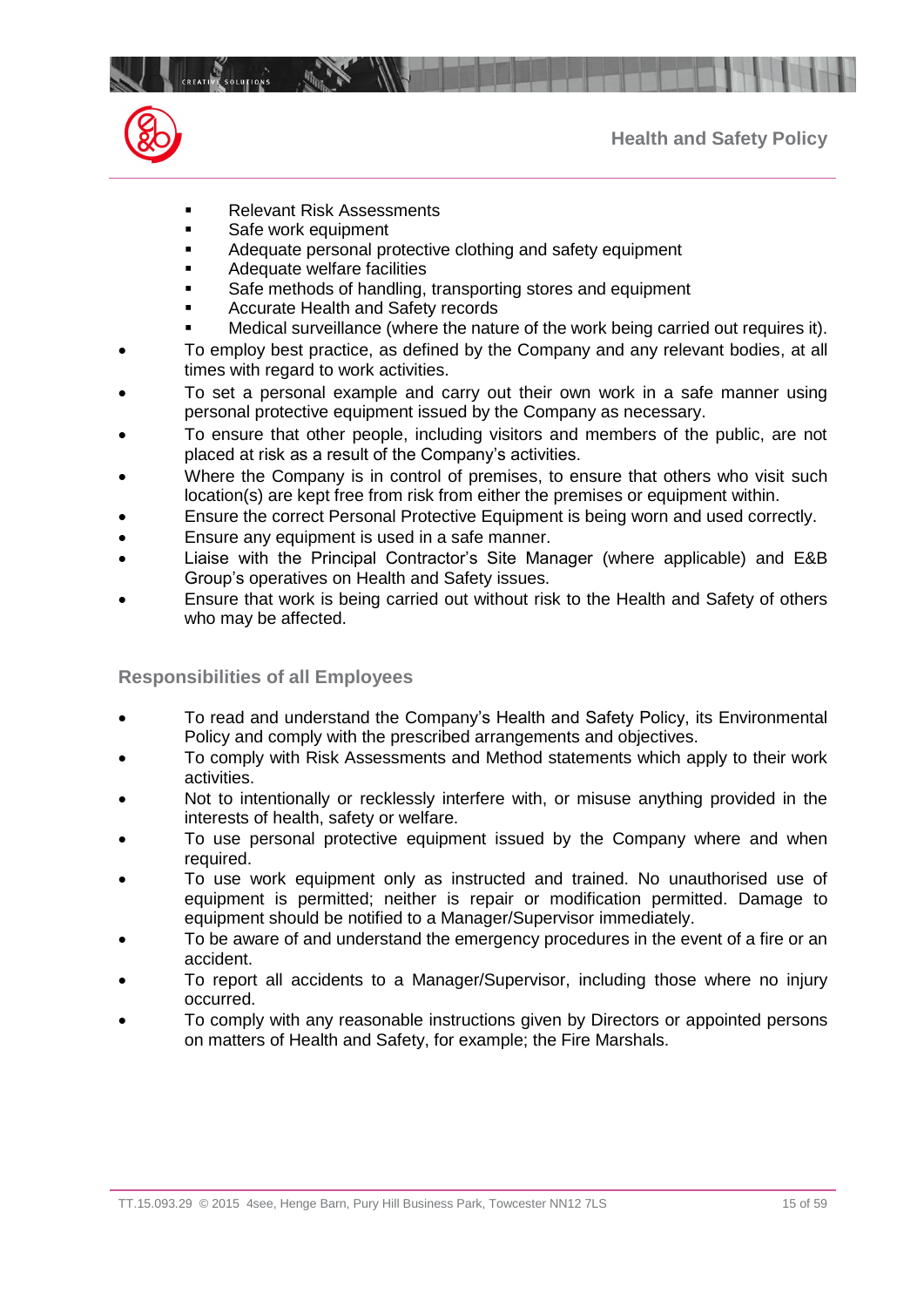

## **Responsibilities of First Aiders**

CREATIVE SOLUTIONS

- To provide First Aid to employees and others, as trained.
- To ensure that First Aid kits are maintained and that accidents are recorded in the accident book and within the company's reporting system.
- To assist in the reporting of serious accidents to Management notably with RIDDOR reporting and where required, assist in any accident investigation.

## **Responsibilities of Fire Marshals/Wardens**

- To contribute to the management and enforcement of E&B Group fire procedures.
- To ensure that the means of escape are clear and free of obstructions by carrying out regular inspections.
- To ensure that firefighting equipment, signage and fire evacuation procedures are in place/displayed and not misused.

On hearing the fire alarm:

- Supervise the evacuation of personnel from their area.
- Check all rooms, stores and toilets to ensure full evacuation.

## **Responsibilities of Office and Administration Staff**

- To read and understand the Company Health and Safety Policy and comply with the prescribed arrangements.
- To ensure the maintenance of company Health and Safety records.
- To ensure that for each company driver a full UK driving licence is held and fully covers the vehicle being driven and that the driver has been authorised to use a company vehicle or own vehicle for company use.

**Responsibilities of Company Car and Company Van Drivers**

- To ensure that a full UK driving licence is held and fully covers the vehicle(s) being driven and that the authorisation to use a company vehicle or own vehicle for company use has been given.
- To not consume alcohol or take medication which could affect driving ability before driving a vehicle on company business.
- To notify the Company of all driving convictions/offences and accidents that occur whilst carrying out company business.
- To ensure that a copy of the relevant business car insurance is obtained and held for use of any vehicle used for company business and that it covers the transfer of passengers and theft of company articles.
- To ensure that the relevant safety checks are made in accordance with the manufacturer's handbook and at the specified frequencies and that any repairs or maintenance are carried out as required.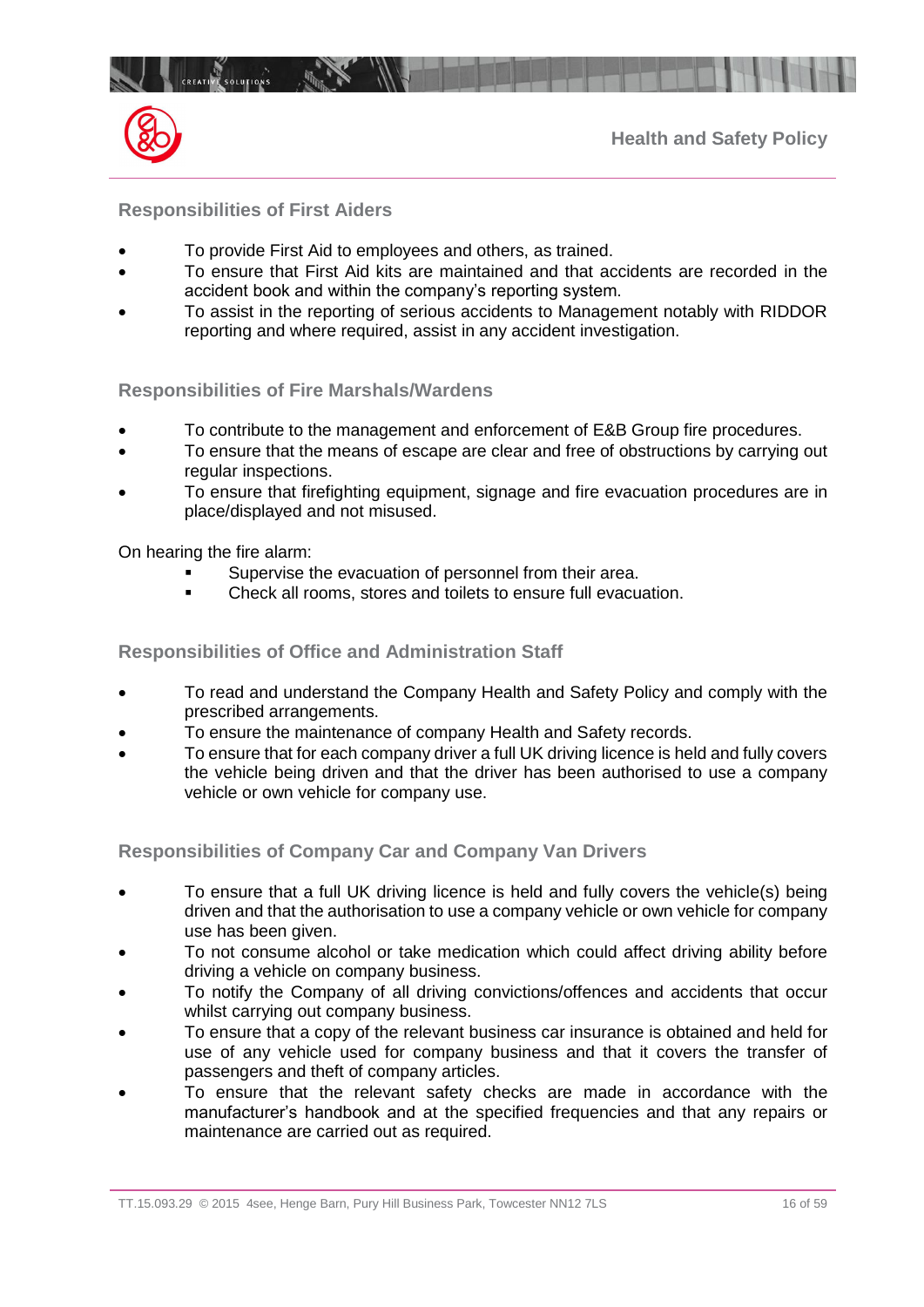

- For non-company cars, to ensure that all required Road Tax and MOTs (if applicable) are in date and ready for inspection if so requested by the Company.
- To ensure that a mobile phone is only used when it is safe to do so and in accordance with current legislation (i.e. where a hands free kit is fitted). The best recommendation is to wait until the end of a journey to retrieve, receive or send calls.

## **Responsibilities of Plant/Equipment Operators**

 $\mathbb{R}$ 

- To read and understand the Company Health and Safety Policy and comply with the prescribed arrangements.
- Not to operate any piece of plant, machinery or equipment unless trained and competent to do so.
- To comply with Risk Assessments and/or Method Statements which apply to their work activities.
- Not to intentionally or recklessly interfere with, or misuse anything provided in the interests of health, safety or welfare.
- To use personal protective equipment issued by the Company to protect health and safety.
- To ensure all plant/machinery is subject to a visual inspection before use and that the inspection is recorded.
- To ensure plant/machinery is operated in a safe and controlled manner, with consideration given to operatives and members of the public at all times.

## **Responsibilities of Contractors**

Whilst working in any capacity for E&B Group all Contractors will be expected to adhere to the Company Health and Safety Policy, to cooperate with the Company on all matters of health and safety at work and to cooperate with the Company's appointed Health and Safety Advisers.

All Contractors' employees are to be made aware of E&B Group Safe Systems of Work (SSoW) and location specific procedures.

Where Contractors' activities are outside the above, a specific SSoW must be provided to E&B Group for approval prior to commencing work.

The SSoW will include a detailed Risk Assessment of the task to be completed and, where applicable, will include safe methods and COSHH information.

All Contractors will be required, where applicable, to be able to demonstrate the applicable and suitable level of competence for the activity(s) they are involved in.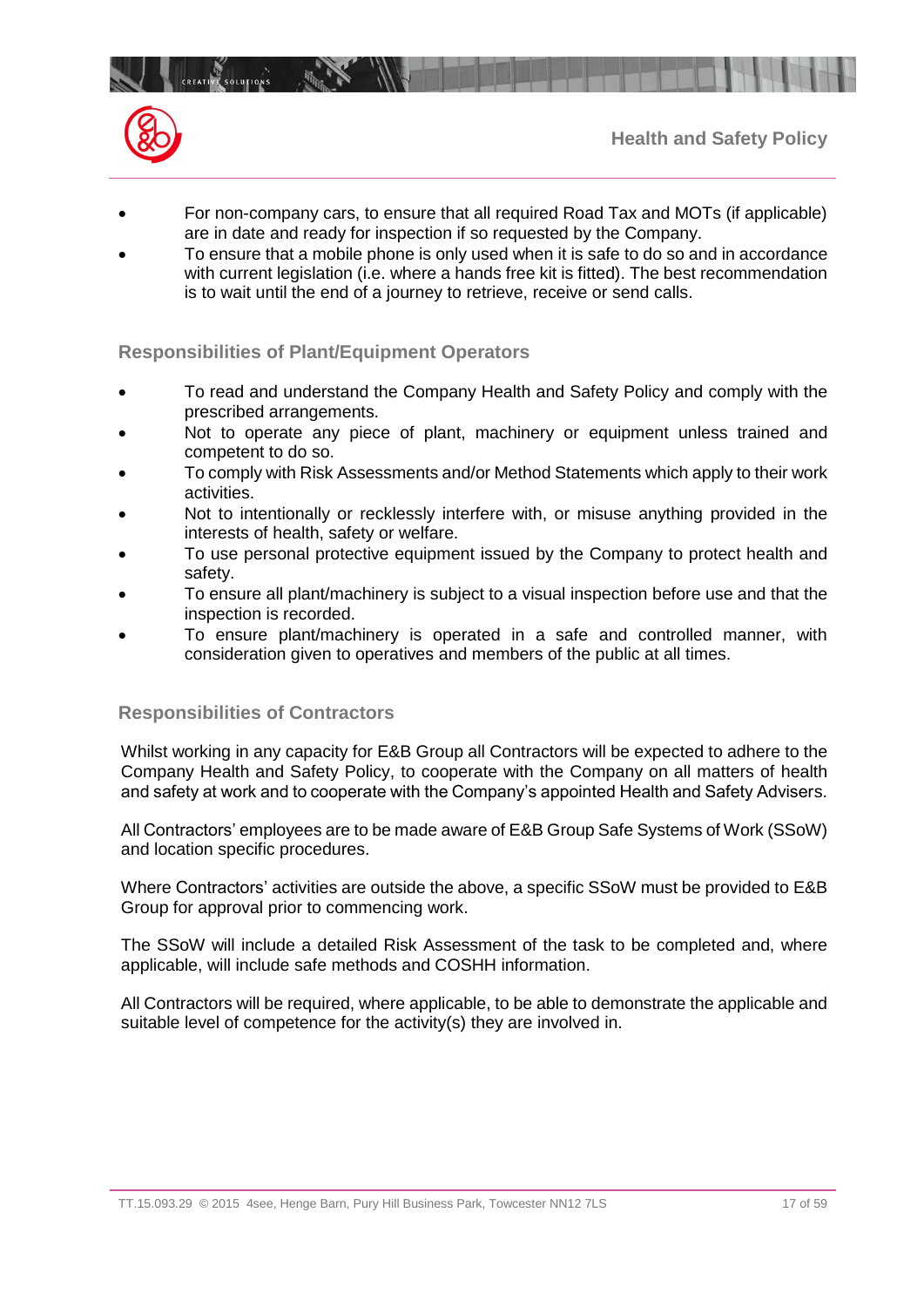

**Responsibilities of 4see Ltd.**

Advise E&B Group on the need to prepare, distribute and review a company Health and Safety Policy.

To provide advice in accordance with the Service Level Agreement on the following:

- Assistance in ensuring that a positive health and safety culture is established and maintained
- Effective communication of health and safety issues
- Legal requirements affecting health, safety and welfare
- Adequate standards of personal protective clothing and equipment
- Working methods, equipment or materials which could reduce risks
- Potential hazards in the workplace
- Health and Safety factors affecting the selection of plant and equipment
- Specialist services including substances hazardous to health, noise, asbestos removal and the application of new and current legislation
- Where requested:
	- Carry out inspections of sites and workplaces as notified by E&B Group
	- **EXEC** Carry out investigations of serious accidents

Assist E&B Group in notifying and dealing with the Health and Safety Executive/ Environment Agency.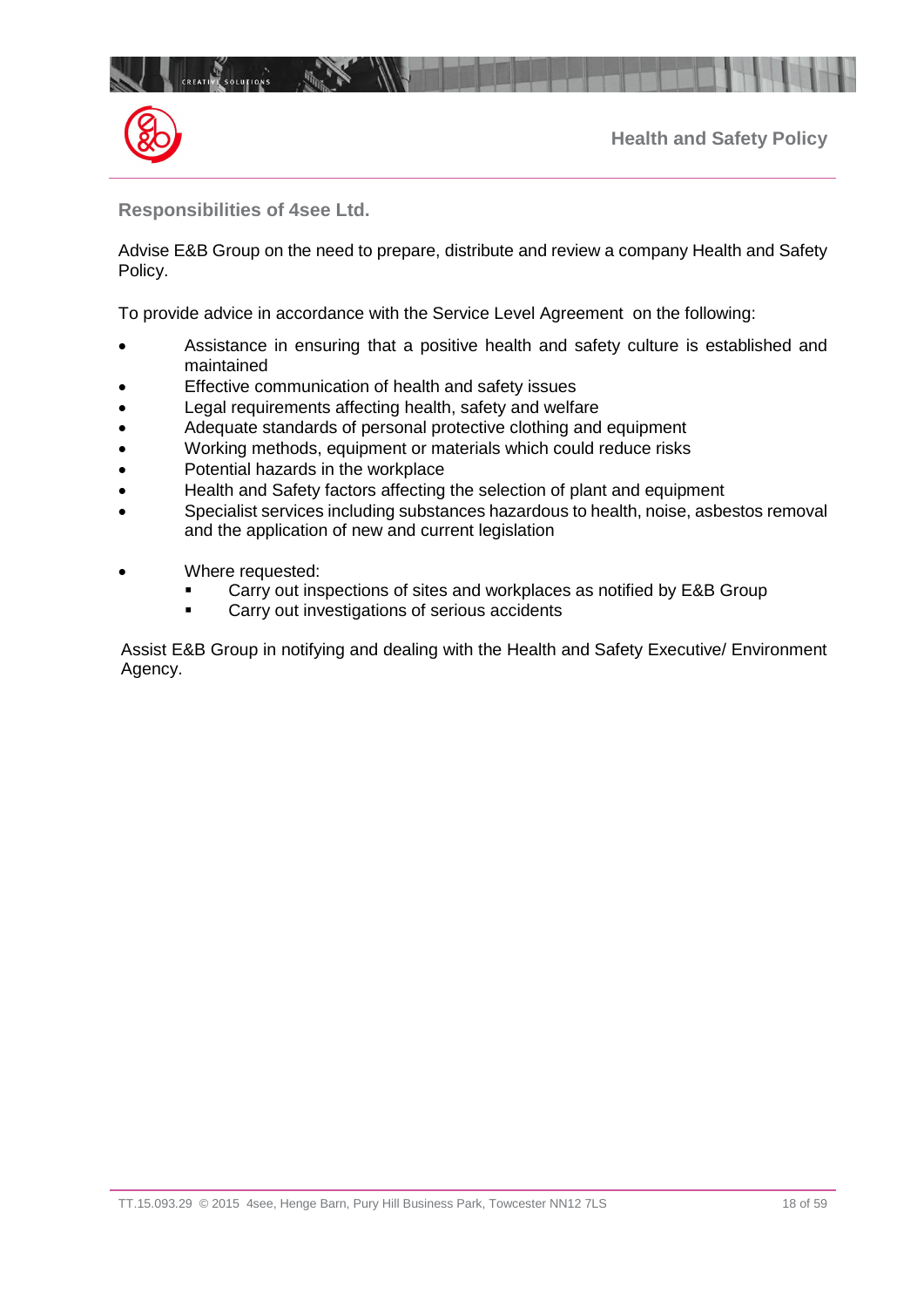

## **Health, Safety and Environmental Committee**

The Company's Health, Safety and Environmental Committee comprises the following persons:

| <b>Name</b>               | <b>Role</b>                             |
|---------------------------|-----------------------------------------|
| <b>Clive P Marchant</b>   | Director Responsible for Safety         |
| Jeff Thomas               | <b>Director</b>                         |
| <b>Peter Gaskill</b>      | <b>Director</b>                         |
| Alan Jones                | Senior Project Manager                  |
| <b>Gary Manley</b>        | Senior Commercial Manager               |
| Nominated Project Manager | <b>Project Manager</b>                  |
| 4see Ltd.                 | Appointed Health and Safety Consultants |

All employees will be notified whenever there are any changes in personnel on the Committee.

The duties of the Committee will be:

To meet at regular intervals to discuss, assess and revise the on-going implementation of the Company's health, safety and environmental performance, including:

- Accidents, incidents and near-misses
- Employee performance
- Levels of compliance
- Workplace behaviour
- Contractors / suppliers performance.

The Committee will also review and arrange for the training and instruction of all employees in order for them to maintain the high safety standard expected by the Company.

An on-going review will also be made to allocate individual responsibilities for Health and safety throughout the Company and to ensure that all individuals are made fully aware of their level of responsibility.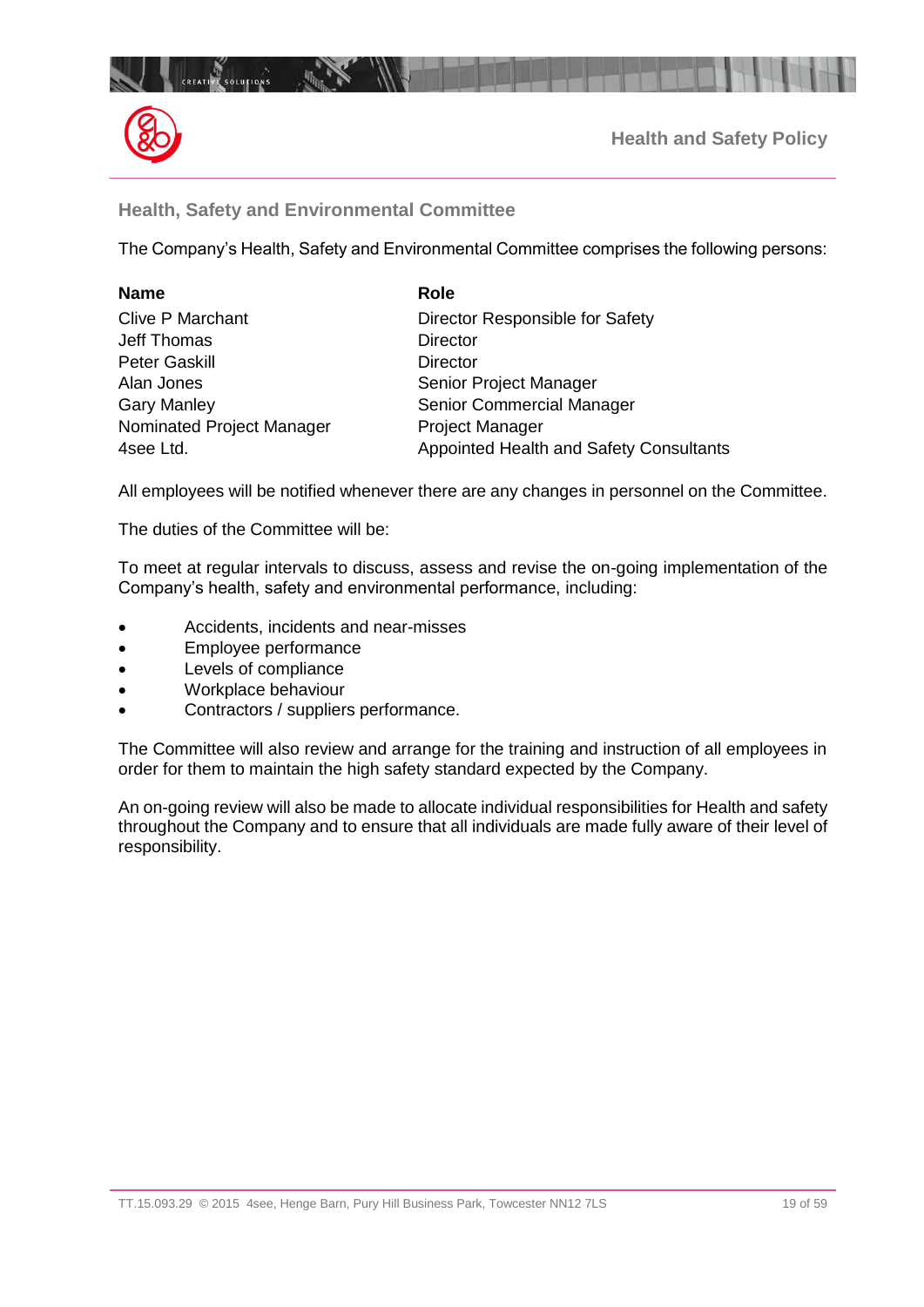

## <span id="page-19-0"></span>**SECTION 3: ARRANGEMENTS**

## **1 Introduction**

The general details of E&B Group arrangements for the management of health, safety are provided within this section.

#### **2 Health and Safety Policy**

The Health and Safety Policy will be reviewed each year, or more frequently if required, to ensure that it is effective and up to date.

The Policy will be amended where required and all employees informed of any amendment.

A copy of the Health and Safety Policy will be available to all employees. Each workplace will hold a copy of the Policy.

The Health and Safety Policy Statement will be displayed on a health and safety notice board and a copy held at each work location.

## **3 Information and Instruction**

E&B Group recognises the need for effective communication between all parties in the workplace.

We will ensure that's its employees are provided with adequate information and suitable instructions to enable them to carry out their work activities.

Information and instruction will be provided in a form which takes account of any language difficulties or disabilities.

Where the workplace is shared information relevant to the safety of all will be communicated.

## **4 Internal Communications**

All relevant safety information will be provided at all workplaces where employees are located. This will include:

- Health and Safety Policy
- Environmental Policy
- HSE poster
- Employer's Liability Insurance Certificate
- Fire safety instructions
- Names of Fire Wardens and First Aiders
- Other safety instructions relevant to that workplace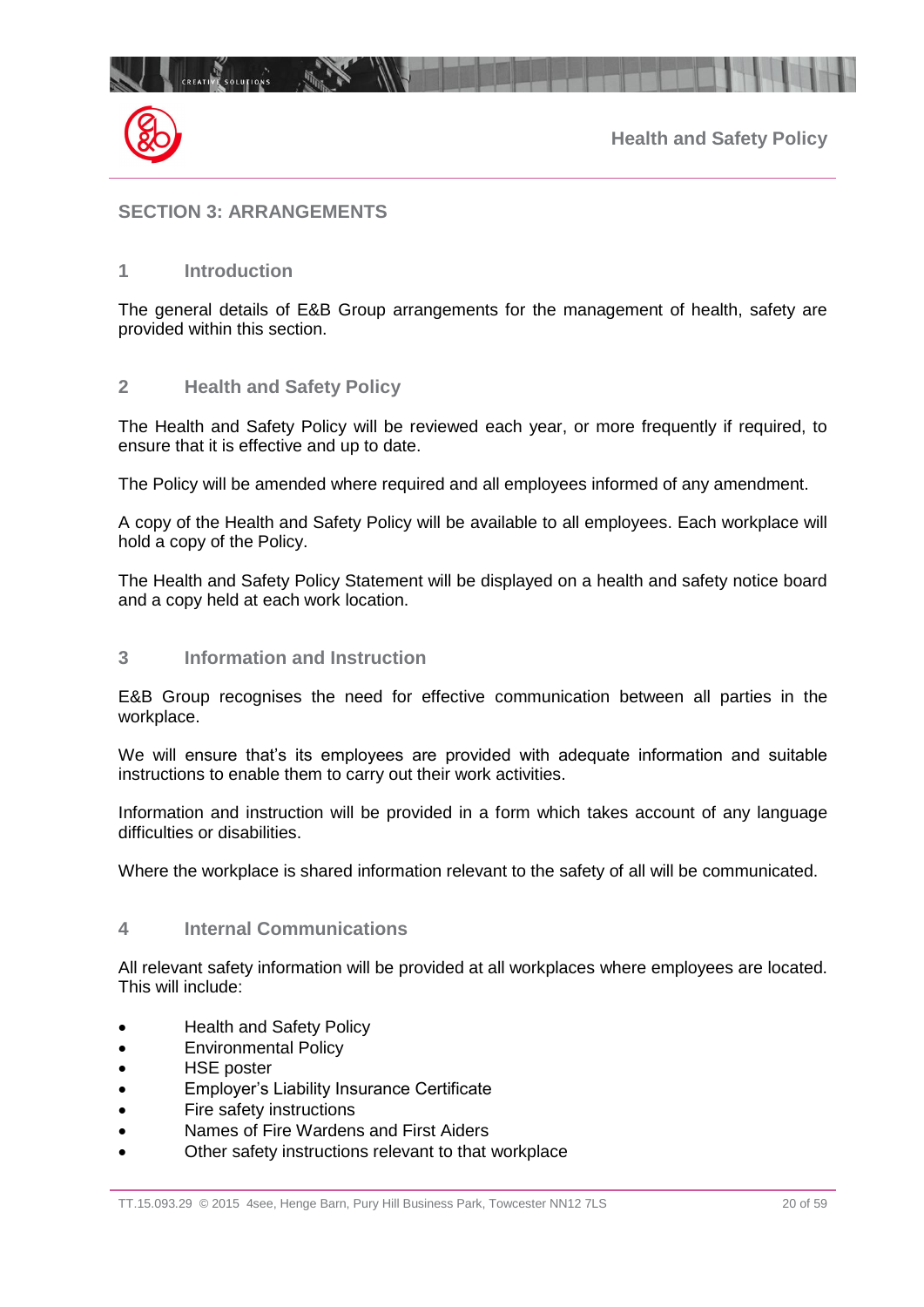

## **5 Non English Speaking Employees**

 $10^{14}$ 

E&B Group has identified that those who cannot speak English may fail to understand what is being asked of them through verbal instruction by colleagues, Supervisors and Managers and may not able to understand written instructions and operating procedures and processes. This represents a significant risk.

The company will ensure that all employees are aware of their responsibilities in the workplace and will fully support any employees for whom English is not their first language so that they fully understand their responsibilities, site rules, regulations and reporting procedures. contractors/suppliers as employers in their own right will need to demonstrate that they are equally managing this risk correctly.

E&B Group will work with its contractors/suppliers to ensure that communication for all in the workplace is effective.

Communication will be achieved through translation and the use of interpreters. Confirmation of understanding will be established.

E&B Group will assess the risks associated with the fact that an individual does not speak and/or understand English. The Company will:

- Translate safety notices and training manuals into relevant languages or replace them with written notices with clearly understood symbols;
- Make use of internationally recognised pictorial warning signs which offer a means of communication that should be clear to all regardless of literacy or language;
- Provide safety training sessions in relevant alternative languages to English;
- Provide appropriate English language training ranging from key words only to oral and written fluency in English for longer term workers;
- Make use of bilingual employees to interpret/translate information to their non-Englishspeaking colleagues.

E&B Group will ensure that the interpreter/translator is competent to fulfil that role and will be given sufficient authority to discharge the responsibility placed upon them and ensure that communication is effective.

## **6 External Communication**

Managerial/supervisory staff will ensure that they establish lines of communication with other organisations/persons that may be affected by E&B Group activities. This may be verbally, through the use of signage, in writing or a combination thereof.

Managerial/supervisory staff shall expect likewise that other organisations/persons will communicate health safety, or organisational issues that may impact on E&B Group Health and Safety.

TT.15.093.29 © 2015 4see, Henge Barn, Pury Hill Business Park, Towcester NN12 7LS 21 05 21 of 59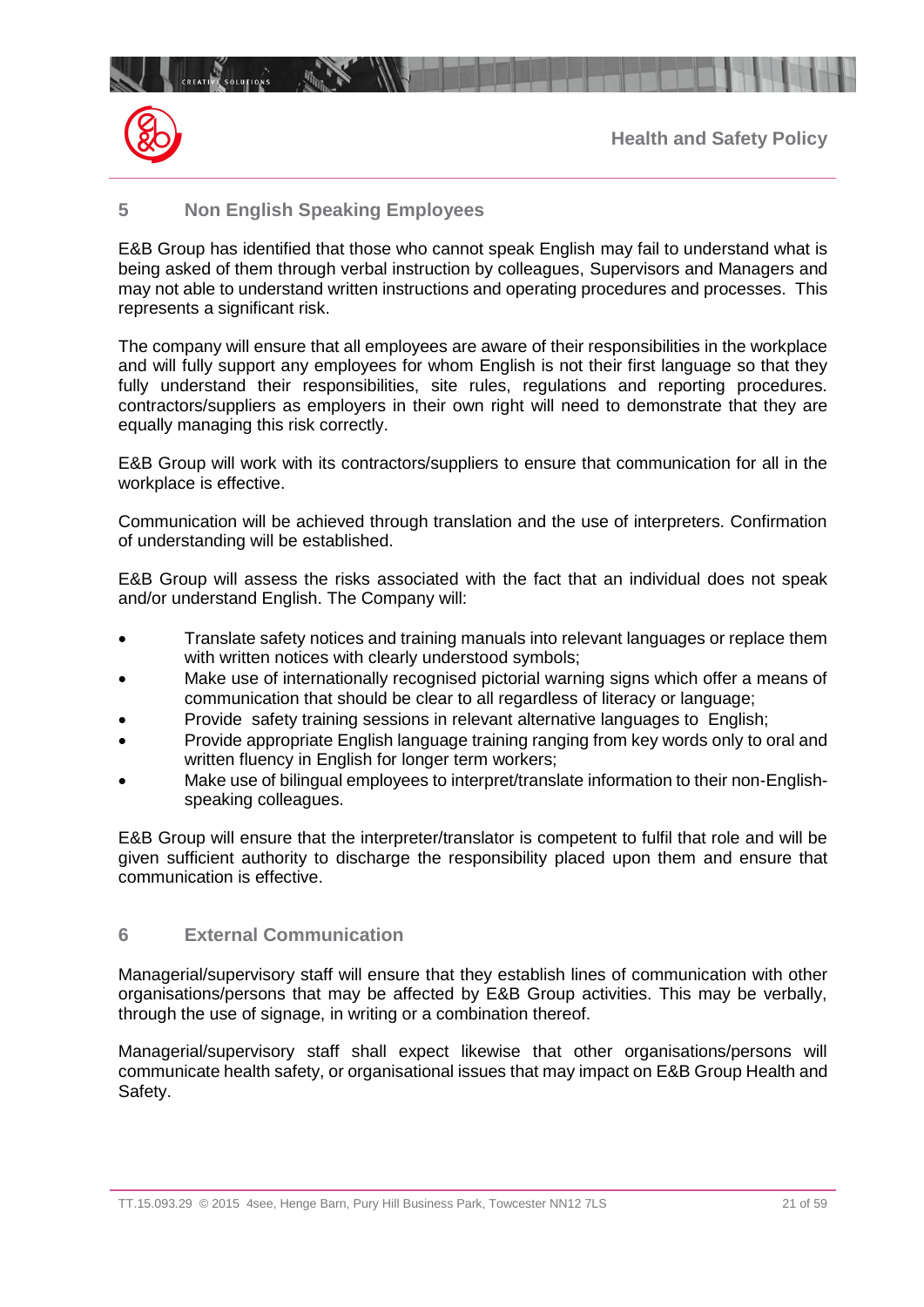

CREATIVE SOLUTIONS INTERNATION

## **7 Training and the Maintenance of Competency**

E&B Group will ensure that its workforce is trained and capable of carrying out their allocated tasks. Many accidents at work happen because an individual is not adequately trained.

The likelihood of accidents or injury is reduced when personnel are well trained and are competent.

Managerial/supervisory staff must therefore ensure that all employees under their control have the appropriate training and knowledge required by their tasks and can gain experience relevant to the work being carried out in order to maintain that competence.

Newly trained personnel will be appropriately supervised until such time that it is established that a suitable level of competency has been achieved.

Management and supervisory staff will identify and arrange training and instruction of employees.

Records will be kept of all training related to their work activities (including trade related qualifications) along with health safety and environmental issues. Refresher training will be organised (where required) to keep each employee's qualifications up to date and to maintain competence.

Accurate records of training will enable the company to demonstrate effective management of training to enforcing authorities or other interested parties.

#### **8 Safe Systems of Work**

E&B Group will ensure that a Safe System of Work (SSoW) is established for all its work activities. In order to achieve this, work activities will be risk assessed.

In general terms:

- Where a hazard cannot be eliminated the identified risk will be managed and controlled within tolerable limits.
- Method Statements and/or Risk Assessments that reflect the work activity and the environment in which it will occur will be established.
- Where a task requires specific actions to be followed a permit to work system will be established and implemented.
- Safety equipment required to achieve risk control will be provided free of charge where necessary.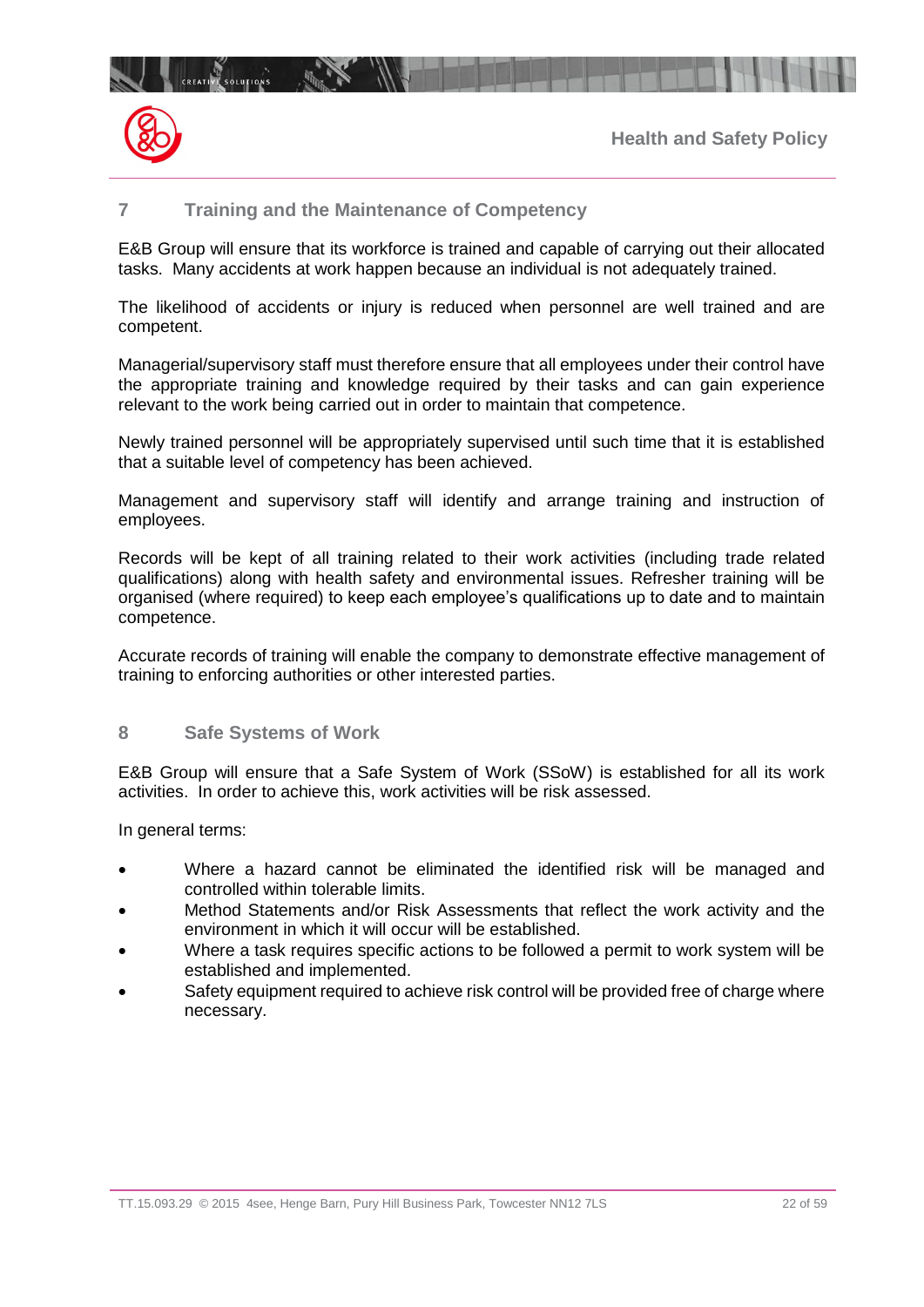

## **9 Risk Assessment**

**CREATIVE SOLUTIONS** 

E&B Group will carry out Risk Assessments of its work activities. Risk Assessments will identify the range of hazards associated with the work activities, together with any necessary remedial action.

Managerial/supervisory staff are required to ensure Risk Assessments are in place for activities under their control. These Risk Assessments will be formulated by competent person(s).

All person(s) involved in a task will have the contents of the Risk Assessment formally communicated to them. Records demonstrating the receipt of this information will be retained by the company. A copy of the Risk Assessment will be available at the workplace.

Where E&B Group works with another organisation, for example contractors / suppliers, we will communicate applicable Risk Assessment(s) which impact on that other organisation's work. Equally we will ensure that the other organisation communicates its Risk assessment(s) where these have an impact on the Health and Safety of our workforce.

All Risk Assessments will be monitored and reviewed at regular intervals based upon the level of risk or when working practices or equipment change, to confirm that risks are adequately controlled and comply with current legislation.

## **10 Method Statements**

A Method Statement describes the phase of work for the task detailing equipment and personnel involved in carrying out the task. It will identify hazards likely to be present in that task so that a Risk Assessment(s) can be carried out and the risk(s) be managed and controlled.

Method Statements will be produced by Managers and/or Supervisors where a number of tasks are to be undertaken in order to demonstrate that a Safe System of Work is established.

A copy of the Method Statement and associated Risk Assessment(s) will be available at the workplace and the findings will be brought to the attention of all employees affected by it. This will be undertaken by way of briefings by Managers/Supervisors so that those undertaking the activity understand what they have to do and the control measures to be implemented.

A sign off sheet will be completed by those receiving the briefing to confirm that they have understood the contents of the assessment. This also confirms their responsibility to comply with it and to report any shortcomings in Health and Safety.

Where E&B Group carries out work in a location under the control of another company/organisation, a copy of the Method Statement and associated Risk Assessment(s) will be available to that company/organisation to ensure that the Health and Safety of all parties concerned is achieved through coordination and cooperation.

TT.15.093.29 © 2015 4see, Henge Barn, Pury Hill Business Park, Towcester NN12 7LS 23 05 59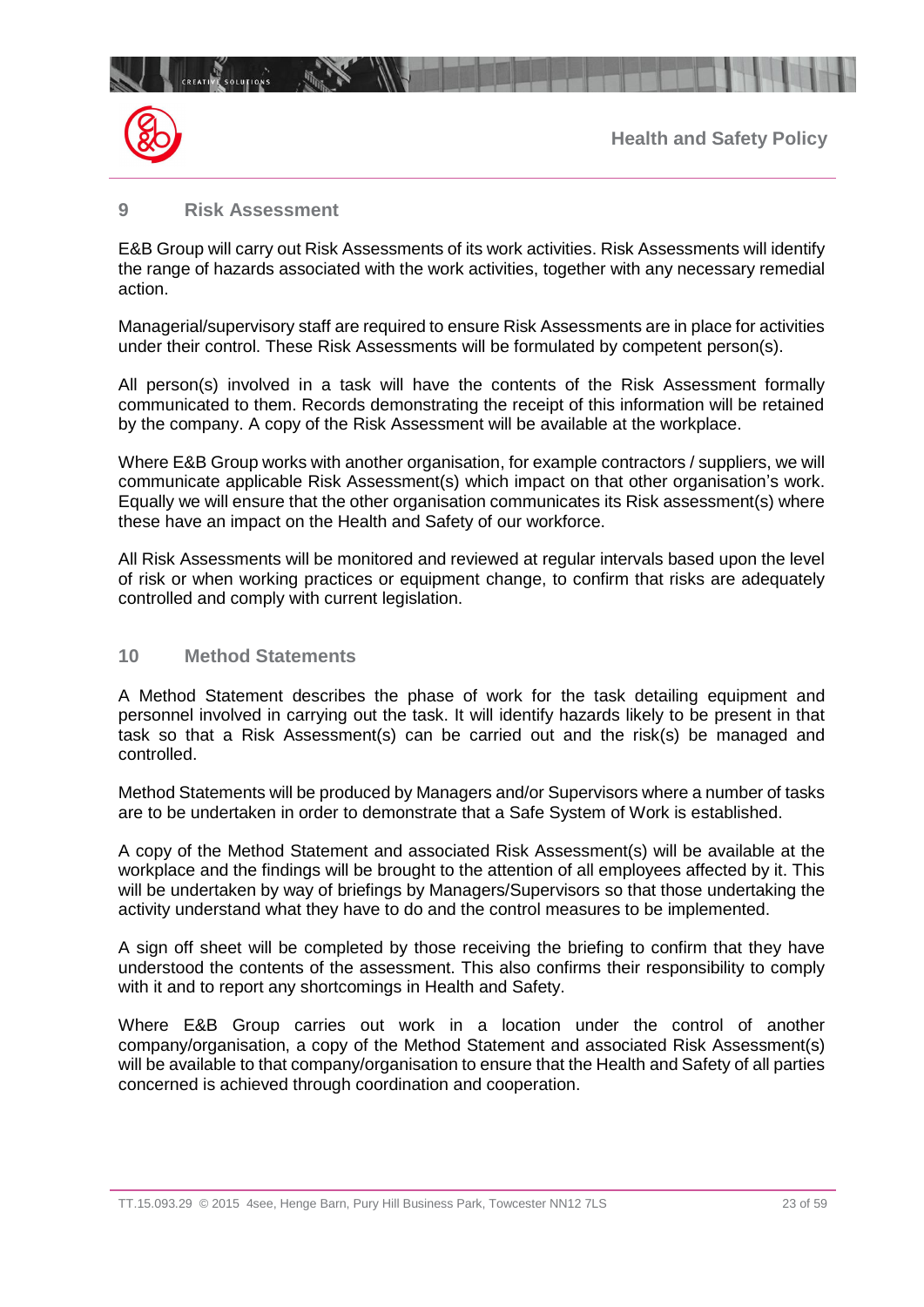

## **11 Safe Place of Work**

**CREATIVE SOLUTIONS** 

 $\mathbb{R}$ 

E&B Group is required to provide its employees, so far as is reasonably practicable, with a safe place of work along with safe access to and from that place of work.

This will largely be achieved by the implementation of a safe system of work within that workplace.

Furthermore we will make adequate arrangements to ensure that all workplaces are maintained in a clean, orderly and safe condition.

Regular inspections/monitoring of workplaces will be conducted by a competent person. Records will be kept and any findings reported, and where appropriate actioned.

#### **12 Home Working**

Should Company employees work at home at any time, the general arrangements for managing their workplace will still apply.

To minimise risks, a Risk Assessment of the workplace will be carried out to identify potential hazards, in the same way as in a traditional work environment.

Records of assessments will be retained and reviewed to ensure the working environment remains acceptable.

All work equipment that is issued for home use will be subject to an assessment of suitability and will be subject to regular inspection on request. All sections of the Health and Safety Policy and procedures will remain applicable, particularly Accident Reporting.

## **13 Work in Confined Spaces**

A confined space is defined as any place, in which, by virtue of its enclosed nature and the activities being undertaken or the conditions within, there arises a reasonably foreseeable specified risk.

E&B Group shall give due consideration to establish if its activities are taking place in what could be a confined space and shall take action accordingly.

Where the workplace is viewed as a confined space it shall be considered whether the work can be carried out without accessing the confined space. Where it cannot, the work will be subject to Risk Assessment. Permits to work will be used.

Only competent persons may be involved in confined space work.

TT.15.093.29 © 2015 4see, Henge Barn, Pury Hill Business Park, Towcester NN12 7LS 24 05 24 of 59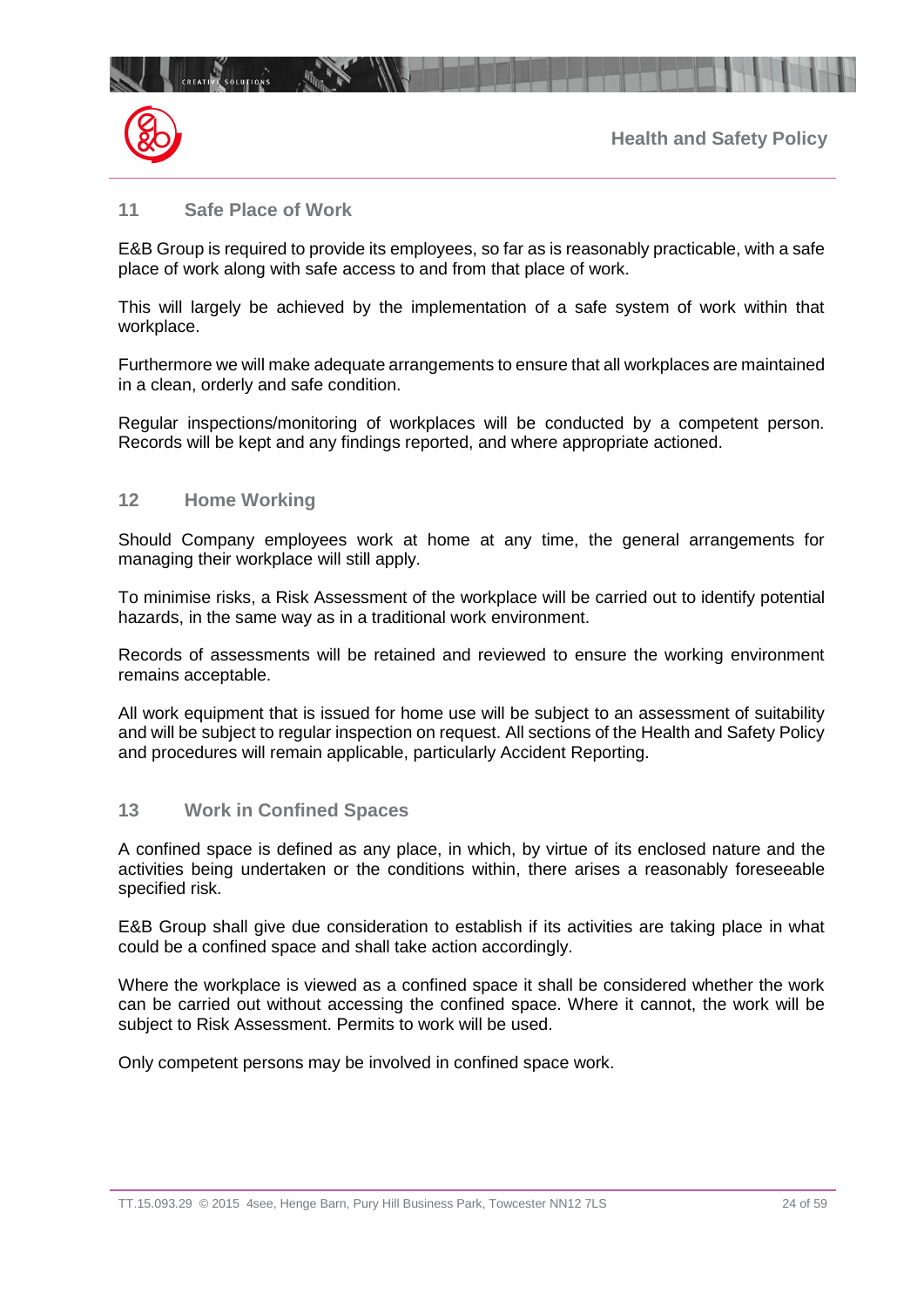

## **14 Work In other Employer's Premises**

All activities that E&B Group engages in within other employer's premises will be subject to risk assessment.

Liaison with the controller of the premises will be achieved in order that suitable cooperation and coordination can be established to ensure the Health and Safety for all involved.

## **15 Work In Schools and Other Educational Establishments**

On occasion, the Company may work within schools and other educational establishments.

Work in premises such as schools needs careful thought and planning. Some children and vulnerable learners are drawn to external workers and their activities. E&B Group must do everything we can to keep them out of the working area(s) and away from danger.

As with all buildings/sites that the Company works in/on isolation and emergency procedures will be followed.

We will work closely with the establishment's management team and the local education authority (if applicable) and be fully briefed on the procedures for the establishment.

The following specific steps are particularly relevant to child safety:

- Secure sites adequately (i.e. that will prevent children squeezing through, under or climbing over so far as is reasonably practicable).
- Barrier off or cover over excavations, pits, tanks.
- Store building materials so that they cannot topple or roll over.
- Remove access ladders from excavations and scaffolds.
- Lock away hazardous substances.
- Educate children on the dangers of the works.

On all occasions, project Risk Assessments will be reviewed to take into account the age and nature of the students with a particular emphasis on child protection issues.

#### **Child Protection**

As children under the age of 18 are likely to be present within these establishments E&B Group staff, contractors and suppliers, may have direct or indirect contact with the students as a result of their work.

Company personnel will be seen by students as safe and trustworthy because of our role in the school.

Therefore E&B Group must comply with the measures described in the Department for Education and Skills document "Safeguarding Children and Safer Recruitment in Education".

TT.15.093.29 © 2015 4see, Henge Barn, Pury Hill Business Park, Towcester NN12 7LS 25 01 25 of 59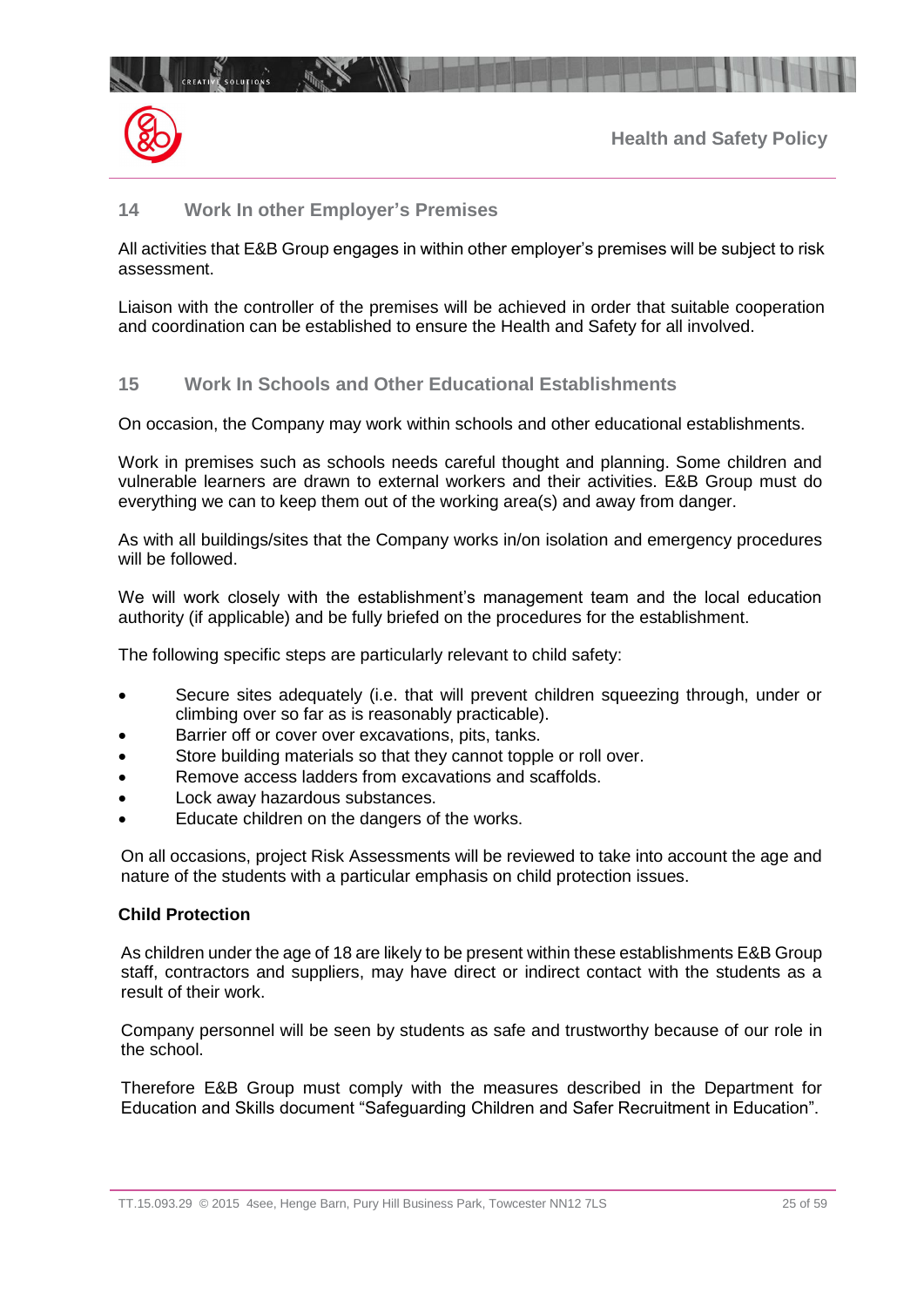

E&B Group will include the need for Photo ID and DBS checks appropriate to the level of contact which is set out in the flow chart below.



## **16 Visiting Redundant or Derelict Premises**

Prior to visiting any premises that may be unoccupied, subject to vandalism or in a run-down state, E&B Group will assess the risks of entering the building.

We will identify key areas through initial visual inspection that could cause particular hazards such as:

- Incomplete or unsafe flooring,
- Exposure to unprotected leading edges,
- Areas where vagrants may be occupying the building,
- Exposure to areas where drug abuse may have occurred; risks from hypodermic needles, etc.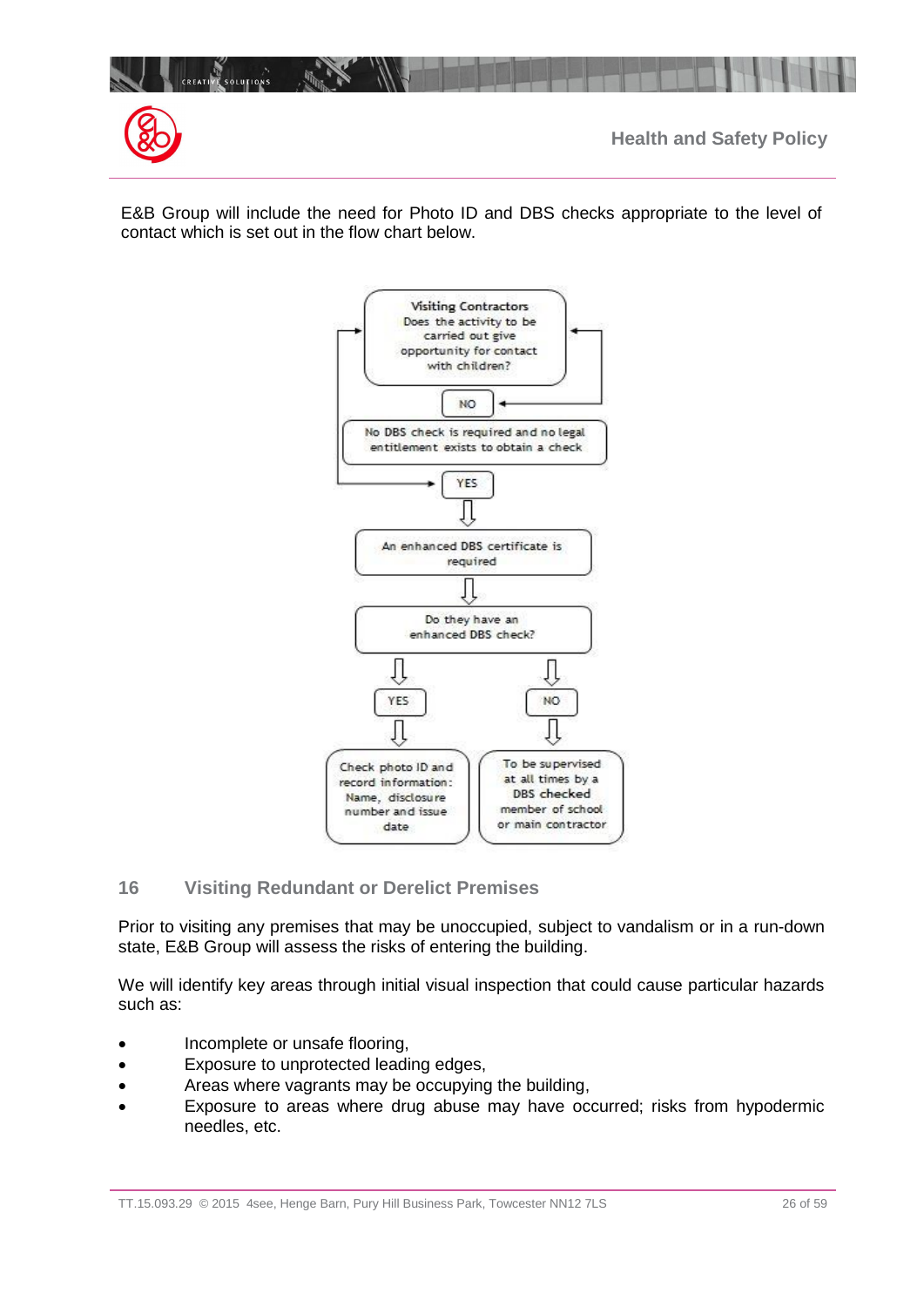



- Exposure to biological risks such as Weil's disease (Leptospirosis) in areas where vermin may be present or pigeon droppings,
- Exposure to potential sources of contamination, such as asbestos containing materials.

All work must be carried out as planned and in accordance with the relevant standards and Risk Assessments.

The company will provide any information, instruction and training that an employee may require to carry out his or her work in a safe manner when working at height.

E&B Group will arrange for the regular inspection of all equipment required for working at height, particularly where there is a statutory requirement to do so.

Employees must inspect their equipment immediately prior to use and ensure any defective equipment is exchanged or repaired before use.

## **17 Working in Hospitals**

On occasion, E&B Group may work within hospitals.

As with all buildings/sites that the Company works in/on, isolation and emergency procedures will be followed.

In addition to this, Risk Assessments will be compiled for work in situations encountered such as:

- Needle stick injuries (SHARPS Risk Assessment and procedure);
- Violent/psychiatric patients (assaults etc);
- Abduction (Children's wards etc);
- Health monitoring (MRSA etc).

On all occasions, personnel representing the company will work closely with the hospital management teams and be fully briefed on the procedures for each establishment.

## **18 Monitoring at the Workplace**

Managers/supervisory staff must ensure that all workplaces and activities under their control meet the requirements set out in this policy. Where it is found that the policy cannot be followed, the issue must be reported to senior management for review of the policy and/or the procedure. Some activities may require specific assessment.

4see Ltd. will when requested visit and carry out regular inspections of all workplaces and provide guidance and advice on all aspects of health, safety, welfare and the environment to all nominated employees. Reports will be presented to the site managerial/supervisory staff on completion of the inspection and a copy of the inspection report will be sent to the Project Manager and Group Directors.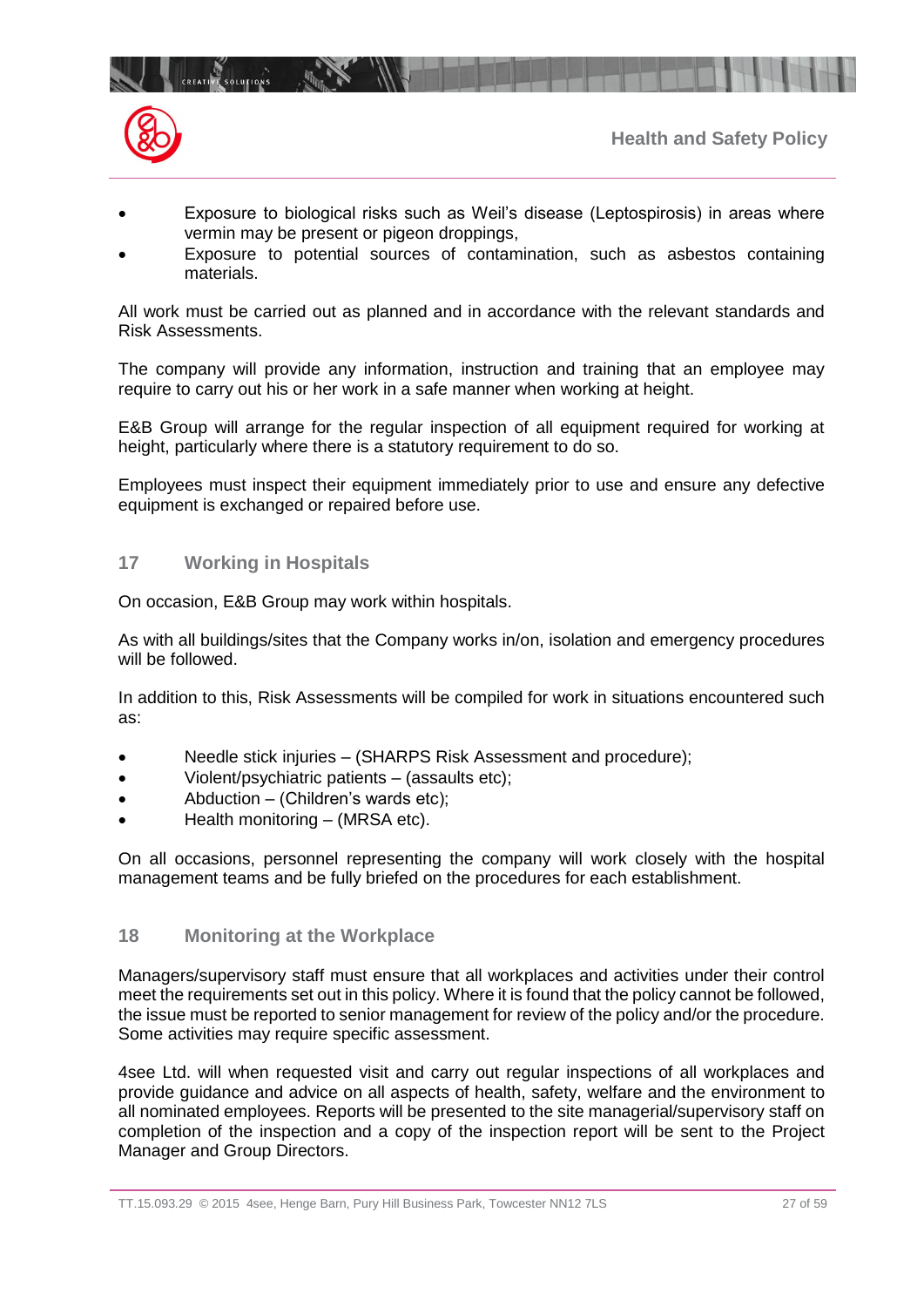

All 'Specified injuries' and dangerous occurrences will be investigated. A report will be produced and, where feasible, recommendations for preventative and/or corrective action will be made.

All accidents and near misses must be reported to Supervisory/managerial staff at the workplace. Notably where Incidents and injuries are to be notified to the enforcing authorities subject the requirement of legislation. Such incidents will be investigated in accordance to the severity of the incident this may require the assistance of 4see upon request.

Injuries of any description must be recorded in the accident book. Senior management will take steps to analyse such information in order to take such steps as are necessary to implement remedial action and so prevent reoccurrence where it is able.

Meetings to discuss health, safety, welfare and environmental issues will be held at regular intervals between management and 4see upon request.

#### **19 Work at Height**

The working at height regulations require employers to:

- Avoid employees working at height where it is possible;
- Make effective use of safe places of work already provided;
- Use work equipment or other measures to prevent falls where working at height cannot be avoided; and
- Where they cannot eliminate the risk of a fall liable to cause personal injury, use equipment or other measures to minimise the distance and consequences of a fall should one occur.

The company will carry out a Risk Assessment to identify the risks of work at height and develop processes to eliminate or control the risks. Additionally we will ensure that all work at height is adequately planned, organised and supervised and carried out in a safe manner.

E&B Group will ensure that everyone involved in working at height is competent (or being trained and supervised by a competent person). We will provide any information, instruction and training that an employee may require to carry out his or her work in a safe manner when working at height.

E&B Group will appoint a competent person(s) to inspect and maintain work at height equipment (including places of work) at the statutory intervals determined by the environment and frequency of use.

All personal protective equipment provided to maintain safety when working at height (i.e. harnesses and lanyards); will be inspected at the required frequency and any defects noted during those inspections. These will be reported by operatives prior to or during use and will be attended to immediately.

Employees must inspect the equipment provided immediately before they use it and ensure any defective equipment is exchanged or repaired before use.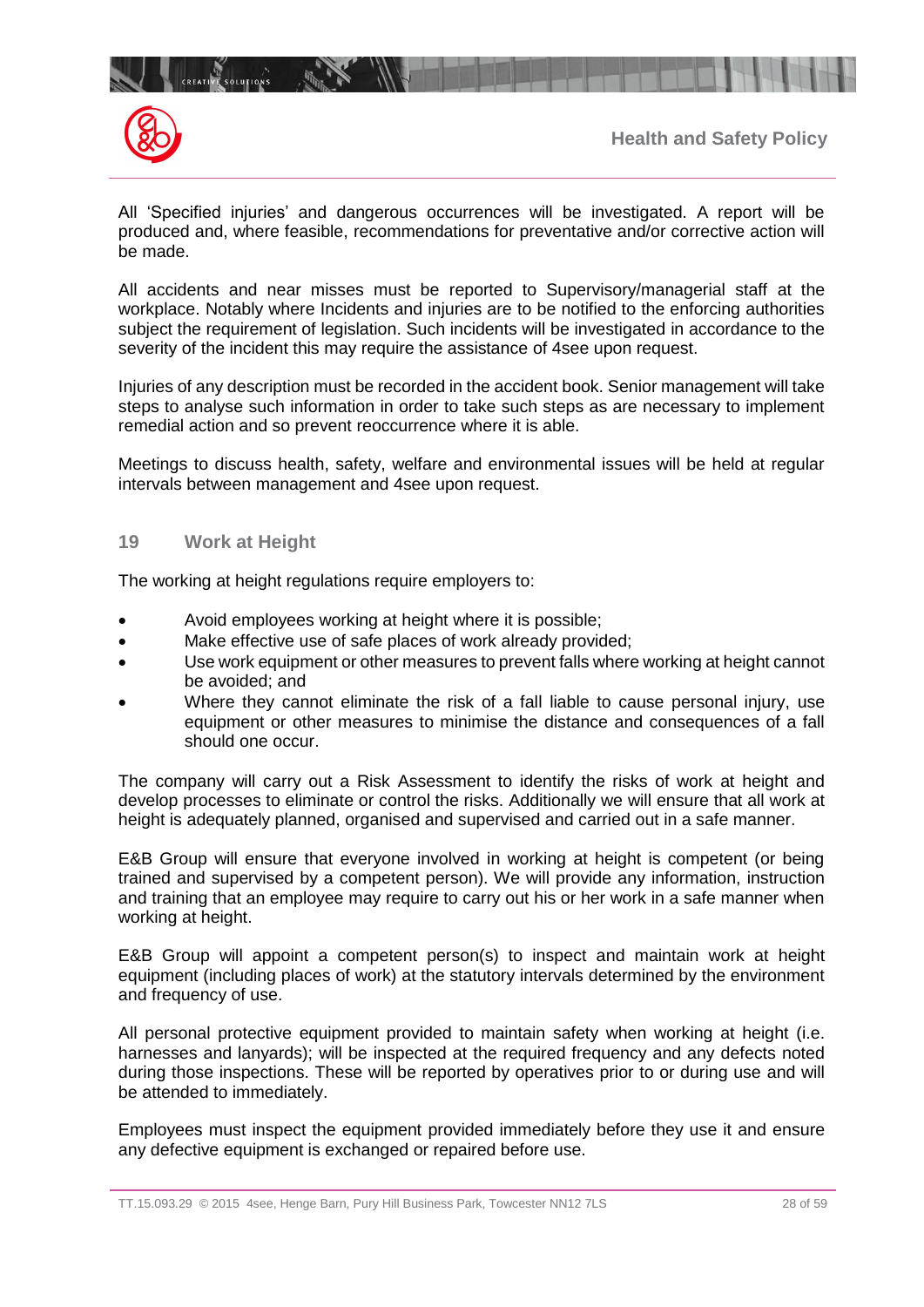



**CREATIVE SOLUTIONS** 

 $\mathbb{R}$ 

If work is to be undertaken at height then prevention of falls will be the first priority. Collective prevention measures will be put in place so that personal protection is only a secondary measure.

When selecting work equipment, E&B Group will take account of the working conditions, the distance to be negotiated, the distance and consequences of a fall.

Additionally, we will ensure that arrangements are in place in the event of an emergency or a rescue needing to be facilitated.

E&B Group has determined that the following hierarchy of measures will be taken to carry out work at height:

- Avoid working at height where possible;
- Use:
	- **Scaffolding or mobile towers erected by competent persons and complying with** Schedule 2 of the Work at Height Regulations 2005, or
	- Mobile Elevating Work Platform, or
	- Podium or deck type platform, or
	- Step ladders and ladders (Subject to criteria set out in the section on ladders and step ladders).

## **20 Scaffolding**

All reasonable steps will be taken by E&B Group to provide a safe place of work for employees required to use scaffolding.

Scaffold structure will be erected by a competent contractor/competent persons.

The nature of structure will be determined by the requirement(s) of the work to be carried out, the environmental conditions and the location of the structure. This may mean that the scaffold may follow a standard design or require specific design.

Access to the scaffold will be determined by site conditions. However; the aim should be to provide a staircase where reasonably practicable or ladders with adequately protected landing points.

The Company will ensure that the necessary preventative and protective measures are put in place to prevent falls of persons or materials from the workplace and will liaise with any other persons involved in the work activity.

The Company will appoint a competent person to be responsible for supervising the erection, altering and dismantling of scaffolding and for inspecting all equipment, before it is used after any event likely to affect its stability and at intervals of 7 days or less, as required.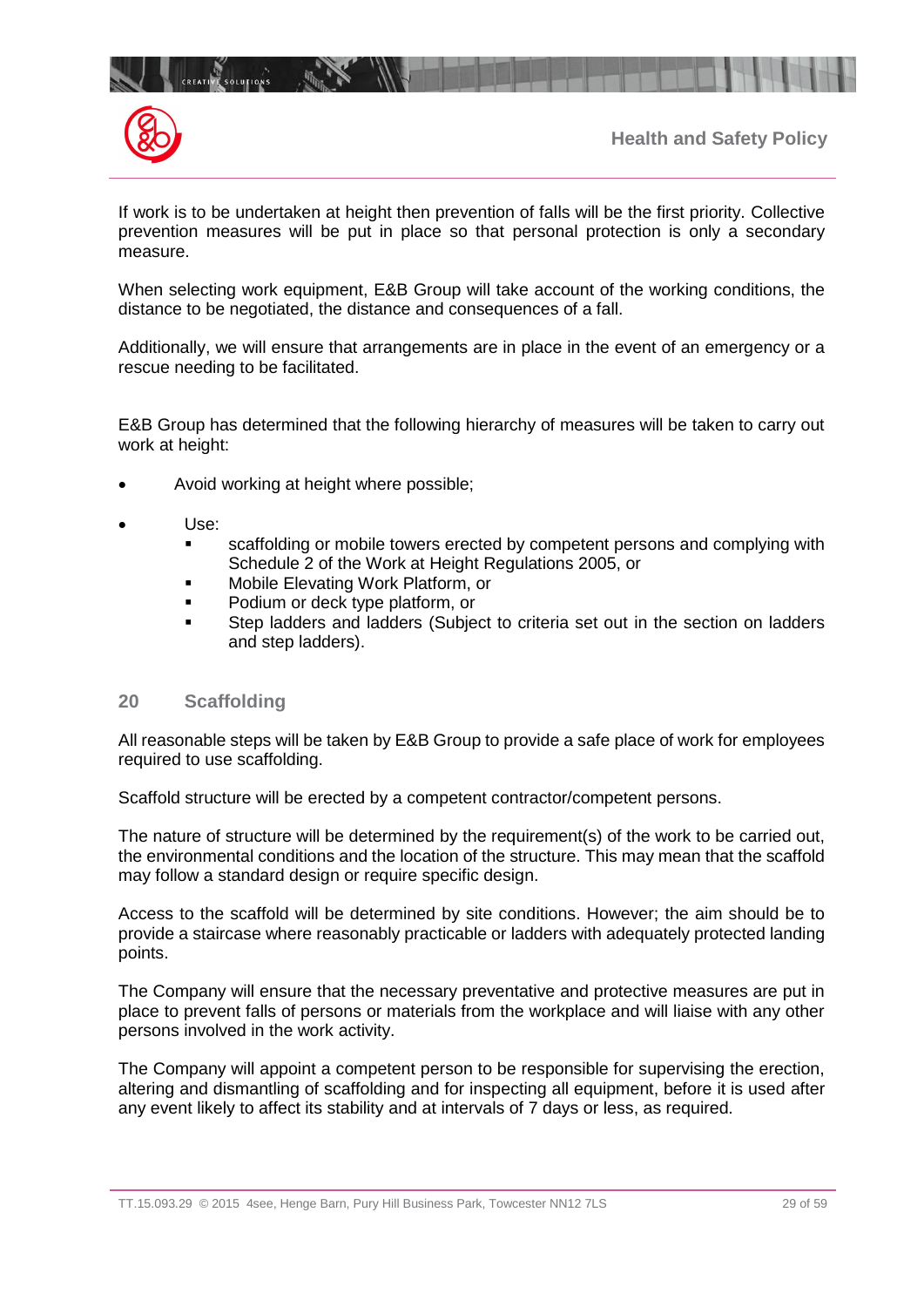

## **21 Mobile Towers**

All reasonable steps will be taken by E&B Group to provide a safe place of work for employees required to use mobile tower scaffolds.

Mobile towers will be erected and used only by competent persons with the relevant proof of training in accordance with the mobile towers instruction manual.

These persons will be required to inspect the individual components and the tower as a whole prior to use. It will also be inspected after every occasion that the tower is erected. (If the tower remains static for more than 7 days then it shall be subject to inspection).

All inspections will be recorded. Records will be retained at the place of work until completion and thereafter for three months at head office.

The Company will ensure that the necessary preventative and protective measures are put in place to prevent falls of persons or materials from the workplace or of the tower itself and will liaise with any other persons involved in the work activity. The safety of the personnel erecting the tower must be maintained throughout the process and likewise during dismantling. In selecting mobile towers for use, we will ensure that they are appropriate for the work and that the methods of erection and dismantling provide the safest method possible.

## **22 Podium Steps and Low Level Access Equipment**

All reasonable steps will be taken by E&B Group to provide a safe place of work for employees required to use podium steps and low level access equipment.

Podium steps and low level access equipment will be erected and used only by competent persons with the relevant proof of training in accordance with the equipment's instruction manual. These persons will be required to inspect the individual components and the equipment as a whole prior to use.

Inspections will be recorded. Records will be retained at the place of work until completion and thereafter for three months at head office.

The Company will ensure that the necessary preventative and protective measures are put in place to prevent falls of persons or materials from the workplace or from the equipment itself. The company will liaise with any other persons involved in the work activity.

In selecting podium steps and low level access equipment for use, we will ensure that they are appropriate for the work and that the methods of erection and dismantling provide the safest method possible.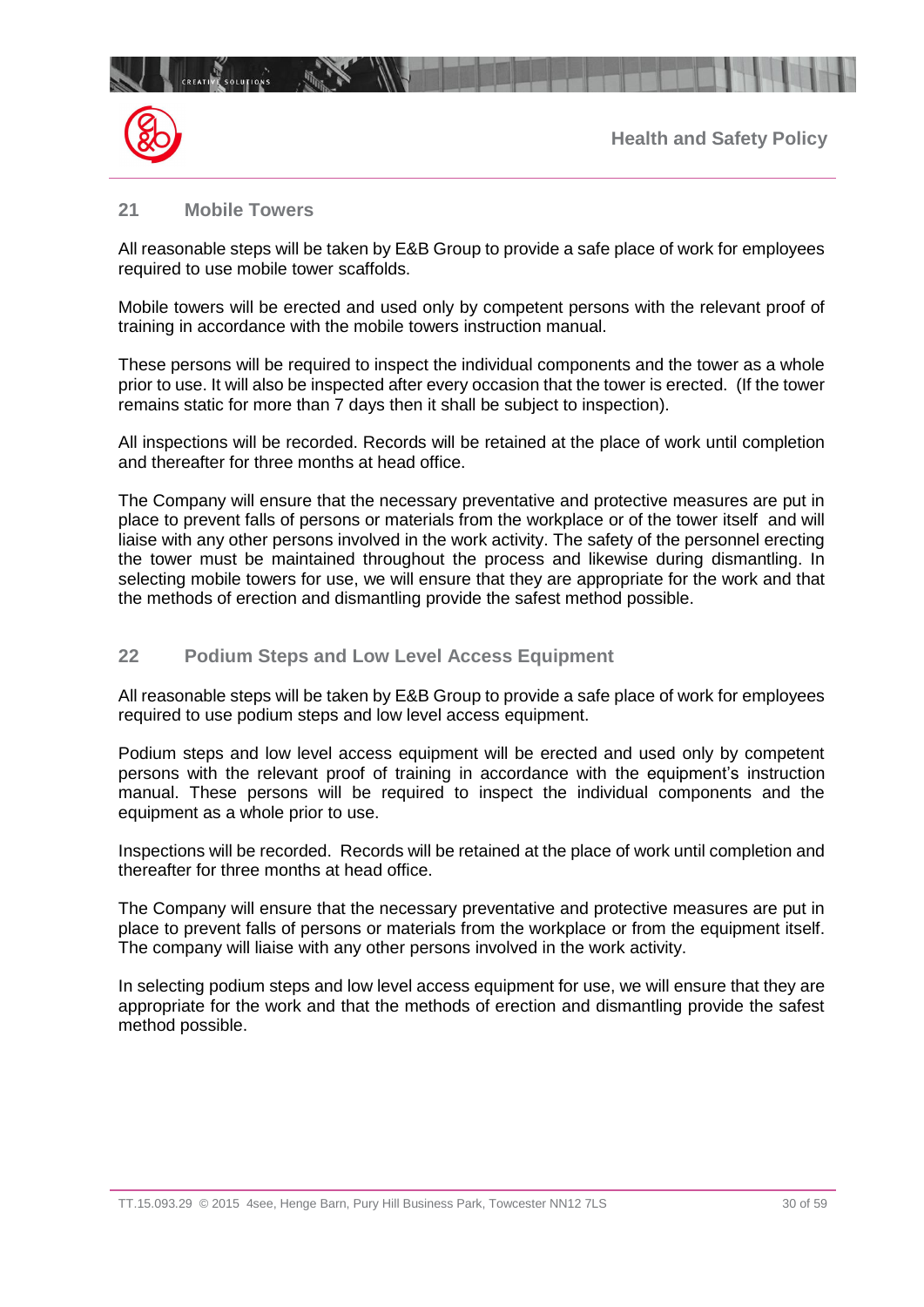

## **23 Ladders and Step Ladders**

CREATIVE SOLUTIONS INTERNATION

Ladders will be used only where the use of more suitable work equipment is not justified. (This could be due to the low risk and short duration of use or, because of existing features within the workplace which cannot be altered which make ladders the only possible suitable equipment).

No work will be conducted from ladders unless a Risk Assessment shows that this is the only reasonably practicable and final option. Every attempt will be made by E&B Group to eliminate the use of ladders and step ladders as an option for working at height.

If ladders are deemed to be the only option, they will be used only if a Risk Assessment shows:

- That the operative can maintain three points of contact;
- That the task is of short duration (under 30 minutes);
- That the task is low risk:
- Ladders are classified as 'Professional' under BS EN131;
- Ladders can be set at an angle not exceeding 75 degrees (1 out to 4 ratio);
- Ladders are clearly identifiable and subject to regular inspections.

Additional control measures will be introduced (if practicable) to reduce the risks to a minimum. This will be in the form of ladder stays, stand offs or other proprietary ladders or ladder securing devices.

Persons using ladders will have attended training in the use of ladders and any associated accessories and be familiar with the hazards associated with the use of this equipment.

Step ladders will be used only when the Risk Assessment determines that their use has a low risk and is of a short duration (less than 30 minutes) and, where other equipment cannot fit due to space restrictions. Priority will be given to selecting work equipment with a working platform and some type of edge protection or rail whilst the operative is on the steps. Podium steps or similar design equipment will be considered in the first instance.

Step ladders will be of sufficient height to enable the work to be carried out from no higher than the third tread from the top. Step ladders will be used only on a firm and level base to prevent them toppling.

All ladders and step ladders will be inspected prior to each use and on a regular basis which shall be recorded.

## **24 Plant/Machinery/Equipment**

All reasonably practicable steps will be taken to secure the Health and Safety of employees who use, operate or maintain plant, machinery and equipment or may be affected by it use.

E&B Group will carry out assessment(s) of risks for use and maintenance of all plant/machinery/equipment and will ensure that all control measures identified in the Risk Assessment(s) are implemented to minimise risk.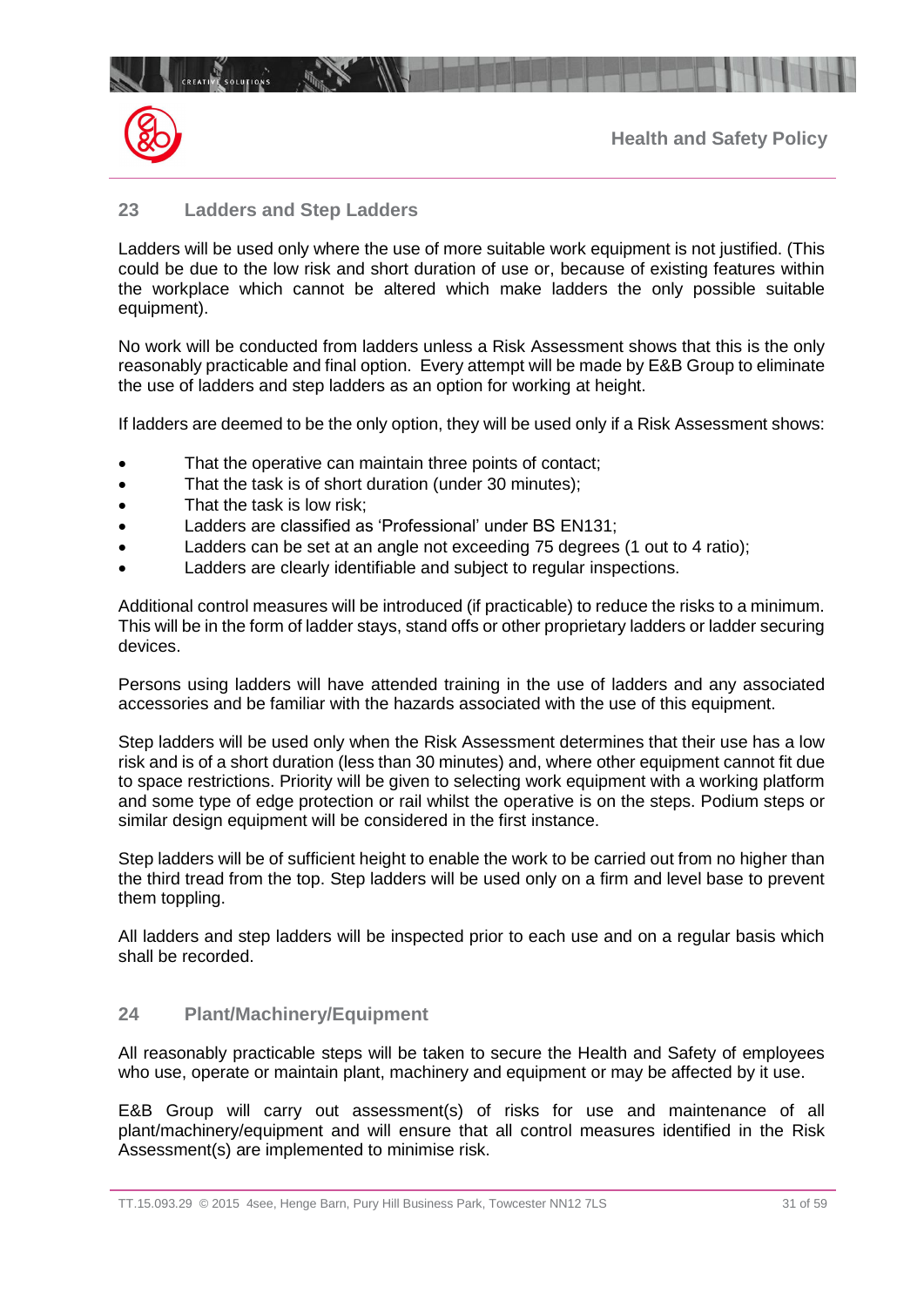



All plant, machinery and equipment provided for use in the workplace will be subject to a system of inspection, service and maintenance as recommended by the manufacturer or a competent engineer. Only competent and appointed personnel may carry out maintenance.

Records of the inspections, service and maintenance, including statutory inspections, will be maintained in accordance with current legislation.

## **25 Lifting Equipment**

**CREATIVE SOLUTIONS** 

 $\mathbb{R}$ 

Lifting equipment covers a wide range of equipment, including:

- Lifts in buildings, hoists, cranes, vehicle mounted tail lifts, excavators, forklifts, cradles, pulley blocks etc.
- All lifting equipment must be suitable for the task.

E&B Group will obtain adequate information from the installer or supplier of lifting equipment on the safe and proper use of the equipment.

Any lifting appliance or lifting equipment provided or delivered to a workplace must have been tested, thoroughly examined and inspected in accordance with the relevant standards.

Copies of inspection certificates, register entries etc. must be available at the workplace.

The equipment will be subject to inspection on a daily basis by the operator and on a regular basis relevant to its use and environment. Inspections shall be recorded.

Employees trained in the use of lifting Equipment must not exceed the safe working load of that lifting equipment or use it in a way or for a purpose for which it is not intended.

## **26 Mobile Elevating Work Platforms**

Mobile Elevating Work Platforms (MEWPs) must be operated only by competent employees who hold relevant proof of training and have undergone familiarisation training by the plant hirer.

When Cherry Picker type MEWPs are used, employees will be attached to the proprietary fixing point by a harness and fixed length restraint lanyard.

To prevent being thrown out, an employee operating a Scissor Lift type MEWP should fix harnesses to the attachment point when operating the machine over rough ground and while the platform ascends and descends.

There is no requirement to be harnessed to the Scissor Lift whilst working within the confines of the platform when it is in a static position.

TT.15.093.29 © 2015 4see, Henge Barn, Pury Hill Business Park, Towcester NN12 7LS 32 05 32 of 59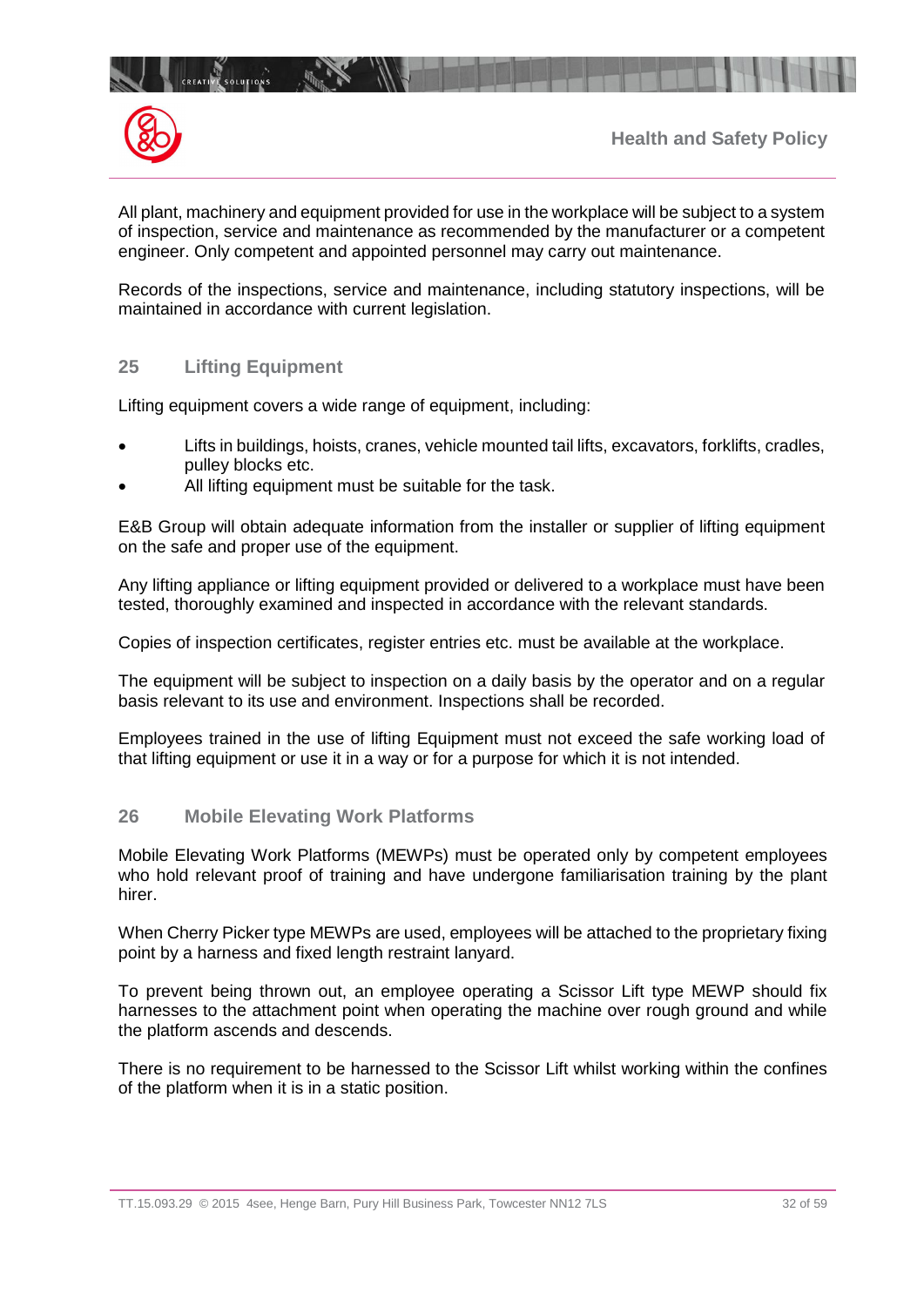

## **27 Mobile Plant**

CREATIVE SOLUTIONS

Only trained and appointed personnel will be permitted to operate any mobile plant under E&B Group control.

Such personnel will be familiarised with any mobile plant that is new to them (i.e. hired item from a different manufacturer that the personnel are used to).

Personnel will have access to manufacturers/suppliers instruction on operation, servicing and maintenance.

Personnel will not travel on mobile plant unless there is a safe place for them to do so.

Any safety features fitted to the mobile plant i.e. seat belts roll bars etc. will be fully used.

Only plant with the correct features may operate on the public highway.

## **28 Driving When Working for E&B Group**

E&B Group recognises the risks to drivers when at work through the statistics released annually by the HSE and information in the media. The company has a responsibility to control the health, safety and welfare of their employees whilst driving either company or self-owned vehicles used for work.

The Company's policy is that all drivers must be in control of their vehicle at all times.

A hands free kit will be fitted to company vehicles to enable drivers to use the phone in accordance with current legislation.

All drivers must be fit to drive. Any employee who is under the influence of drugs, alcohol or any substance likely to cause a danger to themselves or others, is forbidden to drive. Should any member of staff feel unfit to drive for any reason, a Supervisor or Manager should be immediately informed.

Only those employees who hold a current valid driving licence for the vehicle type they plan to drive are permitted to do so.

Authority will be given to all drivers and a copy of their full UK driving licence will be held on file.

Authorised drivers will be required to notify the Company of driving convictions and offences. Business use insurance must be in place for all drivers of vehicles.

For all company vehicles the required Road Tax and MOT (if applicable) will be held and a register kept and held on file.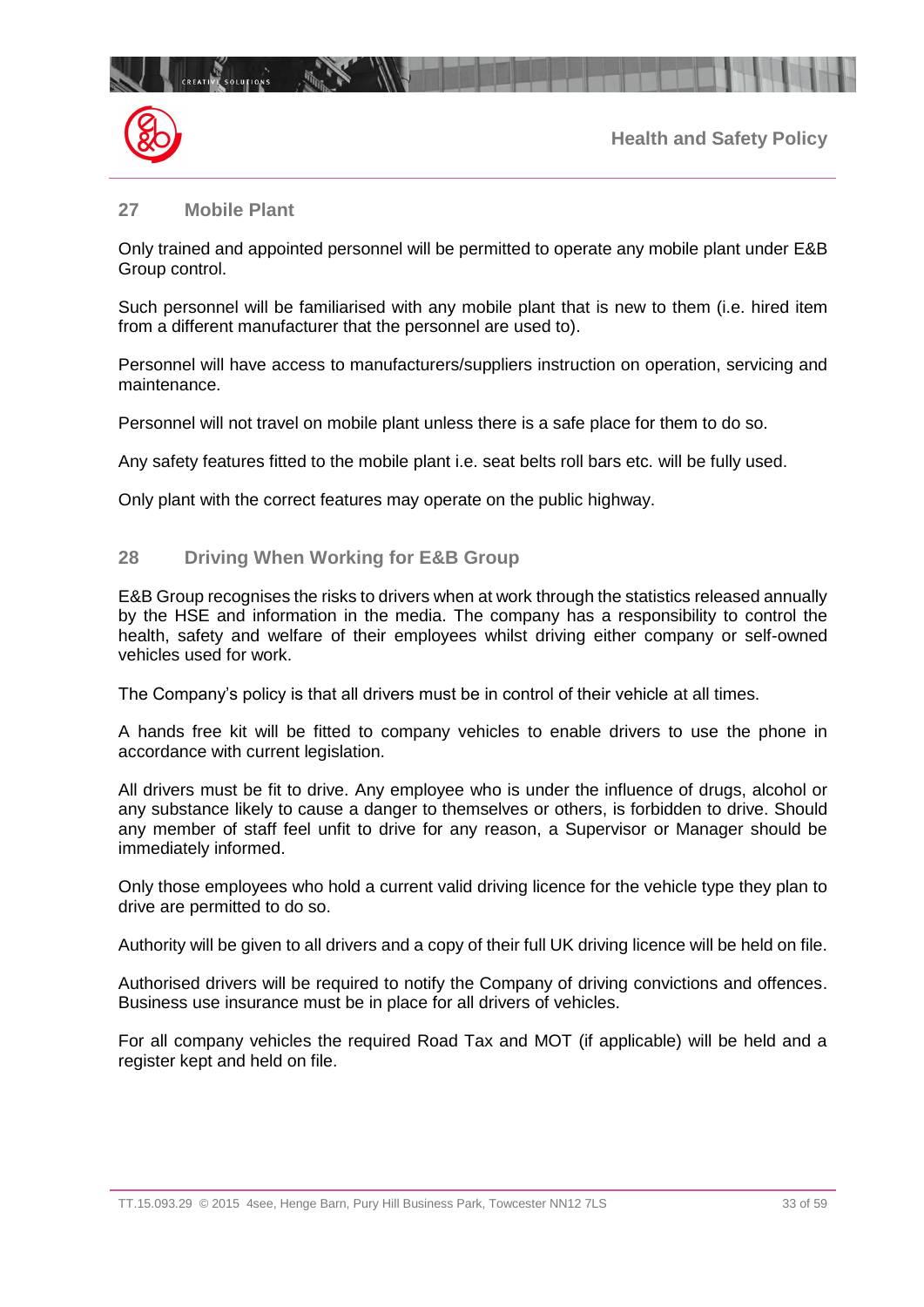



Company vehicles will be subject to maintenance and servicing in accordance with manufacturer's instructions. Additionally, regular checks will be carried out on the roadworthiness of all company vehicles (e.g. tyre pressure and condition, including spare; correct functioning of lights; oil, coolant, brake fluid and windscreen washer fluid levels; damage to windscreen).

Employees will be instructed on how to carry out these checks themselves and reminded to undertake them.

Employees will be made aware that they must not drive without the correct glasses or contact lenses (where required), when fatigued, when under the influence of alcohol or drugs or if suffering from any illness or taking any medication that may affect their ability to drive safely.

## **29 Display Screen Equipment**

 $\mathbb{R}^n$ 

The use of Display Screen Equipment (DSE) has been linked to cases of Musculoskeletal disorders (see separate section within this Policy) and eye problems.

In accordance with current legislation E&B Group will identify all Users – those employees who use DSE for a significant part of their working day (usually in excess of 1 hour).

A suitable assessment of the risk will be carried out for all users. Any risks identified will be reduced as far as is reasonably practicable.

All users will receive regular, adequate training and information in the correct set-up and use of DSE.

Eye tests will be provided upon request and the company will make a contribution to the basic price of spectacles provided specifically for the use of DSE.

Any user who works at home or away from the Company's premises will receive adequate information in the correct set-up and use of DSE. This information should enable the person to complete their own DSE Risk Assessment, which will be returned to their Manager/Supervisor once complete.

Any risks identified will be reduced to low as is reasonably practicable.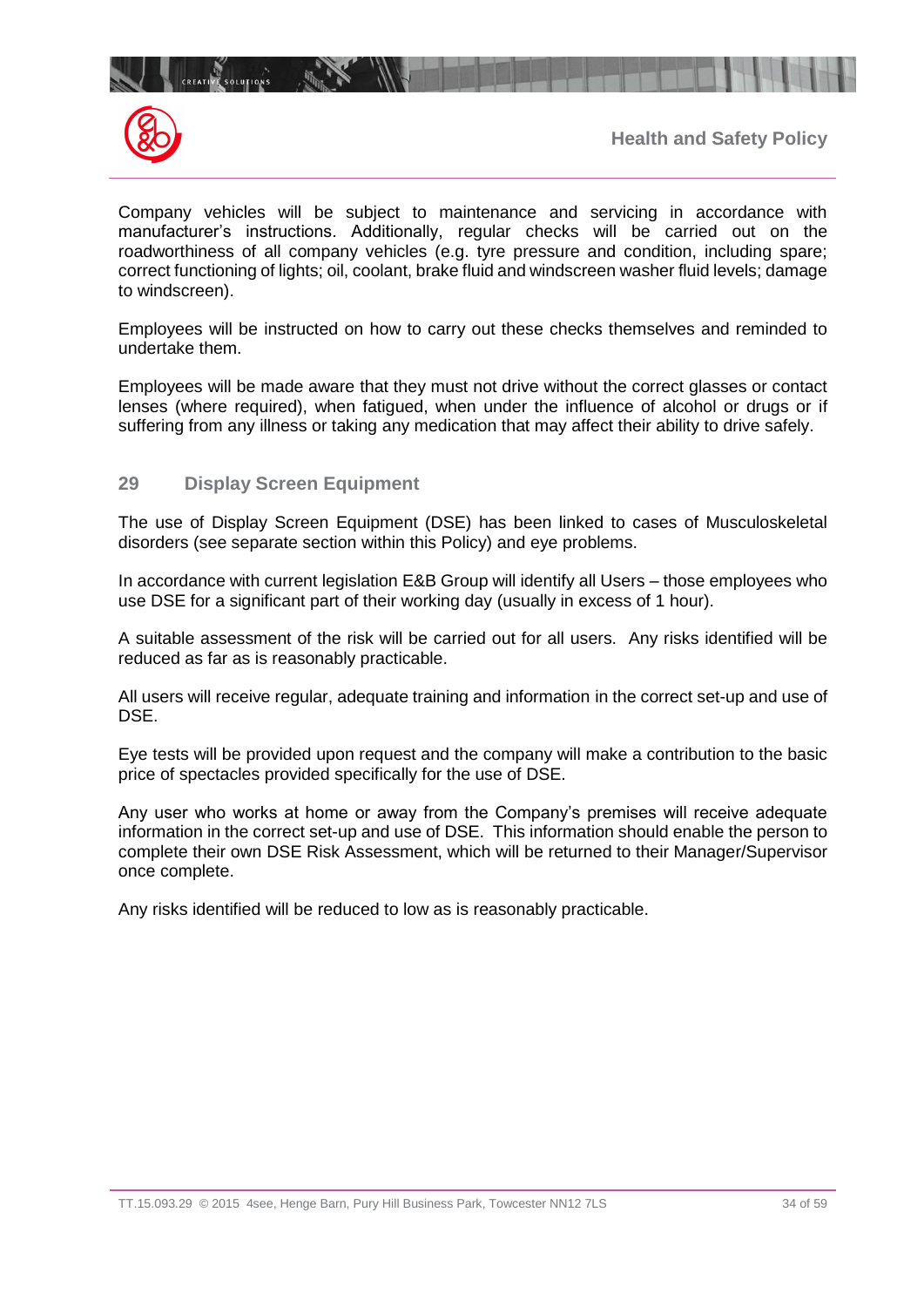

## **30 Occupational Health**

E&B Group recognises that workers may suffer from ill health caused or made worse by work. This may be due to for example:

- Musculoskeletal disorders (MSDs): from work-related upper limb disorders (WRULDs) and back injuries;
- Work-related stress;
- Occupational dermatitis;
- And many others.

We will carry out assessment(s) of risks related to potential ill health through work activities and will ensure that all control measures identified in the Risk Assessment(s) are implemented to minimise risk.

Employees are encouraged to report any suspected work related ill health through Supervisors/Managers so that action can be taken to manage the situation.

#### **31 Noise**

Current legislation on the control of Noise at Work requires employers to reduce and control the exposure to noise to their employees. This is achieved by assessing the risk and taking account of exposure levels set within the Regulations.

The exposure levels apply to either a daily or weekly exposure based on 8 hours- dB (A) or the maximum noise (peak sound pressure) in a working day- dB (C):

Lower Exposure Action Value

• Daily or Weekly Personal Noise exposure – 80 dB (A) Peak sound – 135 dB (C). Assessment is required to establish potential risk and hearing protection is made available.

Upper Exposure Action Value

• Daily or Weekly Personal Noise exposure – 85 dB (A) Peak sound- 137 dB (C) Noise is reduced and where this is not successfully controlled (ideally through mechanical means) or if not, then though mandatory use of hearing protection.

Additionally an Exposure Limit Value as been set:

• Daily or Weekly Personal Noise exposure of 87 dB (A) Peak sound– 140 dB (C). This must not be exceeded even taking account of the protection afforded by hearing protection.

We will carry out suitable and sufficient Risk Assessment for all activities where it is believed that there is a risk of employees being exposed above the lower action value 80 decibels.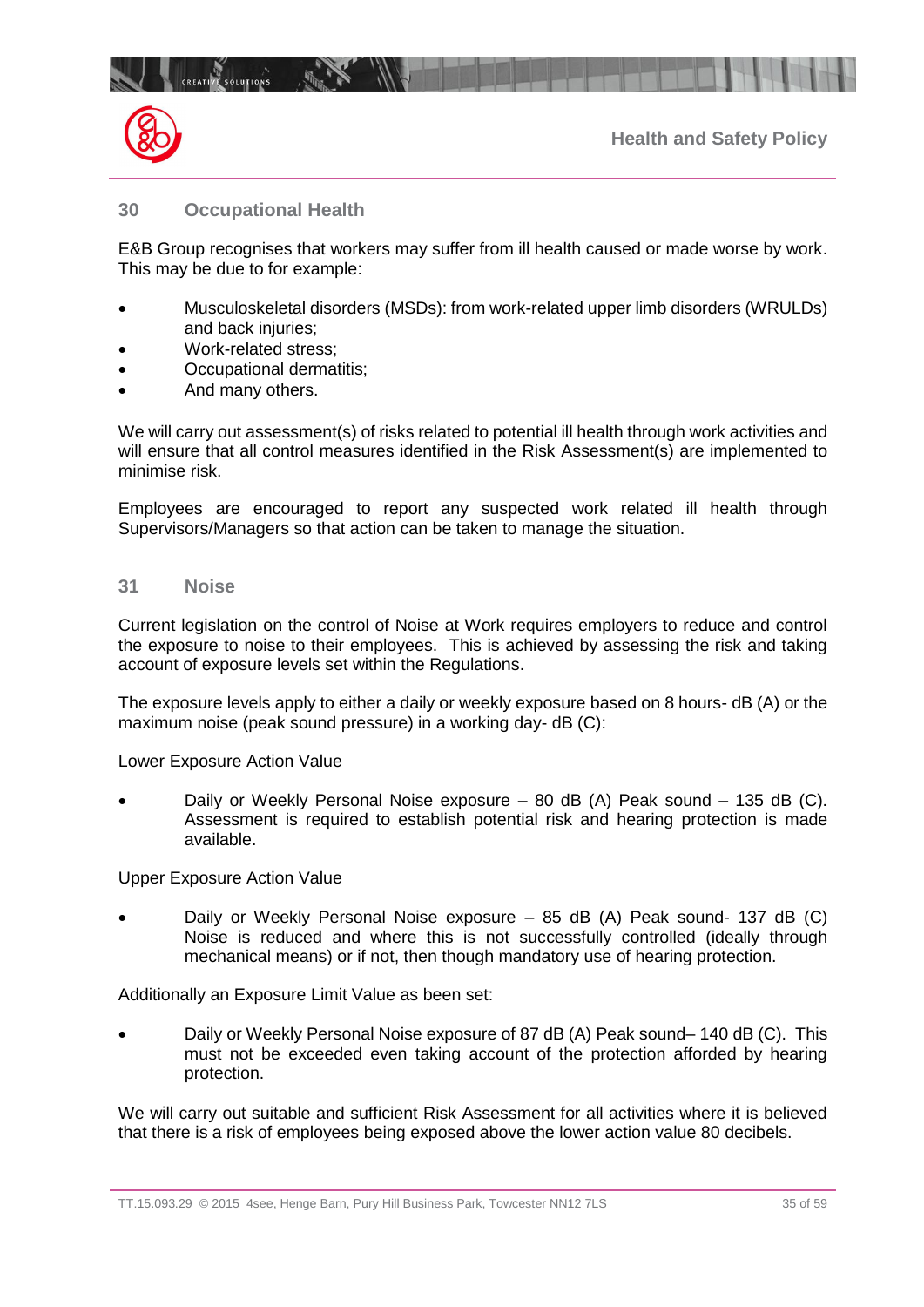



The company will eliminate or control noise at source where it is practicable to do so. And where it is not, will provide its employees with suitable and sufficient hearing protection selected according to the noise risk to which the employees are exposed.

E&B Group will:

Ensure that all employees, contractors and visitors receive such information as is necessary to warn them of the risk. Furthermore that they will obey any instructions and warning notices with regard to the wearing of hearing protection in areas where a risk exists;

- Ensure plant and equipment is selected and maintained to minimise noise levels;
- Ensure suitable ear protection is supplied for the conditions of exposure;
- Ensure adequate means of communication in noisy environments, especially if relevant alarm sounds may need to be heard;
- Workplace Management and Supervisors will ensure compliance with any noise levels.

Employees have a duty to comply with and use the measures that E&B Group provides under the regulations including:

- To use any controls as determined by the Risk Assessment;
- To wear any hearing protection provided when exposed at or above the Upper Exposure Limits or where mandatory areas have been designated;
- Not misuse, interfere with the hearing protection and report any defects to the employer.

## **32 The Control of Vibration**

Current legislation on the control of Vibration at Work requires employers to make a suitable and sufficient assessment of the risks posed of either hand/arm and/or whole body vibration.

Employers must introduce control measures to, in the first instance, eliminate the vibration at source or, where this is not reasonably practicable, reduce the vibration to as low a level as reasonably practicable.

The exposure limits and action values are:

- Daily Exposure Limit Value  $-5$  m/s<sup>2</sup> in an 8 hour period
- Daily Exposure Action Value  $-2.5$  m/s<sup>2</sup> in an 8 hour period

Therefore E&B Group will ensure that a regime is implemented for:

- Establishing the risks associated with tools that vibrate;
- Knowing which items of equipment pose the highest risk to employees;
- Ensuring that a purchasing/hiring policy is established to ensure that the equipment is selected correctly;

TT.15.093.29 © 2015 4see, Henge Barn, Pury Hill Business Park, Towcester NN12 7LS 36 of 59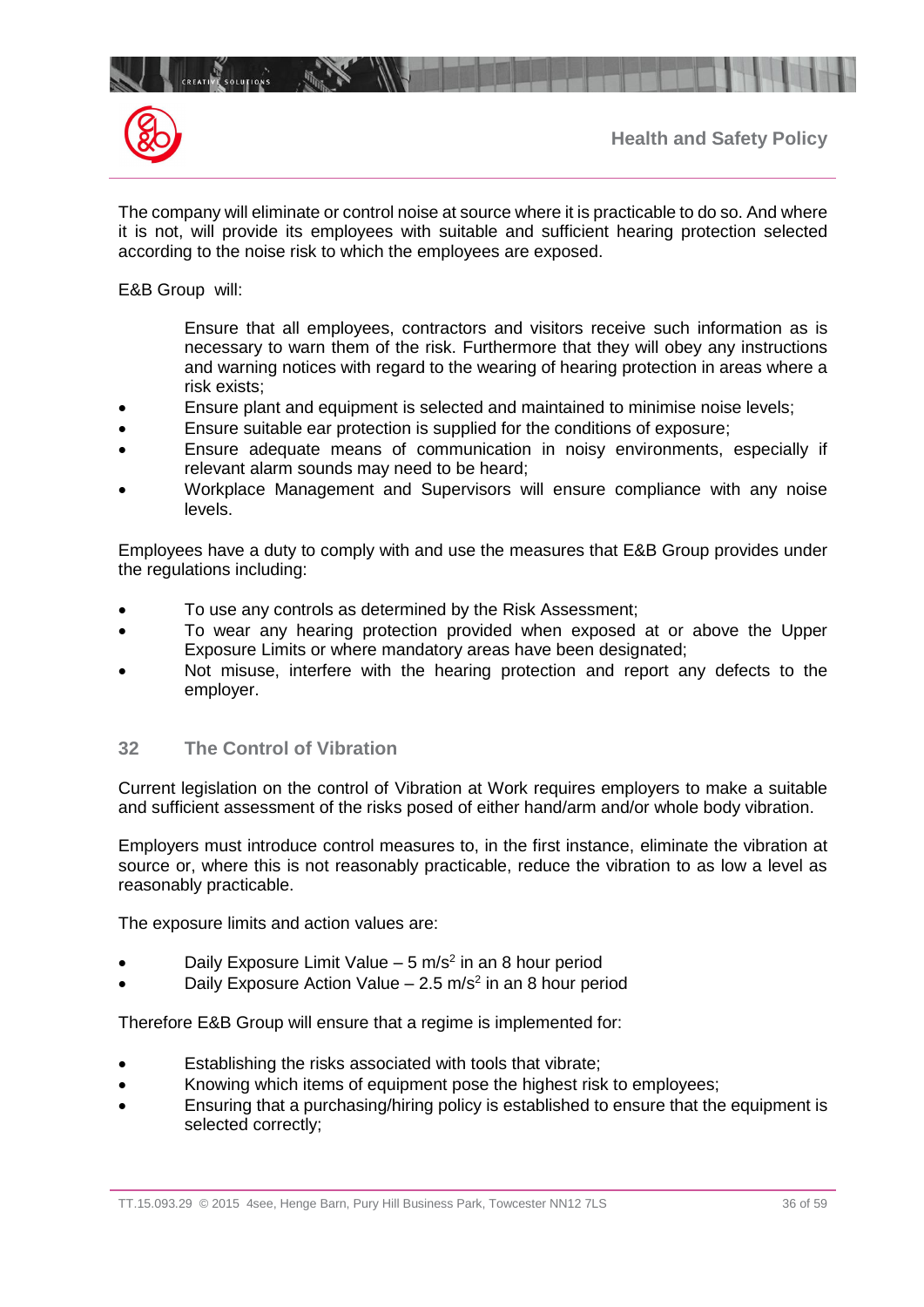

- Setting policy based on recognised exposure limits for the use of this equipment;
- Providing Information, Instruction and Training on vibration risks to employees;
- Recording exposure levels and durations for employees where necessary;
- Providing Health Surveillance where required.

CREATIVE SOLUTIONS INTERNATION

The basis of the Risk Assessment is to avoid the risk wherever possible. However, if the job cannot be done without exposure to vibration equipment the following steps will be taken:

- **Select** select equipment that produces the least possible vibration or removes the operative from the source of the vibration by using remote control equipment;
- **Provision** consider other equipment which can be used in conjunction with the vibrating equipment which reduces the risk of injuries caused by vibration, for instance foul weather protection for cold and damp;
- **Maintain** good maintenance can reduce vibration levels considerably; operatives should be instructed in basic maintenance such as the replacement of blunt drills or chisels;
- **Limitation**  ensure that limits/durations are set on tasks and appropriate rest periods are taken;
- **Train -** make operatives aware of the risks and the precautions, such as gripping tools properly;
- **Inform** provide up to date information on the vibration risks;
- **Review** review the use of vibrating equipment as technological advances are made available.

## **33 Hazardous Substances**

Prior to any work activity commencing, information must be obtained on any material, substance or process to be used or likely to be encountered which could be a hazard to the health of personnel.

E&B Group shall carry out Risk Assessment(s) related to the use of products or the creation of by-products, to identify whether those substances are hazardous to health. If necessary, a workplace/job specific Control of Substances Hazardous to Health (COSHH) Assessment will be produced.

Appropriate control measures must be identified and implemented to ensure the Health and Safety of personnel affected by the use of substances hazardous to health and the protection of the environment.

Such control measures may seek to eliminate/substitute the substance, to provide collective protection and or personal protection.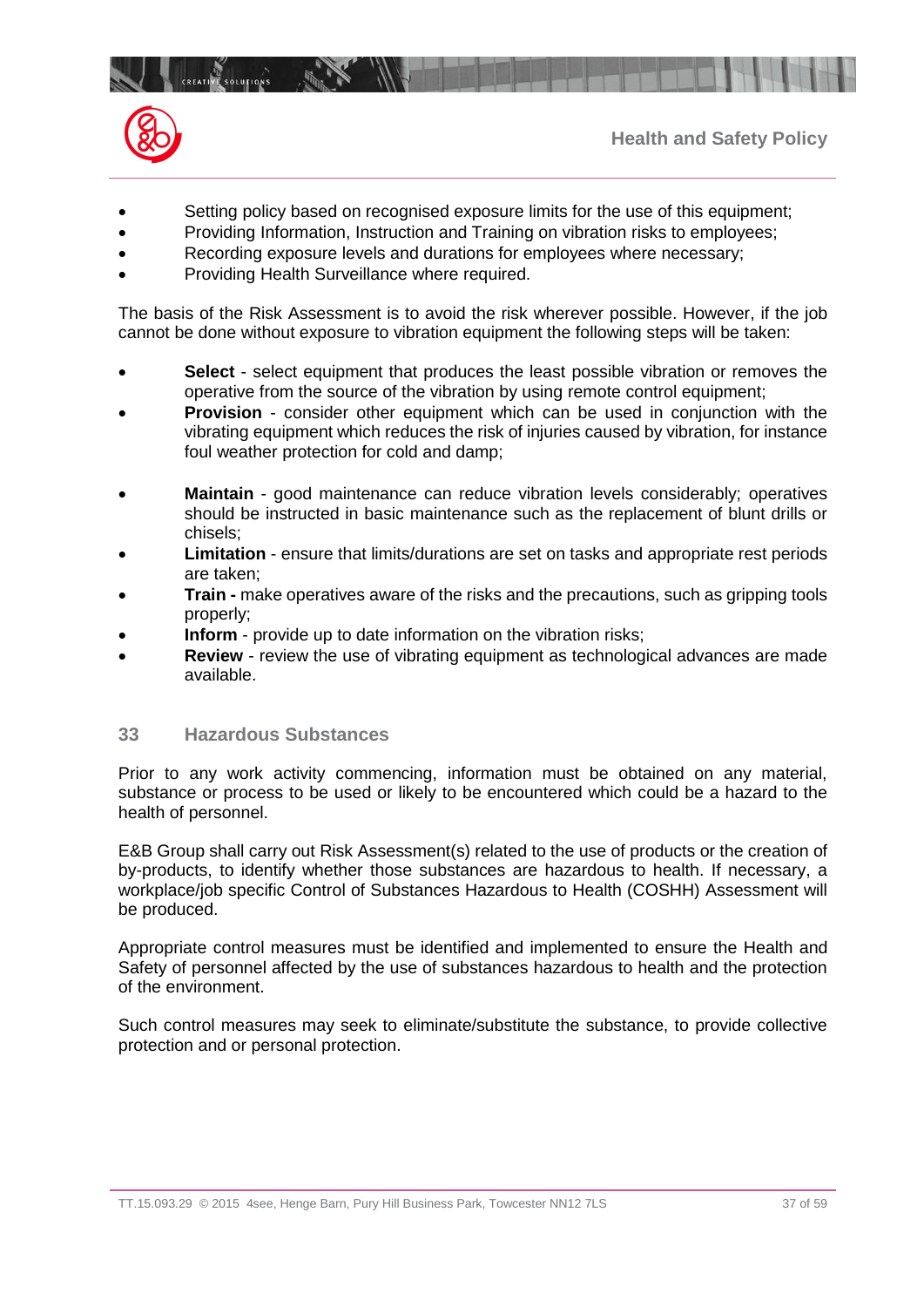# **34 Control of Respirable Crystalline Silica and Dust (Construction)**

The company recognises the hazards and risks associated with Respirable Crystalline Silica and Dust.

As part of its strategy to control exposure to these hazards E&B Group shall carry out Risk Assessment(s) related to the production and creation of Respirable Crystalline Silica (RCS) and Dust, to identify appropriate control measures that must be identified and implemented to ensure the Health and Safety of personnel affected.

These controls must follow the hierarchy of control as stated in the COSHH regulations alongside considering

- Wet work where possible;
- Segregate;
- Provide and maintain exhaust ventilation or on tool extraction where required;
- Provide and maintain suitable RPE; and
- Vacuum not sweep

**CREATIVE SOLUTIONS** 

**The Pine Pine Pine** 

Guidance and exposure limits for these substances must be used when assessing the hazards and consequences when potential exposure is identified. EH40, L5 ACOP and HSE and

#### Industry guidance

Such control measures must seek to control the hazards at source with Local Exhaust Ventilation (LEV) or on tool extraction using suitable filtration where required. Suitable Personal Respiratory Equipment (PRE) must be provided were identified.

(PRE) must be suitable and sufficient with all personnel using PRE having valid Face Fit Testing certificates.

E&B Group will ensure that all controls identified are implemented and managed on site.

If the need for Health Surveillance is required this will be undertaken where necessary following the company's arrangements.

Suitable training and instruction on the hazards and risks associated with RCS and dust will be undertaken.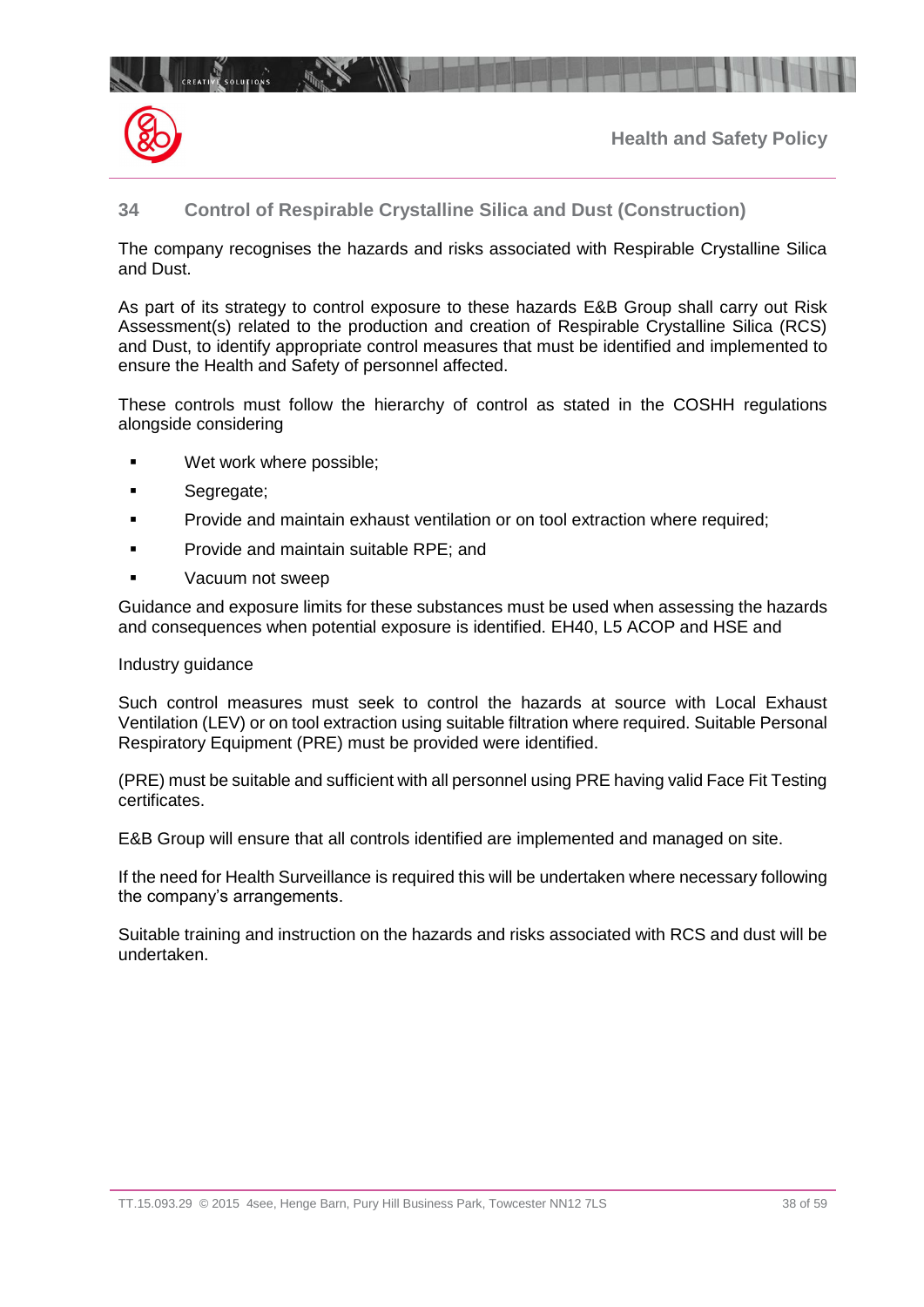

## **35 Musculoskeletal Disorders and Manual Handling**

Musculoskeletal Disorders (MSD) cover any injury, damage or disorder of the joints or other tissues in the upper/lower limbs or the back. E&B Group will take the steps necessary to prevent and manage MSDs, assessing the risks of manual handling and repetitive tasks.

The incorrect handling of loads causes large numbers of injuries and can result in pain, time off work and sometimes permanent disablement.

Manual Handling operations are defined as "any transporting or supporting of a load (including the lifting, putting down, pushing, pulling, carrying or moving thereof) by hand or by bodily force".

Current legislation requires, where reasonably practicable, that manual handling is eliminated. Where it cannot be eliminated, then a Risk Assessment must be carried out where there is a risk of injury due to the manual handling operation.

To this end, the company shall seek to effectively manage the handling activities that its personnel may be engaged in as part of their work (including taking account of repetitive tasks). This will be achieved by the following four steps:

- **Avoid** the need for manual handling, so far as is reasonably practicable;
- **Assess** the risk of injury from any manual handling that cannot be avoided;
- **Reduce** the risk of injury from manual handling, so far as is reasonably practicable;
- **Inform** the employer if hazardous handling activities are identified.

Where manual handling tasks are necessary, we will conduct a Risk Assessment and implement any required control measures. These may include:

- Provide mechanical aids such as trolleys, pallet truck etc;
- Provide sufficient persons to enable the lift to be carried out in a safe manner;
- Provide suitable lifting attachments such as handles or handholds;
- Ensure items are secure to prevent load shifting;
- Reduce the size of load to be lifted:
- Provide adequate PPE;
- Provide employees with manual handling training;
- Provide manual handling information through posters etc;
- Ensure employees take care to ensure that their activities do not put others at risk.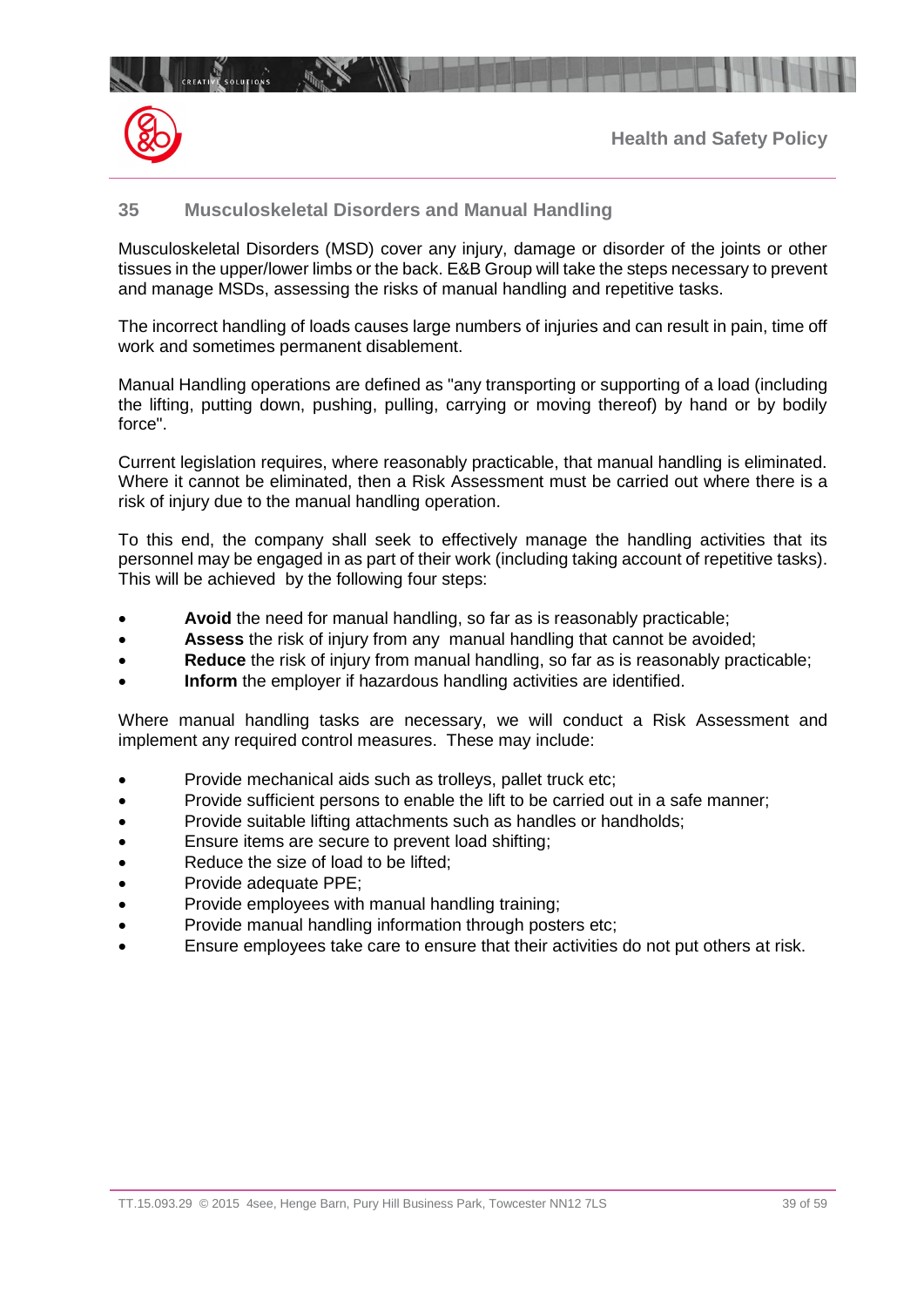



#### **36 Stress**

CREATIVE SOLUTIONS

Stress in the workplace is a reality of working in current times. An employee who is severely stressed may significantly increase the likelihood of having or contributing to an accident, becoming a hazard to himself/herself as well as to others.

E&B Group has a responsibility to control the health, safety and welfare of its employees and this includes reviewing the impact of stress at work.

In order to manage stress in the workplace the HSE's management standards for stress shall be applied.

These cover the primary sources of stress at work:

- **Demands** workload, work patterns and the work environment;
- **Control** how much say the employee has in the way they do their work;
- **Support** the encouragement, sponsorship and resources provided by the employer, management and fellow employees;
- **Relationships** includes promoting positive working, the avoidance of conflict and dealing with unacceptable behaviour;
- **Role** whether the employee understands their role and conflicting roles are avoided;
- **Change** how change is managed and communicated.

Management and supervisory staff should be aware of, and look for, the symptoms of stress in individuals and in groups.

Equally any employee who may strongly suspect that a fellow employee or they themselves are being affected by stress should refer this to the appropriate Manager who will arrange for the person to be assessed and/or monitored.

E&B Group policy will regularly review each employee's work performance and workload. Employees will be given every chance to air their views and grievances at these reviews.

## **37 WELL-BEING AND MENTAL HEALTH**

The Well-being Policy will be reviewed each year, or more frequently if required, to ensure that it is effective and up to date.

The policy will be amended where required and all employees informed of any amendment. A copy of the well-being policy will be available to all employees. Each workplace will hold a copy of the policy.

The Well-being statement of intent will be displayed on a health and safety notice board and a copy held at each work location.

To implement an effective health and well-being strategy, E&B Group will engage and work with its employees at different levels across the organisation.

TT.15.093.29 © 2015 4see, Henge Barn, Pury Hill Business Park, Towcester NN12 7LS 40 to 59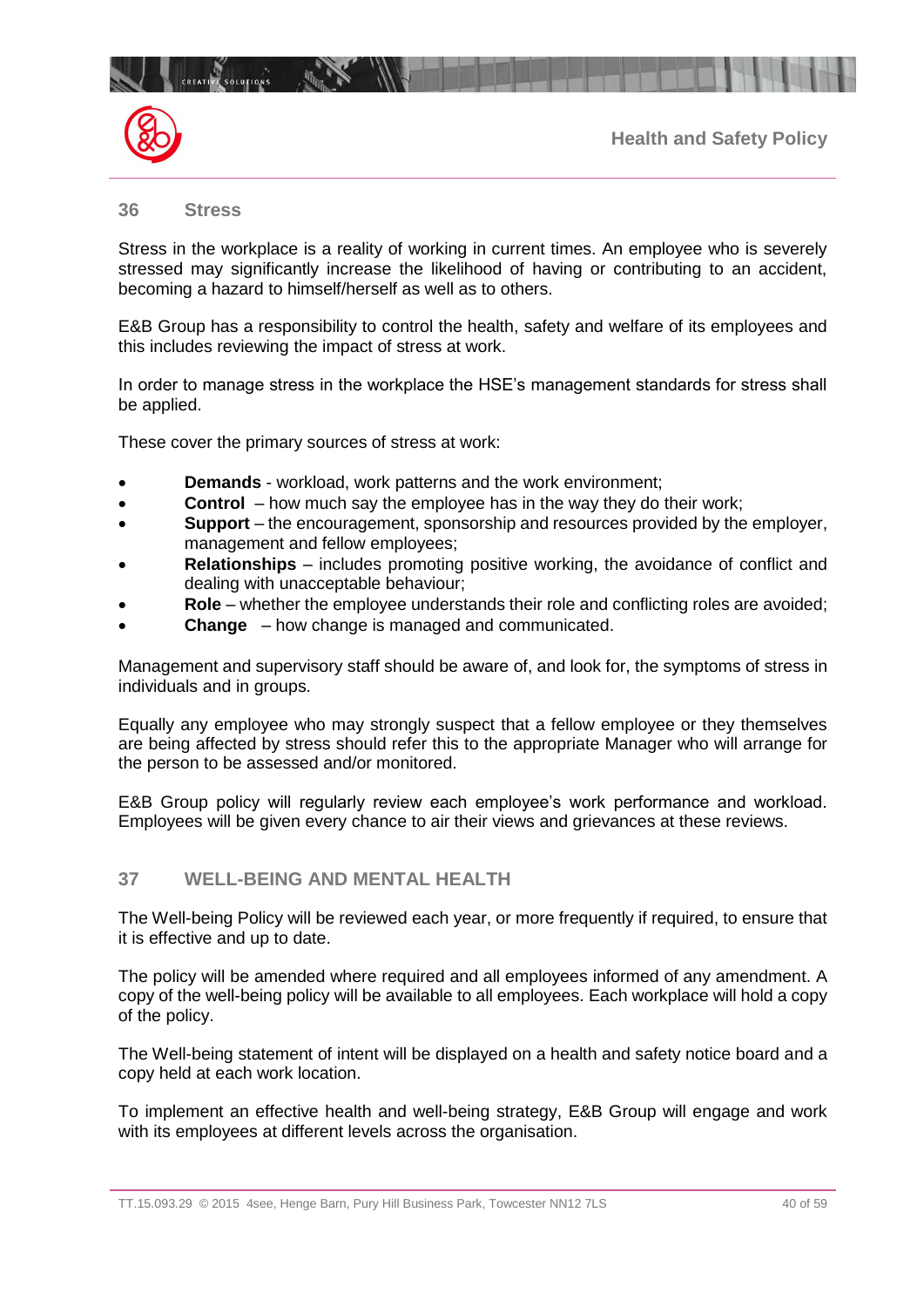

E&B Group will engage with external support groups and campaigns to identify how we can commit to as a business to reduce stigma and discrimination.

The employers pledge action plan will be led by our appointed well-being lead, supported and signed by our senior management team. This commitment will be communicated to our employees with regular updates provided as to the action taken. We will revisit our pledge on a regular basis to ensure we are progressing against our commitments.

E&B Group will provide support and resilience across the organisation aiming to develop a culture that is inclusive, open, and supportive of people experiencing mental ill-health. Evidence suggests there are 5 steps we can all take to improve our mental well-being. We will support and guide our workforce towards these steps with an aim to make them feel happier, more positive and assist them to live and work productively:

- Connect connect with the people around you: your family, friends, colleagues and neighbours. Spend time developing these relationships.
- Be active you don't have to go to the gym. Take a walk, go cycling or play a game of football. Find an activity that you enjoy and make it a part of your life. Evidence suggests that taking regular exercise has the same effect as taking mild to moderate anti-depressants.
- Keep learning learning new skills can give you a sense of achievement and a new confidence.
- Give to others even the smallest act can count, whether it's a smile, a thank you or a kind word. Larger acts, such as volunteering at your local community centre, can improve your mental well-being and help you build new social networks.
- Be mindful  $-$  be more aware of the present moment, including your thoughts and feelings, your body and the world around you. Mindfulness can positively change the way you feel about life and how you approach challenges. The use of 'mindfulness' apps like Headspace are encouraged.

## **38 Health Surveillance**

Operatives may sometimes need to use certain substances and materials that may pose risks to their health. In addition they may carry out activities or work in environments which may equally affect their health.

Further to any COSHH, noise, vibration or other assessments that E&B Group carry out, (which will require the implementation of applicable control measures), health surveillance will be implemented where the assessment or legislation requires it to ensure that personnel's health is maintained monitored.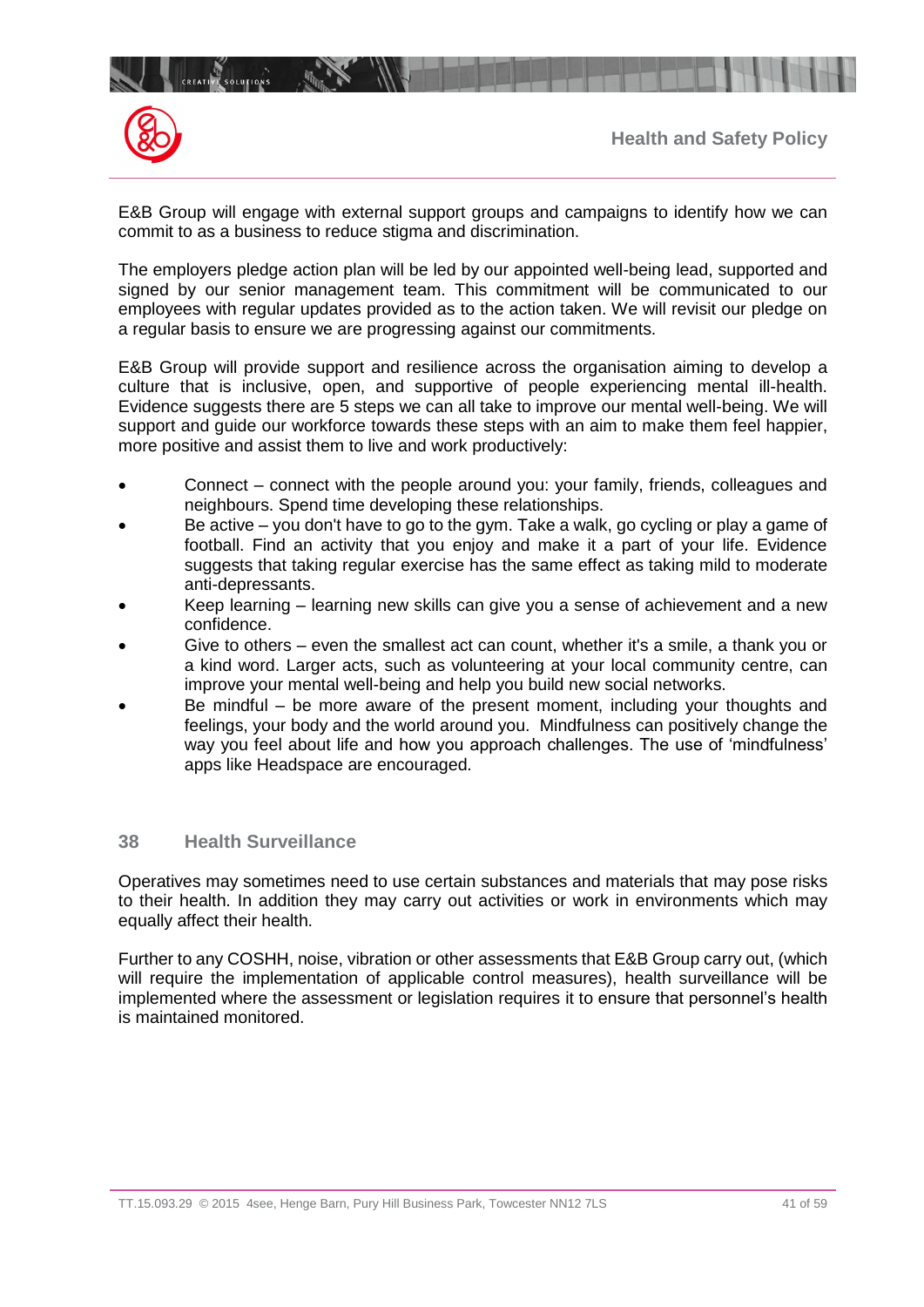

## **39 Managing Sickness**

CREATIVE SOLUTIONS

Research shows that long periods out of work can lead to worse health, while working can be good for physical and mental health and well-being.

In some cases the longer personnel are absent through illness, the lower the chances of them returning to work. Work may help people recover more quickly from illness.

To this end, E&B Group will endeavour to help employees back to work as soon as possible.

The company will ensure that it maintains regular contact with the employee during their absence (in accordance with the HSE recommended guidance document HSG 249) and implement the Company's sickness policy.

The employee will be required to inform the company of their intended absence and (where applicable) provide a 'Fit Note' from their Doctor.

A plan to return to work will be implemented with professional advice sought if required. This plan will be agreed with the employee and progress will be monitored.

Where necessary, we will discuss changes to support an employee's long-term prospects of employment following sickness absence.

On return to work the employee will receive a 'return to work' interview. Monitoring of sickness absence and any effects from illness/injury will be agreed to ensure that any reasonable adjustments to the working environment/activities can be accommodated.

#### **40 Management of Premises Containing Asbestos**

E&B Group recognises its duty to manage asbestos in premises under its control and shall take such steps as are necessary to control this risk.

To this end, any premises under its control will be surveyed to establish the presence of asbestos. The information produced from that survey will be made available to any person carrying out work within those premises where the asbestos could be disturbed.

A written asbestos management plan will be implemented which includes measures for condition monitoring and an assessment of the likelihood of anyone being exposed to the materials. The Asbestos Management Plan will be reviewed annually or more frequently if deemed necessary.

The building will be managed to prevent such disturbance with instructions being issued to employees or other who may be affected.

Where asbestos in a building under our control is in such a condition that it represents a significant risk, then it shall be removed under control.

TT.15.093.29 © 2015 4see, Henge Barn, Pury Hill Business Park, Towcester NN12 7LS 42 05 42 of 59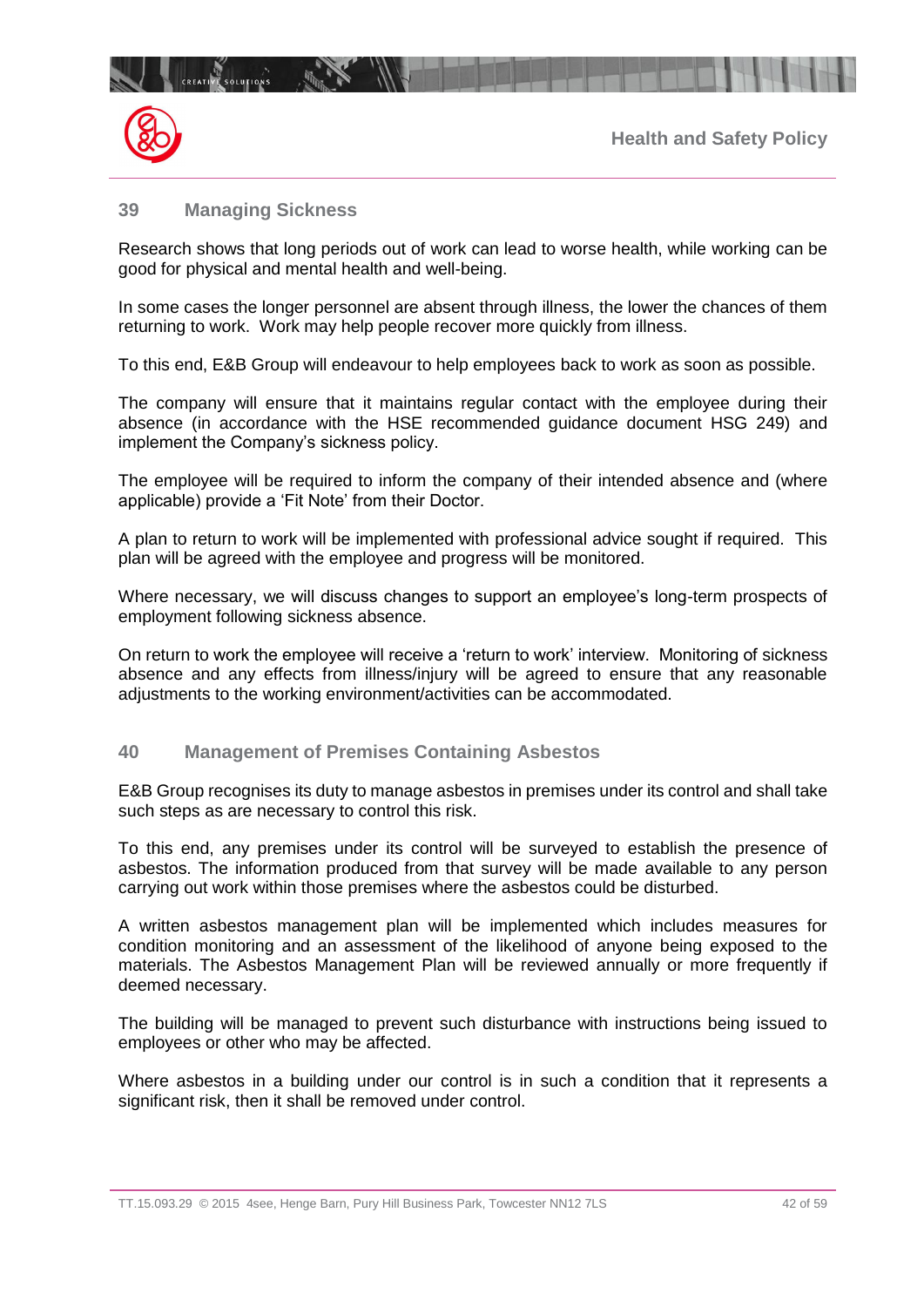## **41 Work Where Asbestos May Be Encountered**

 $\mathbb{R}$ 

**CREATIVE SOLUTIONS** 

Steps will be taken to identify and locate materials in premises likely to contain asbestos.

Employees and any others who are likely to come into contact with asbestos will receive awareness training which will include emergency procedures, decontamination procedures and safe working practices.

Contractors/suppliers who work in the premises will be trained in asbestos awareness and will be made aware of the location of any asbestos-containing materials prior to the start of any work.

Before any work is carried out on the fabric of any premises, a specific and more intrusive investigation may be required to ensure that any concealed asbestos-containing materials are identified.

#### **No works that will disturb asbestos-containing materials shall be under taken under any circumstances.**

Should suspected asbestos-containing materials be discovered during any works then all works will be stopped until specialist advice is sought.

Any asbestos removal works will be carried out by trained asbestos contractors and all waste will be disposed of in accordance with current waste regulations.

## **42 Underground Services**

E&B Group will ensure all information on existing underground services is obtained before any excavation work commences.

Full consultation will be carried out at all stages with representatives of the various service authorities to agree any precautions required.

Only trained operatives will physically locate and mark all services by means of locating equipment and hand dug trial holes.

Operatives should not assume that the plans are accurate or to scale, but use them as an indicator for position, layout and numbers of services.

In addition, reliance is not placed upon locating equipment alone. Physical indicators such as previous excavations, junction boxes, manholes etc. will also be used.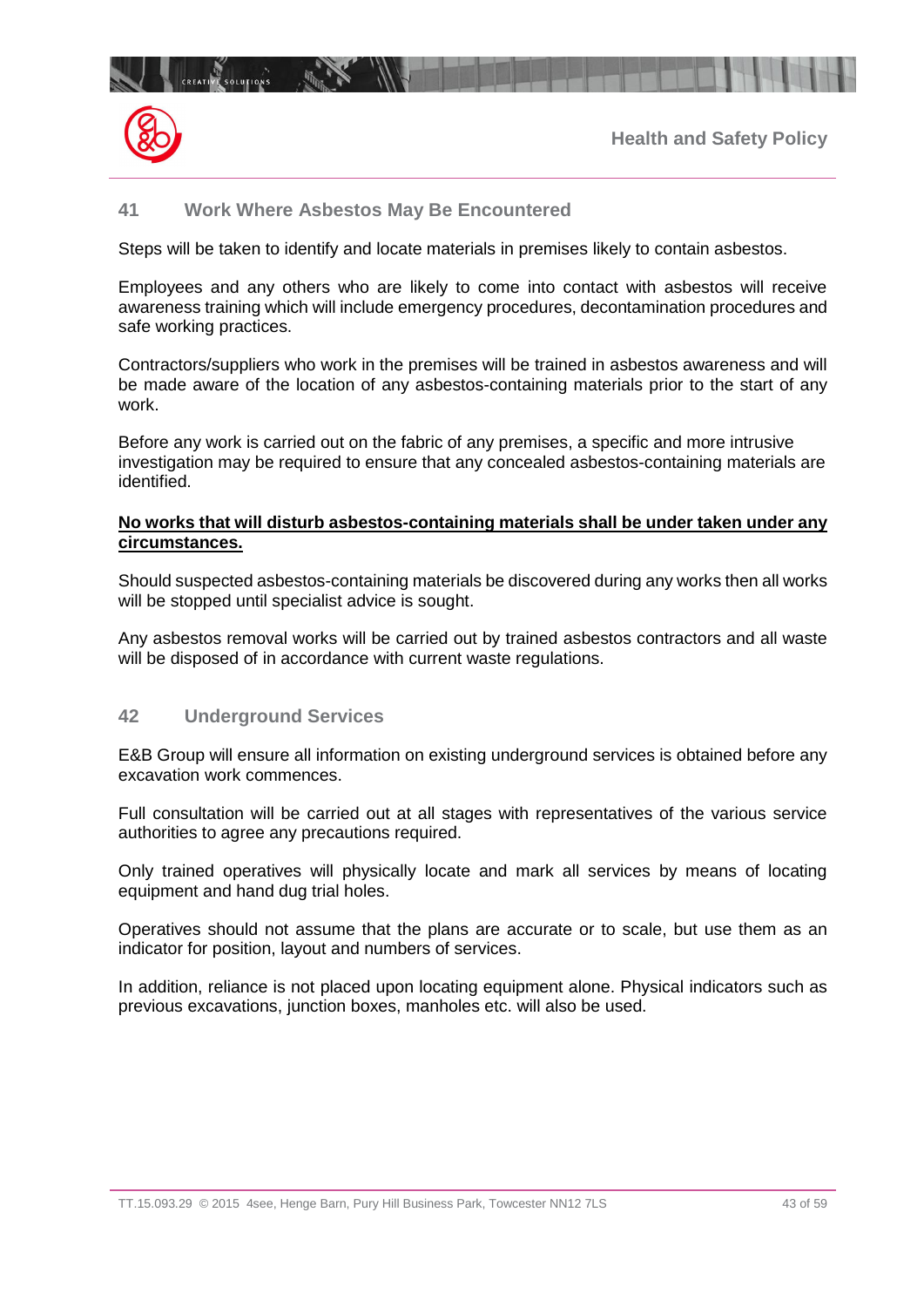

## **43 Electricity – General**

The use of electricity in the workplace is widespread and represents a significant risk of personal injury and fire.

No company employee is to undertake electrical work on any equipment or system within the workplace unless those employees hold the relevant qualifications and have been authorised.

Any faults or hazards related to electrical equipment or installation should be reported to Supervisors/Managers for action.

#### **44 Management of Electricity in Premises**

 $10^{14}$ 

E&B Group will ensure that electrical installations are subject to inspection, testing and where required maintenance. Managers / Supervisors responsible for premises will obtain certification to ensure that any permanent or temporary (if required) installations are on record and in date.

Periodic Portable Appliance Testing will be carried out for all electrical equipment as suggested by guidance or specified by the company's insurance company, whichever is the shortest period.

All personnel should visually inspect any electrical equipment under their control for suspected visual defects and report these for corrective action.

Where the employee is facing problems in powering equipment, (i.e. lack of sockets), they should report this and not attempt to resolve the situation themselves by adding extension leads.

## **45 Electricity - Construction**

No work will be undertaken by any E&B Group employee on or in the vicinity of live electrics. Such work is only to be carried out by qualified and authorised personnel, subject to a permit to work.

Where permanent electrics are required to be disconnected or isolated, our managerial/supervisory staff are responsible for obtaining the necessary certification.

Managerial/supervisory staff are responsible for obtaining information on and arranging for the protection of any existing or temporary buried, overhead or surface laid electrics.

Managerial/supervisory staff are responsible for ensuring that adequate power distribution is provided to locations where it is required, subject to contractual agreement between parties on site. This will include ensuring provision of sufficient sockets for battery charging.

TT.15.093.29 © 2015 4see, Henge Barn, Pury Hill Business Park, Towcester NN12 7LS 44 05 44 of 59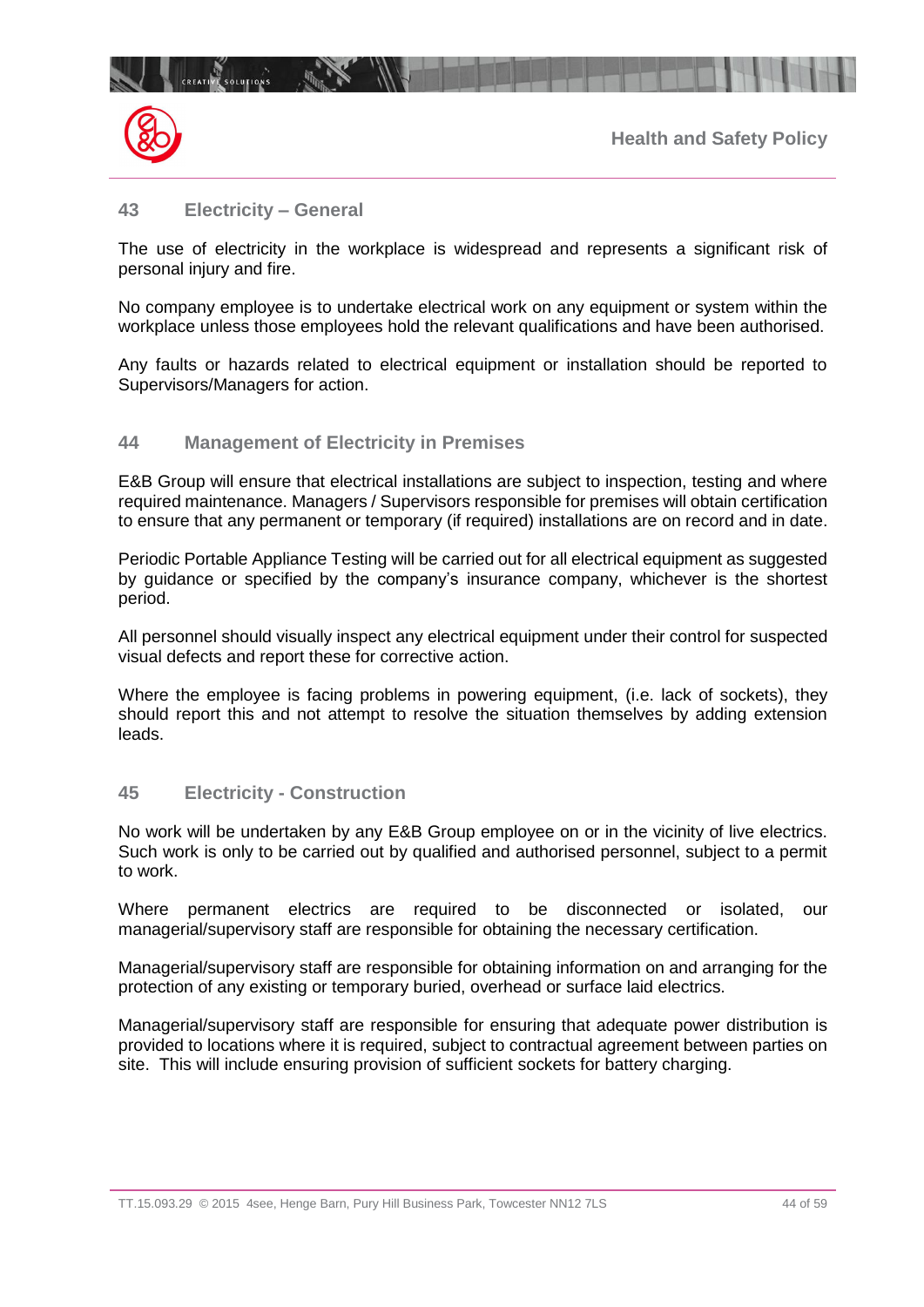



 $\mathbb{R}$ 

Only 110V equipment (or less) will be used on any company site for power tools. Any specialist equipment which operates at higher voltage and for which an 110V alternative does not exist may be used only subject to specific assessment and implementation of the relevant control measures.

Portable and transportable equipment shall be inspected and tested as frequently as required. The frequency will depend on the environment in which the equipment is used, the conditions of usage and how carefully it is handled.

Equipment used on site will normally be inspected at least every 3 months and equipment used in an office environment will be inspected at least every 12 months.

Temporary electrical installation to site offices and welfare facilities will be inspected every 3 months.

**46 Gas**

Gas represents a significant risk to both E&B Group personnel and to others that it may affect. The management of gas safety is therefore an area that requires close attention.

## **47 Control of Gas in Premises**

The company will ensure that its gas equipment and storage is regularly inspected and maintained in accordance with guidance and supplier advice. Such work will only be carried out by a competent contractor/individual.

Documentation relevant to such work will be kept on record.

#### **48 Emergency Procedures**

Whilst all reasonably practicable steps shall be taken by E&B Group to ensure its activities take place as planned, within the boundaries set by this policy and any relevant assessments, the company recognises that emergencies can occur. These need consideration and management action in order that control of a situation where its employees may be at risk.

Written emergency procedures for reasonably foreseeable incidents will be assessed at all workplaces.

All employees will be informed, instructed and where necessary, trained in the emergency procedures. These procedures will be practised regularly and records will be maintained.

Appointed persons will be identified to take control in the event of an emergency incident.

TT.15.093.29 © 2015 4see, Henge Barn, Pury Hill Business Park, Towcester NN12 7LS 45 01 45 of 59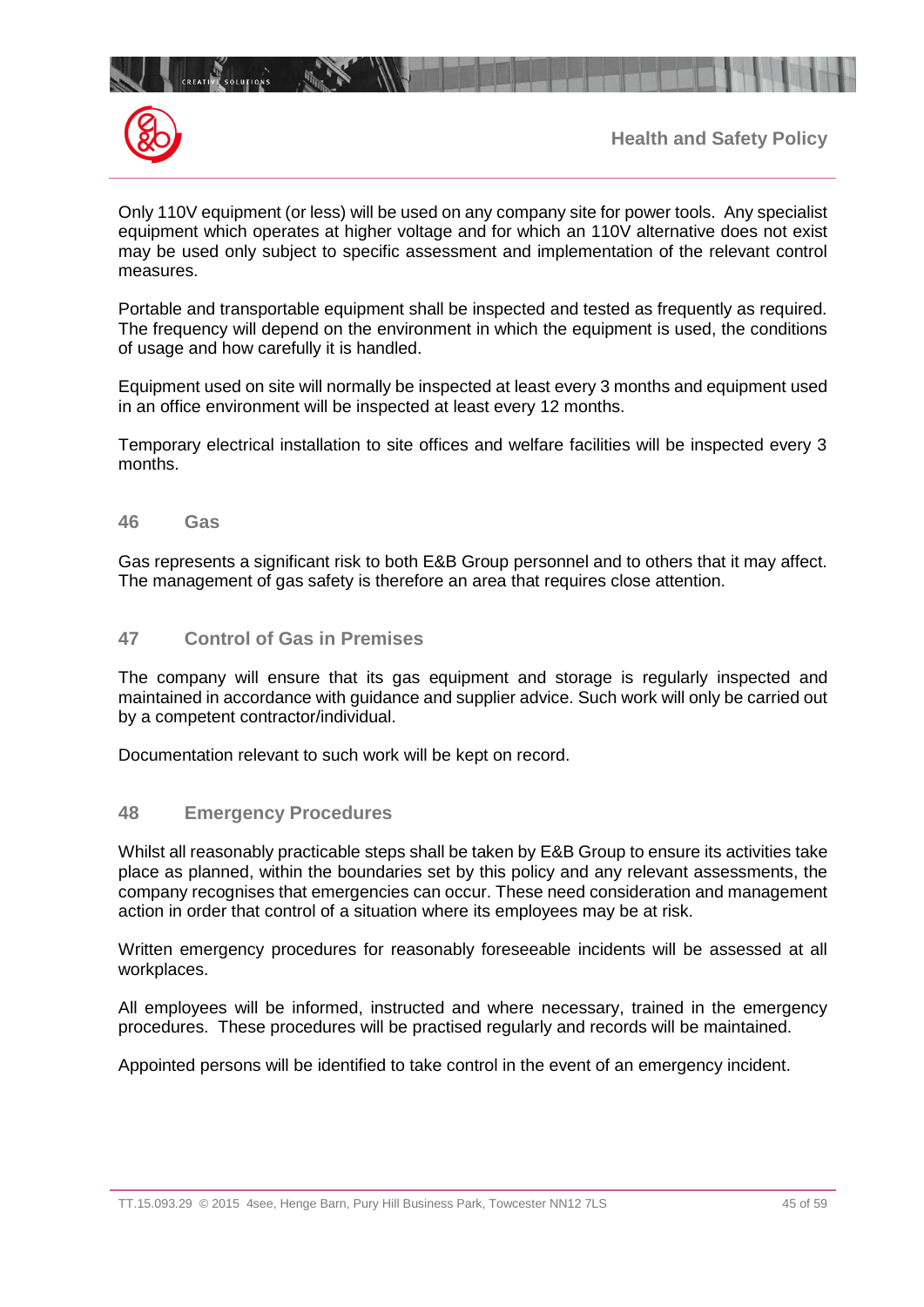

# **49 Fire Prevention and Evacuation Procedures**

A Fire Risk Assessment will be completed at all workplaces under the control of E&B Group.

Appropriate measures will be implemented at all workplaces, including adequate:

- Means of fire detection;
- Means of raising the alarm in the event of a fire;
- Firefighting equipment;
- Emergency lighting;
- Emergency routes and exits.

Appropriate measures will be implemented for regular maintenance, servicing and testing of fire prevention equipment. Fixed electrical installations will be inspected and tested periodically.

Procedures will be produced at all workplaces detailing action to be taken in the event of a fire including on discovering a fire, hearing a fire alarm, evacuation routes and assembly points.

An appointed person will regularly inspect the designated evacuation routes for obstructions.

Fire plans will be displayed around the building(s). Emergency routes and exits will be indicated by signs.

Where disabled persons use the workplace, specific arrangements will be made to ensure they can escape in an emergency.

All employees will be informed, instructed and where necessary, trained in fire prevention and evacuation procedures (action to be taken, fire alarm, types and use of fire equipment). These procedures will be practised regularly and records will be maintained.

Fire Marshals will be appointed and trained in fire prevention and evacuation procedures.

## **50 First Aid and Accident Reporting**

All employees, contractors and visitors must report all accidents resulting in injury to any person (not just employees) or damage to any property.

Nominated 'suitable person(s)' - trained First Aiders or Emergency First Aiders - will be provided at all workplaces to administer first aid treatment. The numbers required will be determined by a suitable and sufficient Risk Assessment.

Adequate First Aid equipment will be provided at all workplaces under the control of the First Aider to include:

- First Aid kits:
- Eyewash Stations;
- A suitable place or room for the administration of simple first aid procedures.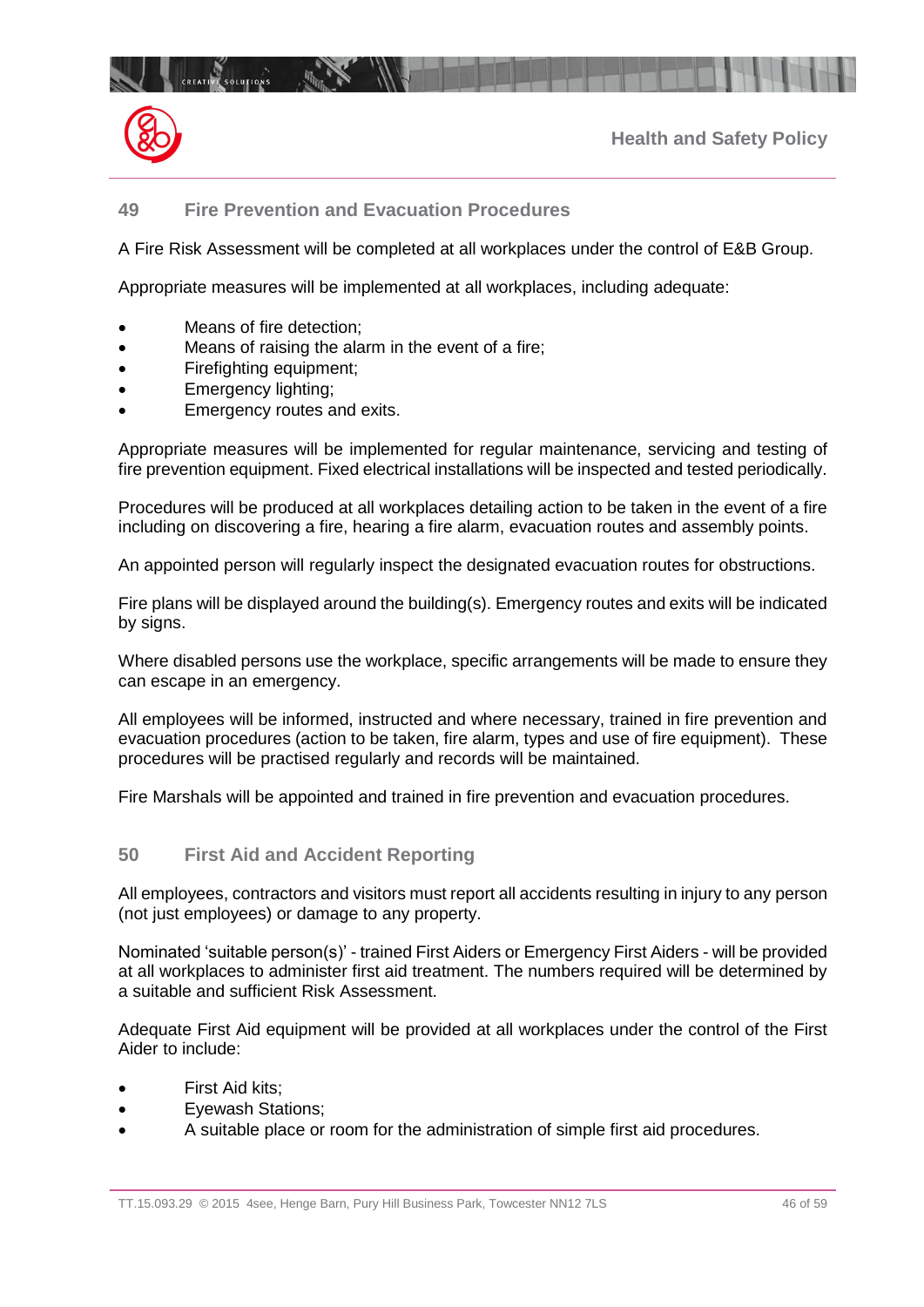

All employees, contractors and visitors must report all injuries and accidents in accordance with company policy and ensure details are recorded in the Workplace Accident Book. The book may be hard copy or electronic.

Management must report serious injuries, incidents or diseases occurring at or as a result of activities at the workplace, as required by current legislation.

Fatal and 'Specified injuries' can be reported by phone and online to the HSE Incident Contact Centre.

Less serious accidents where a person is away from normal working duties for at least seven days as a direct result of a work related accident can only be reported using the F2508 form and must be reported within 15 days of the accident.

For benchmark and comparative analysis against previous statistics, we will continue to record all injuries which result in absence from work of more than three days.

Reported accidents will be investigated to ensure that protective and preventive measures are reviewed and controls are amended or improved as required to prevent recurrence. Accident reports will be prepared to comply with legislation and where necessary to prepare for litigation.

The Enforcing Authority must be informed when:

- Any person dies as a result of or in connection with work;
- Any person suffers a 'Specified injury' or disease as a result of or in connection with work;
- A person is incapacitated for work for more than 7 consecutive days due to an accident at work. This must be reported within 15 days;
- Any person not at work (visitor, member of public, etc.) is injured as a result of an accident at a workplace and requires treatment at a hospital.

## **51 Welfare Facilities**

Suitable and sufficient welfare facilities will be available at all workplaces for all employees, contractors and visitors, including:

- Toilet facilities, including facilities for the disabled;
- Washing facilities;
- Facilities for rest and to prepare and eat meals, including means for boiling water (to include adequate seating with backs);
- Drinking water.

#### In addition:

- Accommodation for clothing;
- And where appropriate changing rooms and lockers.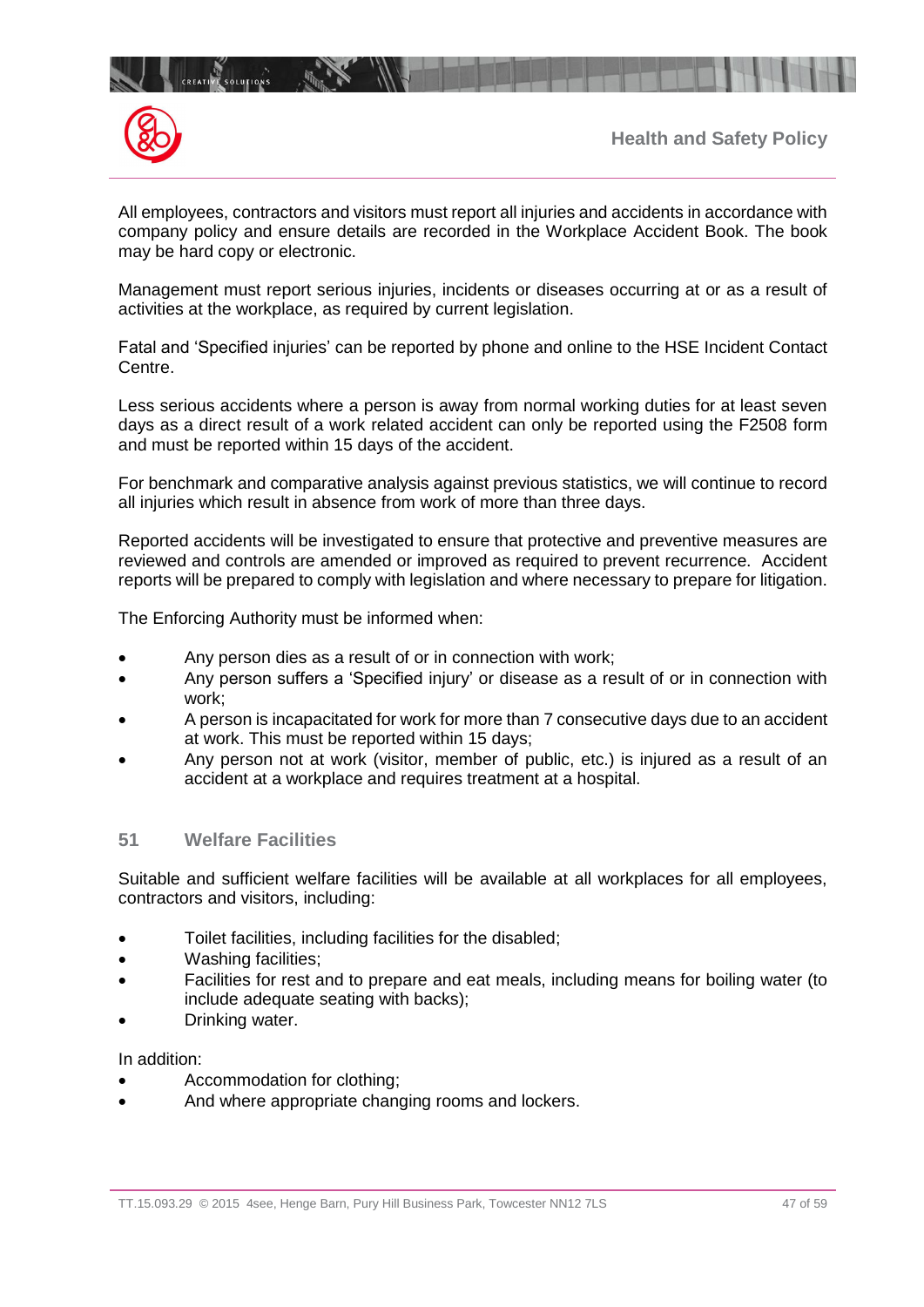

All facilities will be maintained to a satisfactory standard, with regard to:

- **Accessibility**
- Temperature
- **Ventilation**
- **Lighting**
- Cleanliness/hygiene

Before work commences on site, arrangements must be made for convenient sanitary facilities for the use by operatives throughout the duration of the works.

Where welfare facilities are to be shared on site between different contractors, arrangements and procedures for the proper use and maintenance of those facilities must be developed and communicated to all parties. This will be detailed in the Induction Procedure or on a notifiable site within the Construction Phase Plan.

#### **52 Personal Protective Equipment**

The company recognises the use of PPE as part of its strategy to control risk. PPE will be selected following Risk Assessment identifying its need.

The selection will be based on the PPE's ability to afford the best protection and shall be provided free of charge, to all personnel requiring it to carry out their allocated tasks.

E&B Group will ensure that suitable and adequate quantities of PPE are available at all workplaces and used appropriately.

Personnel will use issued PPE fully and correctly and shall report any loss or damage.

All PPE shall be personal issue.

#### **53 Protection of the Public and/or Non-Employees**

Arrangements will be made to ensure, so far as is reasonably practicable, that no member of the public or non E&B Group employee(s) is exposed to risks to their Health and Safety as a result of our activities.

In carrying out any activity in the presence of the public or non-employee, all personnel representing the company shall ensure that the safe system of work takes adequate account of the public and non-employee and, that suitable and sufficient precautions are in place to protect them.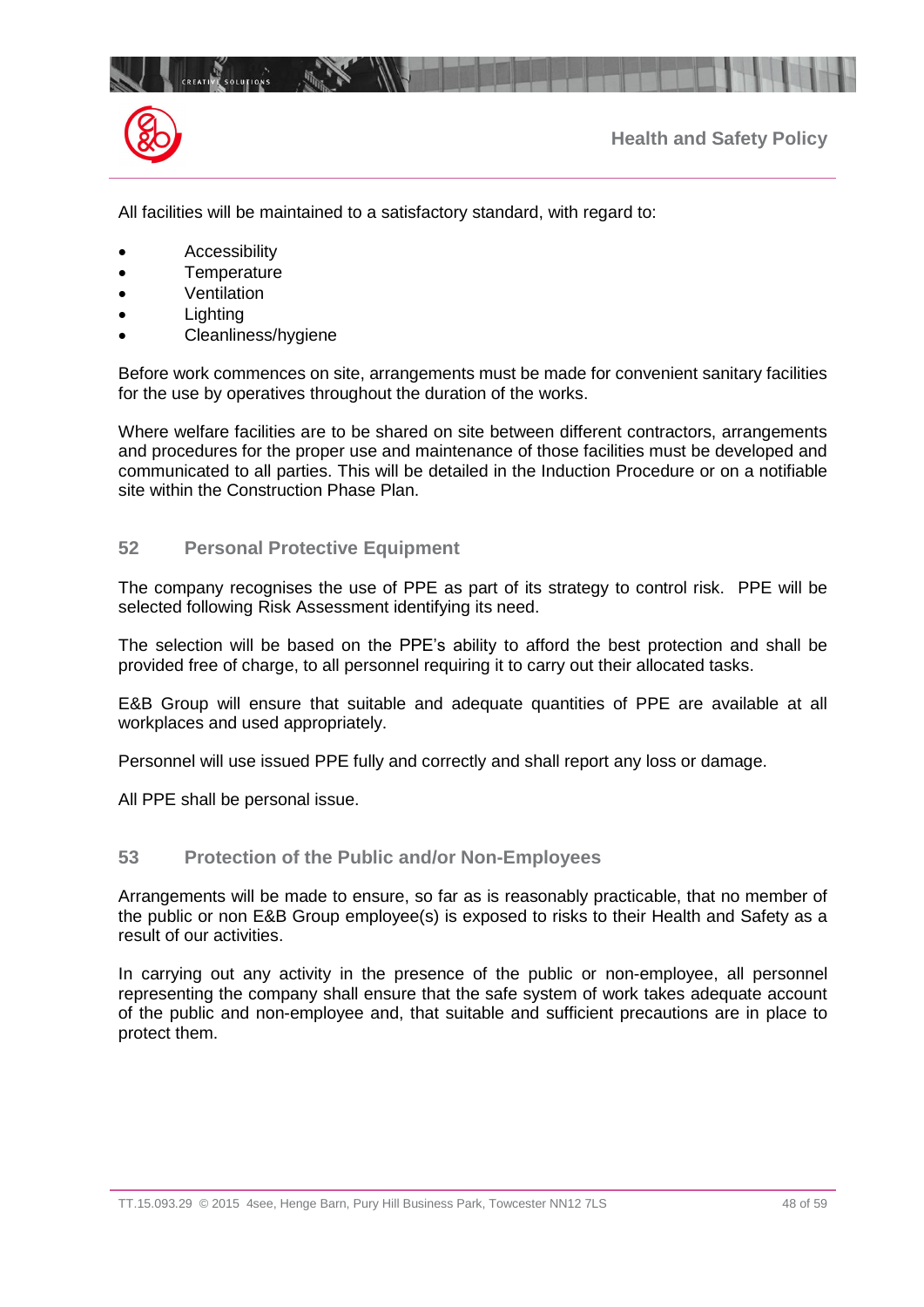

## **54 Employment Status**

Under current legislation, specific reference is made to the working status of employees (selfemployed, agency worker, etc).

E&B Group shall ensure that regardless of employment status, all persons working on behalf of the Company shall be considered to be an employee and consequently afforded the duty of care due to them under Current Health and Safety legislation.

Likewise it is expected that they act in accordance to the duties of employees and shall therefore not place themselves or others at risk as a result of what they do, or omit to do, and furthermore that they shall cooperate with the company on health and safety matters.

## **55 Temporary/Short Contract and/or Agency Workers**

E&B Group shall provide employees under a fixed-term contract (or employed by an employment agency to work in the company's premises), with information on any specific qualifications or skills required by employees to carry out work safely.

The company shall provide any health surveillance where the nature of the work requires it.

This information will be provided before the employees concerned commence their duties.

In the case of an employment business employee, the aforementioned information shall be supplied to the employment business. It is expected that, in line with current legislation, the employment business concerned shall ensure that the information provided is given to the relevant employees.

## **56 New or Expectant Mothers**

Any employee is required to notify the company (in writing) that she is pregnant, has given birth within the previous six months, or is breastfeeding.

She will also be required to provide the company with a certificate from a registered medical practitioner or a registered midwife showing that she is pregnant.

Once this is confirmed, E&B Group will conduct a review of her current work, specific Risk Assessment and implement any changes/control measures to protect her unborn baby.

This assessment will take into account the following considerations:

- Long working hours;
- Night-time working;
- Stress;
- Noise:
- Violence from customers;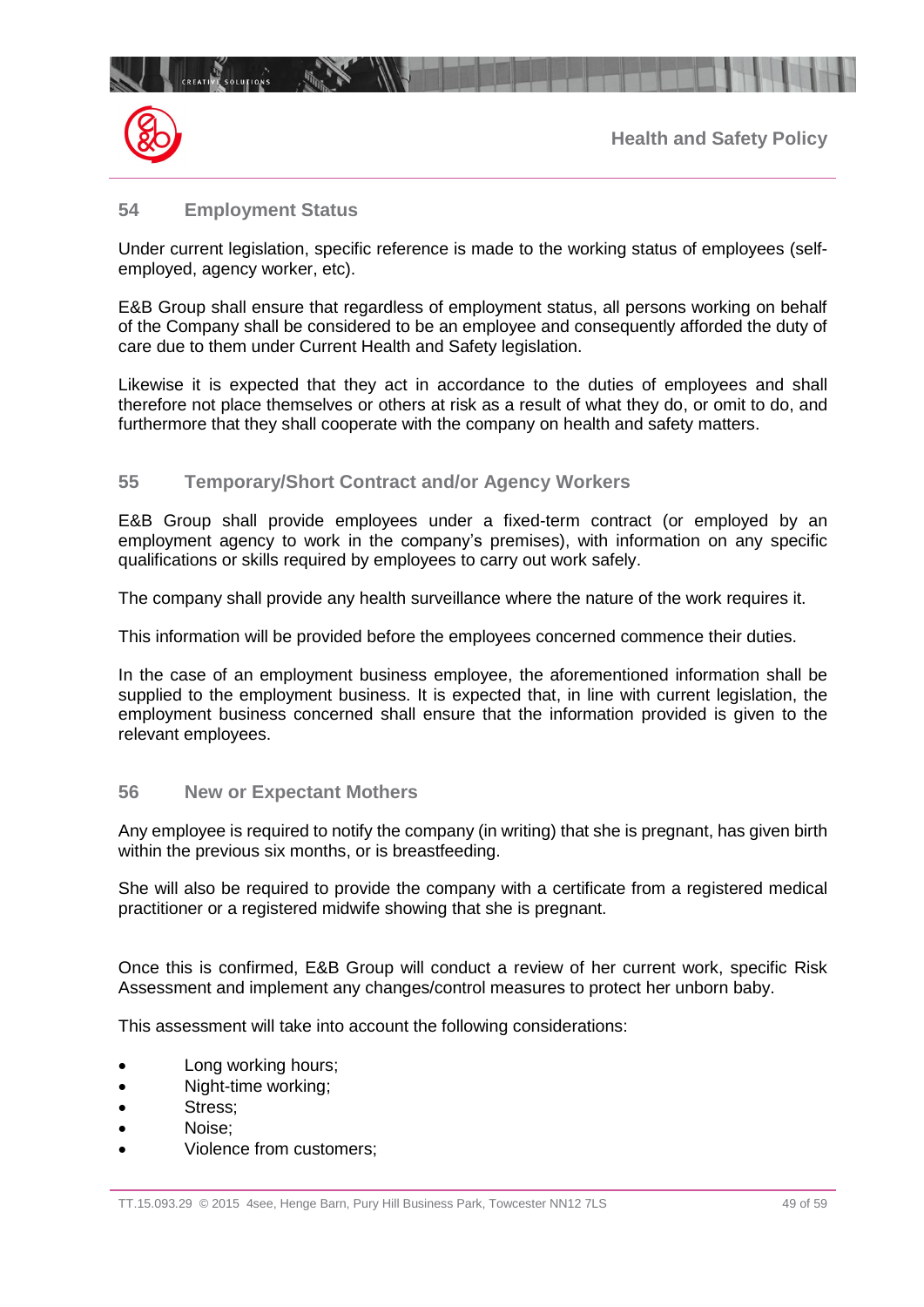



- **Health and Safety Policy**
- Exposure to toxic substances, e.g. lead, pesticides, mercury etc;
- Radiation:
- Manual handling.
- •

This assessment will be reviewed at regular intervals by Managerial/Supervisory staff or as/when the employee requests it.

E&B Group will also provide suitable facilities for pregnant and breastfeeding mothers to rest while at work.

## **57 Employment of Personnel with Disabilities**

A disability is defined as having a physical or mental impairment that has a substantial or long term negative effect on the ability to do normal daily activities.

To this end the Company will endeavour to promote the employment of disabled people, identifying suitable opportunities wherever possible. The Company will also ensure that its employment practices tackle disability discrimination and promote disability equality.

E&B Group will provide the necessary support, assistance and care to disabled employees. When an existing employee becomes disabled, we will make every reasonable effort to continue to provide suitable employment in the same job or suitable alternative job. Furthermore, if necessary, we will provide relevant training or re-training.

## **58 Young Persons**

The company accepts responsibility for ensuring that young people, particularly those under 18, are safe in the working environment.

Before employing a young person, E&B Group will undertake a Risk Assessment in accordance current legislation.

We will ensure that all young persons employed are protected at work from any risks to their health or safety which are a consequence of their lack of experience or absence of awareness of existing or potential risks or the fact that they have not yet fully matured.

The company will not employ a young person for work which:

- is beyond their physical or psychological capacity;
- exposes them to substances chronically harmful to human health, e.g. toxic or carcinogenic substances, or effects likely to be passed on genetically or likely to harm any unborn child;
- exposes them to radiation;
- involves a risk of accidents which they are unlikely to recognise because of their lack of experience, training or attention to safety;
- involves a risk to their health from extreme heat, noise or vibration;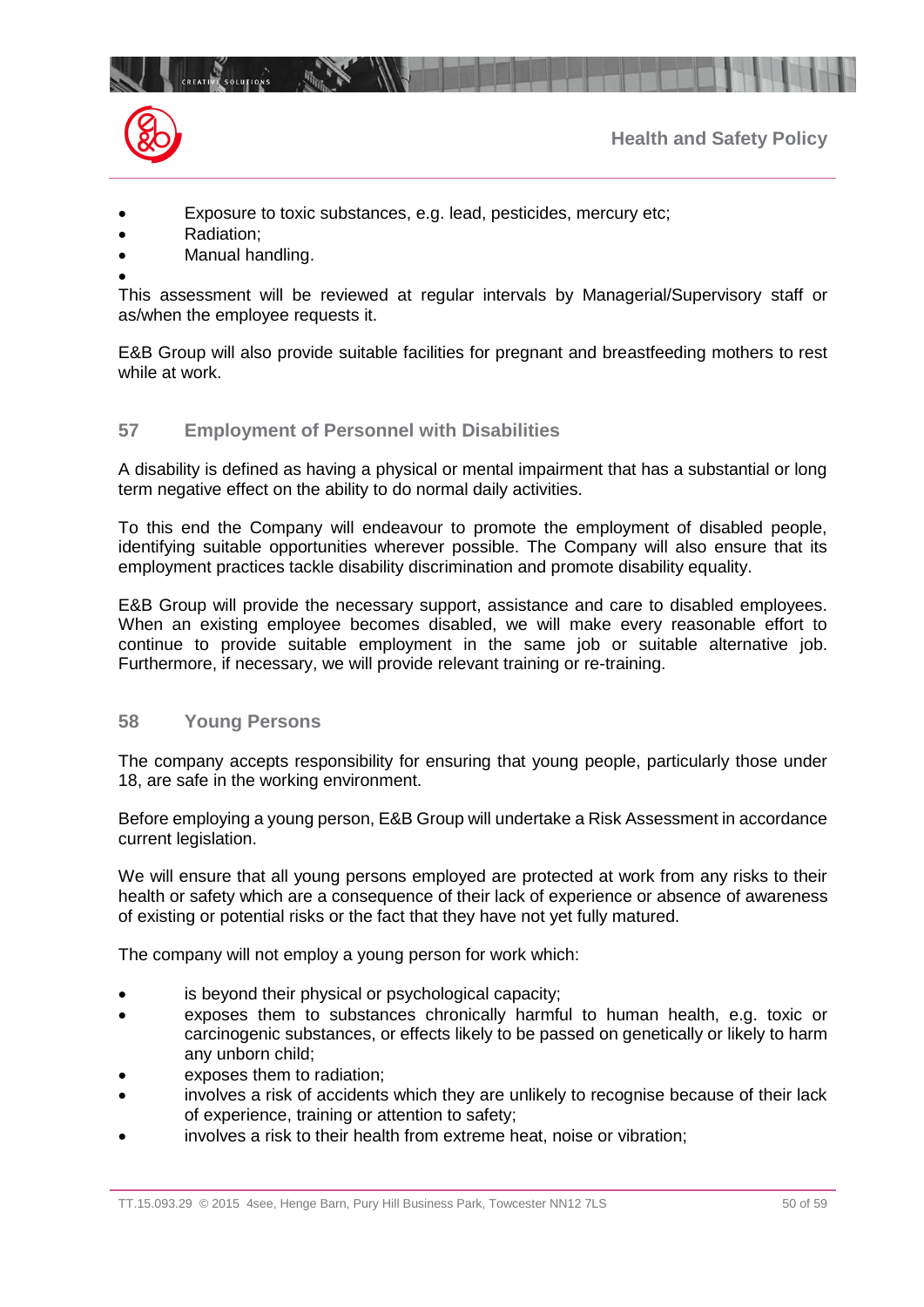

• exposes them to night work, which is not normally permitted between 22.00 and 06.00 but may be varied in writing to 23.00 to 07.00 hours;

The restrictions do not apply in the following special circumstances:

- where it is necessary for training (e.g. NVQ, SVQ, In-House, Apprenticeships);
- where the young person will be supervised by a competent person;
- where any risk will be reduced to the lowest level that is reasonably practicable.

E&B Group will obtain parent or guardian consent before employing a young person below the minimum school leaving age and provide the local authority with relevant information on the individual so that he/she can be issued with an employment permit.

#### **59 Work Experience Placements**

E&B Group recognises that the exposure to work provided by placements is a significant step in preparing young people for adult and working life. It provides an opportunity to foster an early understanding of the importance of Health and Safety and to influence the attitudes of the future workforce.

The company will liaise with the Local Education Authority (LEA) or establishment work placement advisor to ensure the successful management of health and safety on work experience placements and the provision of a safe and supportive environment for the learner.

Where we accept students above the minimum school leaving age (MSLA), they will be considered a young person and the Risk Assessment reviewed accordingly. See separate section.

Where we accept students below the MSLA, the Risk Assessment will be reviewed to ensure suitable controls are in place and that the key findings have been communicated to the work placement officer and parents or guardians.

The company will ensure that the controls reflect that students below the MSLA are not entitled to exemptions from the young person working restrictions, but temporary young worker status may be granted in cooperation with the work placement officer under the Education Act for school years 10 and 11 who would otherwise be prohibited by Child Employment Legislation from engaging in the restricted activities.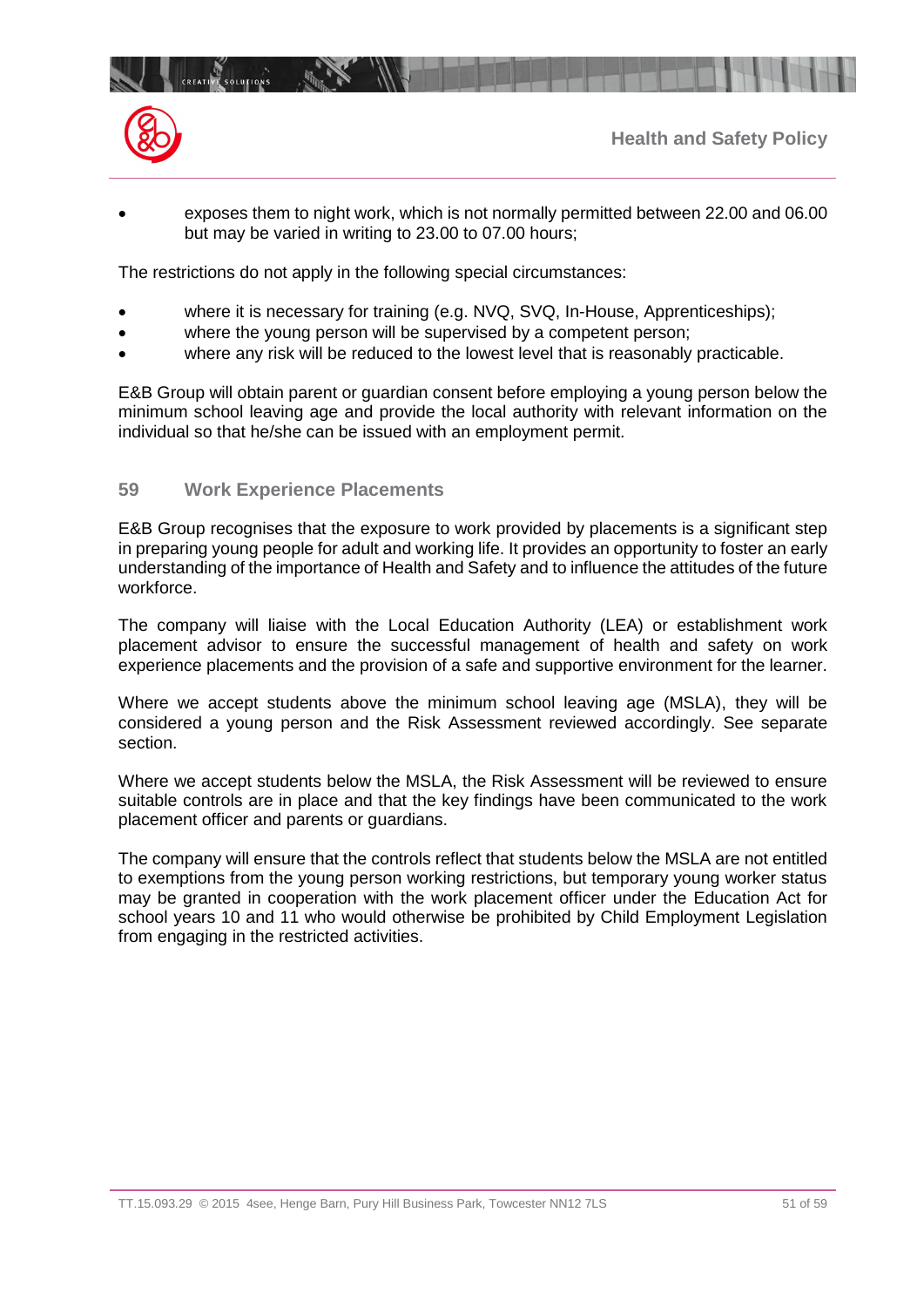

## **60 Lone Working**

A Lone worker is defined as an employee who performs an activity that is intended to be carried out in isolation from other workers and/or without close or direct supervision however; there are circumstances where 'any situation or location in which someone works without a colleague nearby; or when someone is working out of sight or earshot of another colleague' may be also considered.

There is no general prohibition on a person working alone. There are however specific instances where legislation requires more than one person to be involved in the operations or activity and circumstances where either the location or the nature of the work is unsuitable to a lone worker.

It must be established whether lone working is likely to occur as part of an employee's working conditions.

Risk Assessments must be carried out and control measures put in place prior to the lone work commencing. Part of the method of work should include communication as an element of remote supervision. Only employees who display a high level of competence in their given tasks should be involved in lone working.

In certain cases lone working is not permissible and the worker will be physically supervised. This includes young people those undergoing training and other potentially vulnerable employees are not suitable.

## **61 Alcohol and Drug Misuse**

Alcohol or drug misuse by employees or contractor(s) working in E&B Group premises (including supervisory and management staff) can adversely affect the Health and Safety of themselves or others in the workplace.

Therefore, it is the policy of E&B Group that alcohol and/or drugs (including legal highs) are prohibited in the workplace or whilst representing the company.

Any persons known to be, or strongly suspected of being affected by alcohol and/or drugs must be referred to the appropriate supervisory or management representative who will arrange for the person to be removed from the workplace.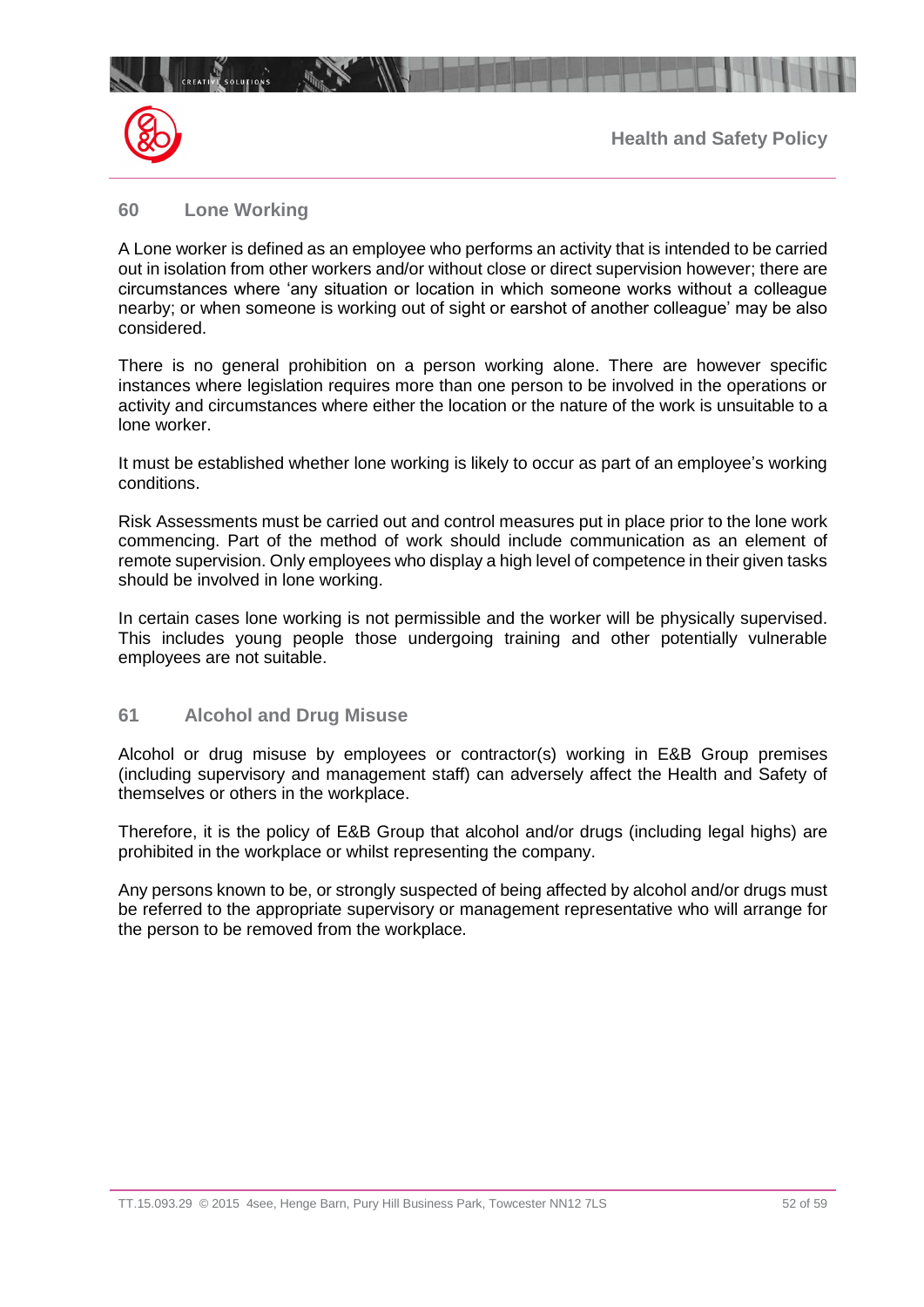

#### **62 Smoking**

Smoking is prohibited throughout the entire workplace with no exceptions. This includes company vehicles. This policy applies to all employees, contractors, or visitors.

It is an offence to smoke or permit smoking in a smoke-free area. Anyone seen smoking in a smoke-free area should be reported to a Supervisor or Manager.

''No Smoking' signs of the appropriate size and containing the information required by the relevant regulation will be clearly displayed at or near the entrances to smoke-free premises, public spaces and within vehicles.

## **63 Construction, Design and Management 2015 (CDM)**

Legislation places a responsibility on all organisations that are in control of premises to ensure that those premises are safe for anyone using them. This may require regular maintenance work which itself may often be considered to be construction work, but also specific construction to be carried out

E&B Group will ensure that it complies with the requirements of the Construction (Design and Management) Regulations 2015 dependant on the role(s) it is undertaking (Client, Principal Designer, Designer, Principal Contractor, Contractor).

The regulations cover the management of Health and Safety from concept through to demolition including hazard identification and control, following the general principles of prevention set out in the Management of Health and Safety at Work Regulations 1999 - Eliminate, reduce, inform, control.

There are five key duty holders in The Construction (Design & Management) Regulations 2015 (CDM). These are:

- **The Client**
- **The Principal Designer**
- The Designer(s)
- **The Principal Contractor**
- The Contractor(s)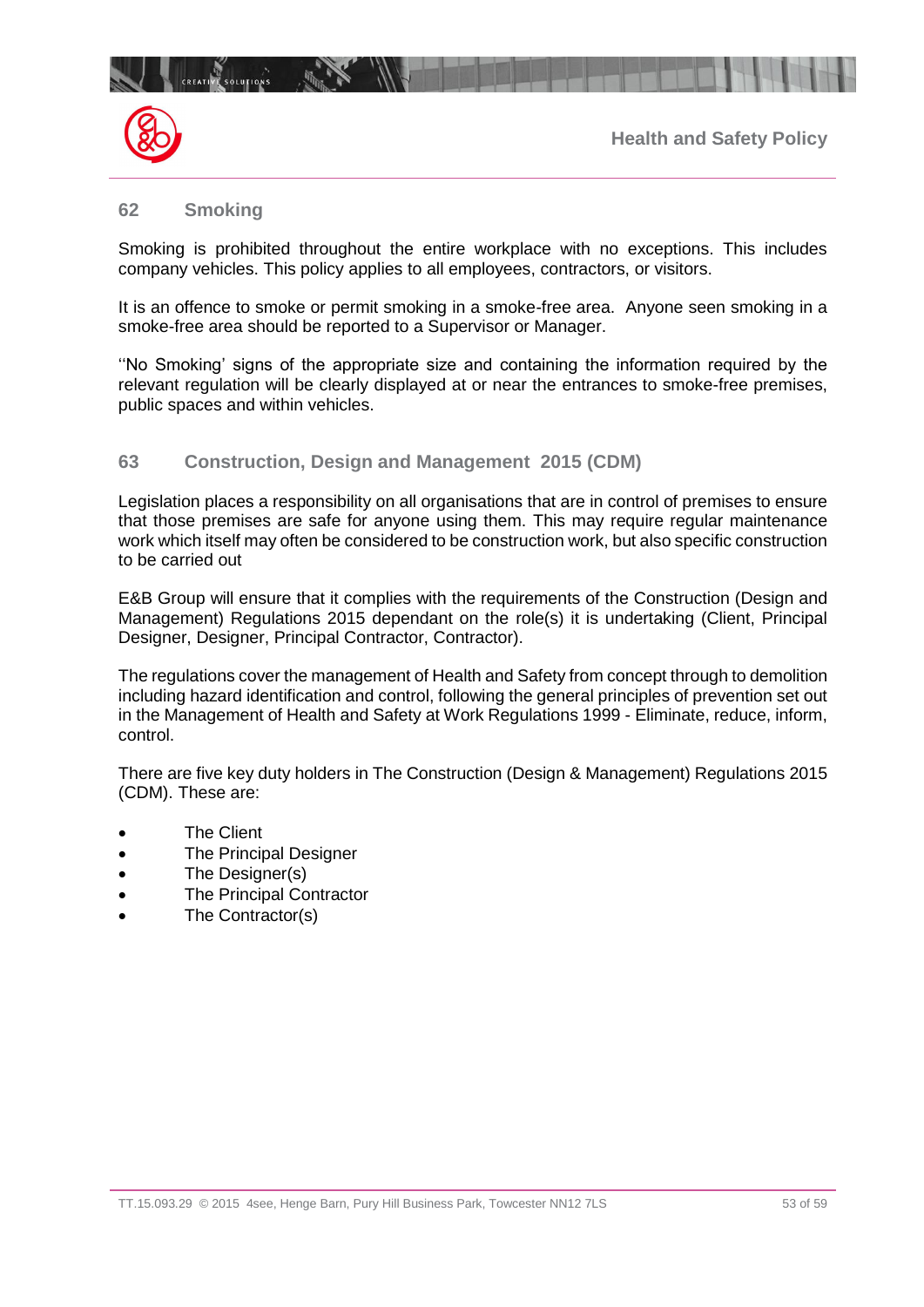



## **Responsibilities when acting as a Client**

When the Company acts as the Client under CDM 2015 and there is more than one Contractor working on the project at any time, it is important to be aware that unless the Company appoints a Principal Designer and Principal Contractor, these duties and all the associated responsibilities are assumed by the Company.

Under CDM the Client is defined as a person or organisation for whom a construction project is carried out.

The Client must:

Make suitable arrangements for managing a project. This includes making sure that:

- Other duty holders are appointed
- Sufficient time and resources are allocated

Clients must also make sure that:

- Relevant information is prepared and provided to other duty holders
- The Principal Designer and Principal Contractor carry out their duties
- Welfare facilities are provided.

The Client is responsible in law for its impact on the arrangements that are made to manage the project.

## **Notifiable Projects**

The requirements of CDM 2015 apply whether or not the project is notifiable.

However, where the project is notifiable the Client must give notice in writing to the HSE as soon as practicable (F10).

Projects become notifiable if the construction work:

- 1 Is expected to last more than 30 working days and have more than 20 workers working on site simultaneously at any point in the project
- OR
- 2 Involves more than 500 person days, for example 50 persons working for more than 10 days.

Note: All days on which construction work takes place count towards the period of construction work. Holidays and weekends do not count if no construction work takes place on these days.

For all work the Client must ensure that a Construction Phase Plan is prepared and the requirements in Schedule 2 Welfare Facilities must be complied with. The Client must also ensure that the Principal Designer prepares a Health and Safety File for the project.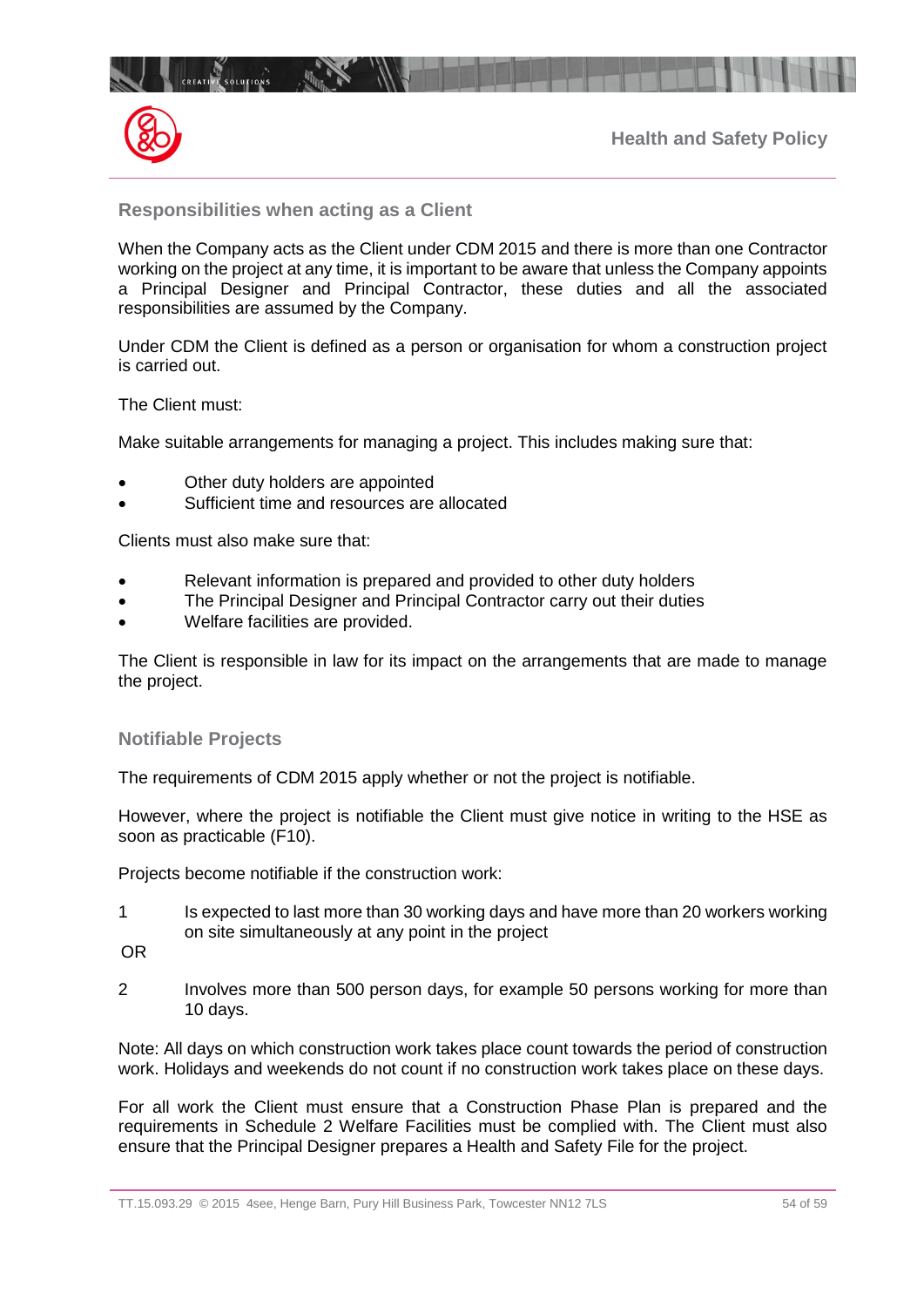



## **Responsibilities when acting as Principal Designer**

The role of the Principal Designer is to plan, manage and monitor the coordination of the preconstruction phase of the project, including preparatory work carried out for the project. The Principal Designer must:

- Assist the client in identifying, obtaining and collating the pre-construction information;
- Provide pre-construction information to designers, Principal   Contractor and contractors.
- Ensure that designers comply with their duties and cooperate with each other.
- Liaise with the Principal Contractor for the duration of your appointment.
- Prepare the Health and Safety File.

The duties as the Principal Designer apply regardless of the contractual arrangements for the appointment of other designers on the project.

#### **Responsibilities when acting as Designers**

#### **Designers must:**

- Understand and be aware of significant risks that construction workers can be exposed to, and how these can arise from design decisions.
- Have the right skills, knowledge, and experience, and be adequately resourced to address   the health and safety issues likely to be involved in the design.
- Check that clients are aware of their duties.
- Cooperate with others who have responsibilities, in particular the Principal Designer.
- Take into account the general principles of prevention when carrying out design work.
- Provide information about the risks arising from their design.
- Coordinate their work with that of others in order to improve the way in   which risks are managed and controlled.

#### **Responsibilities when acting as Principal Contractor**

Under CDM 2015, a Principal Contractor must be appointed where there is more than one Contractor on site at any one time. The Client retains the role of Principal Contractor until the Client appoints a Principal Contractor.

The Company accepts its duty to communicate necessary information to all parties that require it in timely manner.

The Principal Contractor must ensure that the personnel engaged are competent to carry out their work.

A Construction Phase Plan will be prepared in writing for notifiable projects in response to the Pre-Construction information provided by the Principal Designer.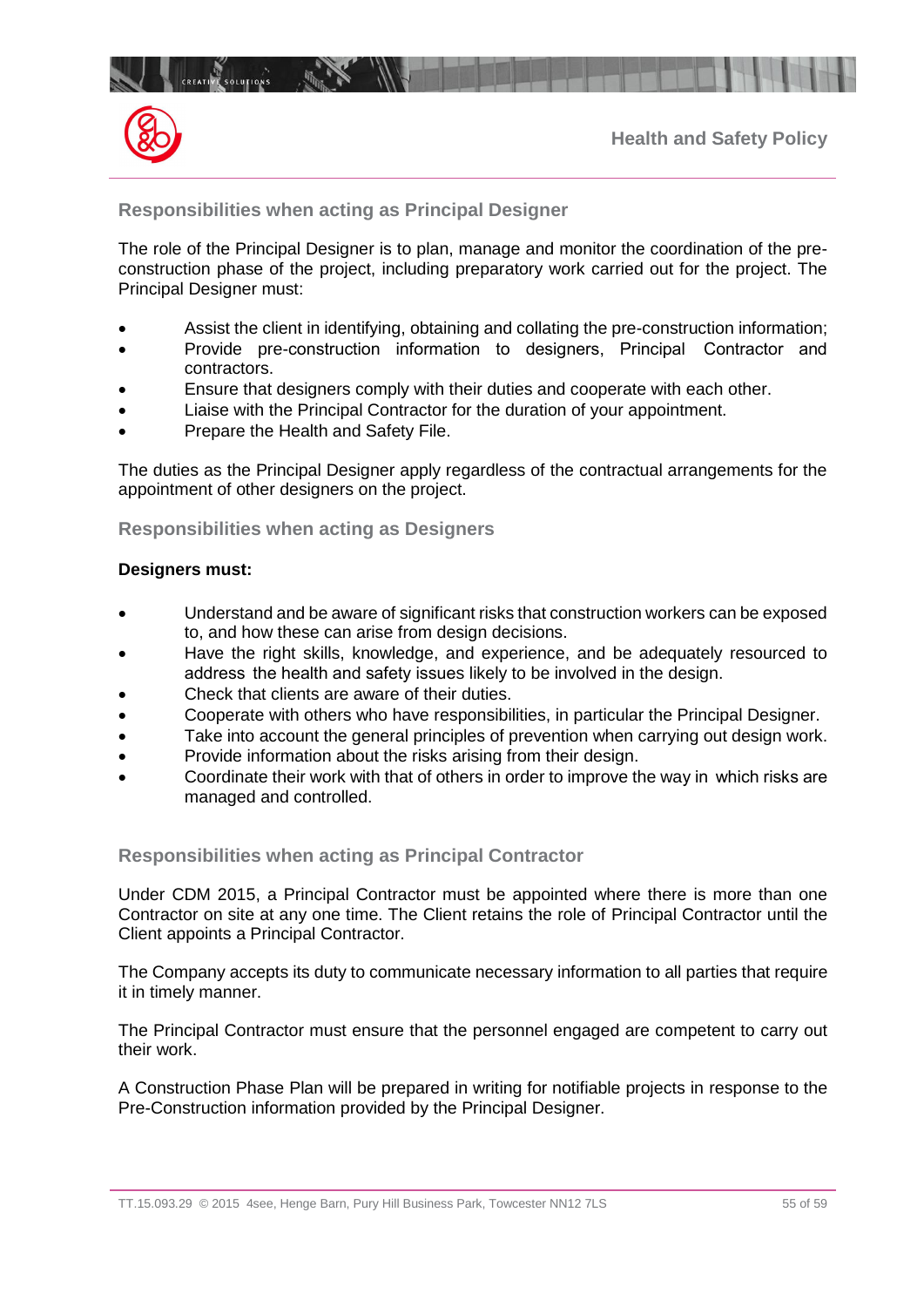

The Plan will initially be sufficient to permit work to commence and will be developed as necessary as the works progress.

The Plan will include Site Rules that are applicable to the Principal Contractor's works and will comply with the standards stated in this policy document.

At the end of each phase/project the Principal Contractor will provide necessary information for inclusion in the Health and Safety File covering the works.

The Principal Contractor is a key duty holder who is responsible for managing Health and Safety on the construction site. The term manage means to plan, manage, monitor and coordinate the construction phase so that health and safety risks are controlled. Key actions include:

- Planning: preparing a Construction Phase Plan that ensures the work is carried out without risk to health or safety;
- Managing: implementing the plan, including facilitating cooperation and coordination between contractors;
- Monitoring: reviewing, revising and refining the plan and checking work is being carried out safely and without risks to health.
- Securing the site taking steps to prevent unauthorised access to the site by using fencing and other controls.
- Providing welfare facilities making sure that facilities are provided throughout the construction phase.
- Providing site induction giving workers, visitors and others information about risks and rules that are relevant to the site work and their work.
- Liaising on design: discussing with the Principal Designer any design or change to a design.

## **Responsibilities when acting as a Contractor**

Contractors have a responsibility to ensure that their workers and any contractors (including self-employed sub-contractors) employed manage and control Health and Safety risks. In order to achieve this, a Contractor must:

- Address the client's requirements, any pre-construction information provided by the Principal Designer and relevant parts of the Construction Phase Plan and any other requirements provided by the Principal Contractor when planning work, for example this may be information about buried services.
- Ensure those carrying out the work have the right skills, knowledge, training, experience and supervision.
- Ensure those carrying out the work have the right plant, tools, equipment, materials and personal protective equipment.
- Pass on relevant information and instructions to workers. This could be done by briefing workers and, for higher risk tasks, using a safety Method Statement which outlines the planned method, sequence and control measures.
- Ensure that workers comply with the site rules.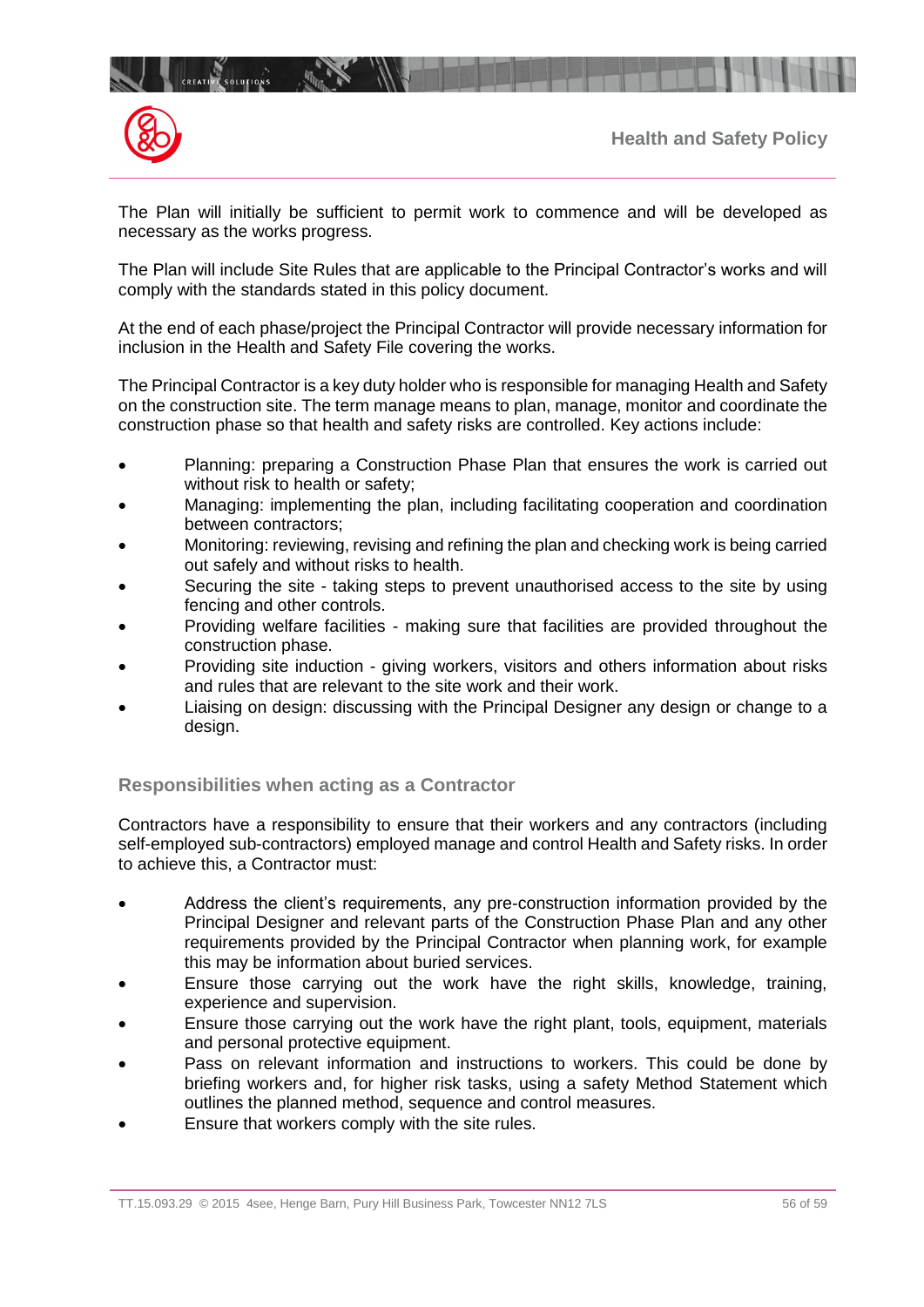

- If required, coordinate the work with those of other Contractors and the Principal Contractor.
- Agree with the Principal Contractor the arrangements for exchanging information to allow communication and coordination with other contractors to manage health and safety.
- Ensure workers receive a site induction.
- Allow workers sufficient time to prepare and carry out the work.
- Inform the Principal Contractor of any intention to sub-contract elements of assigned work.

## **64 Environment Control**

CREATIVE SOLUTIONS

E&B Group is committed to effectively managing all the environmental impacts of its activities through compliance with legislation, industry good practice and company policy.

The company recognises the need to operate the business in a manner which reflects sound environmental management practices and will balance its business aims with the need to protect the local and global environment.

The Company Environmental Policy must earn the confidence of employees, customers and the general public by demonstrating a commitment to comply with all relevant environmental legislation and minimise pollution, resource use and waste through the continual improvement of environmental performance.

Appropriate arrangements to protect the environment will be put in place at all workplaces, including:

- Approved storage and use of raw materials and substances;
- Waste minimisation, promoting re-use, recovery and recycling;
- Compliance with Site Waste Management Plans where applicable;
- Identified waste disposal routes under Duty of Care and the Hazardous Waste Regulations;
- Monitoring and review of environmental performance.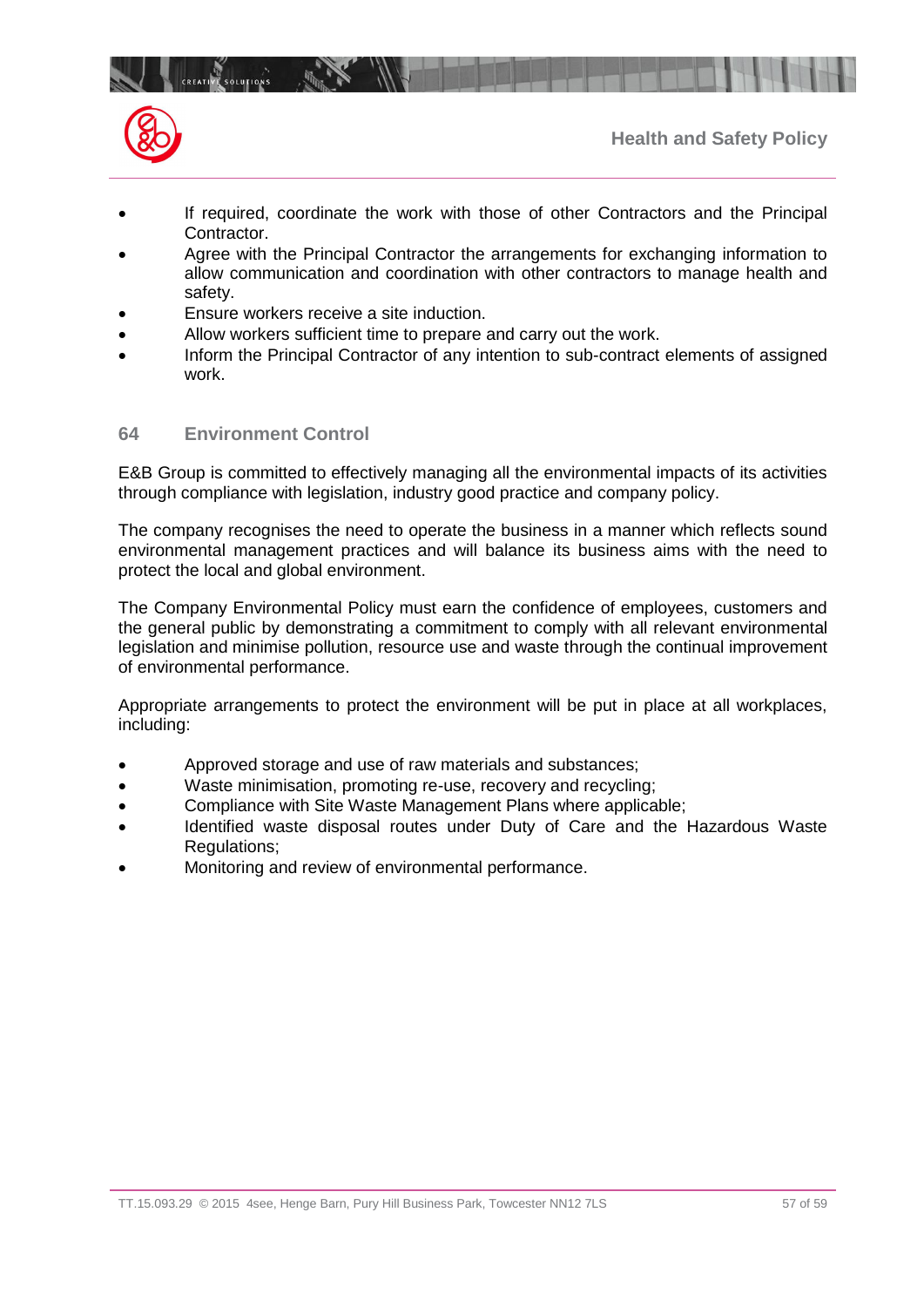



## **65 Records and Archiving**

Records will be maintained of all necessary health, safety and environmental documentation. This will include:

- Health, Safety and Environmental Policy;
- Procedures documents;
- Risk Assessments;
- Method Statements;
- COSHH Assessments;
- Statutory documentation (inspections, reports etc.);
- Accident Book;
- Training records;
- Health and Safety Plans;
- Other relevant health, safety and environmental documents.